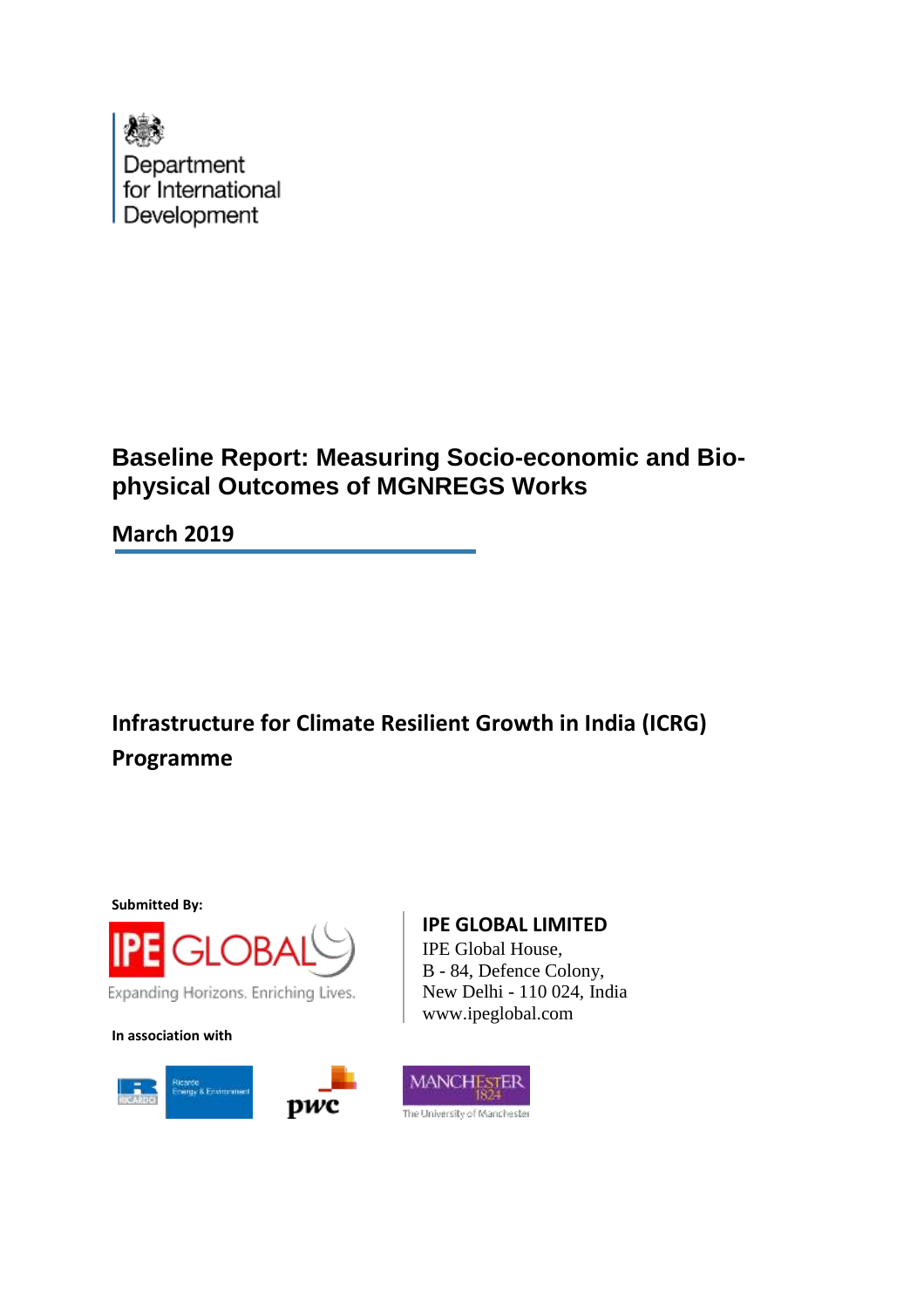# **Table of Contents**

| 1. |    |  |
|----|----|--|
| 2. |    |  |
| 3. |    |  |
| А. |    |  |
|    |    |  |
|    | a. |  |
|    | b. |  |
|    | c. |  |
|    |    |  |
| В. |    |  |
|    |    |  |
| 4. |    |  |
|    |    |  |
|    |    |  |
|    |    |  |
|    |    |  |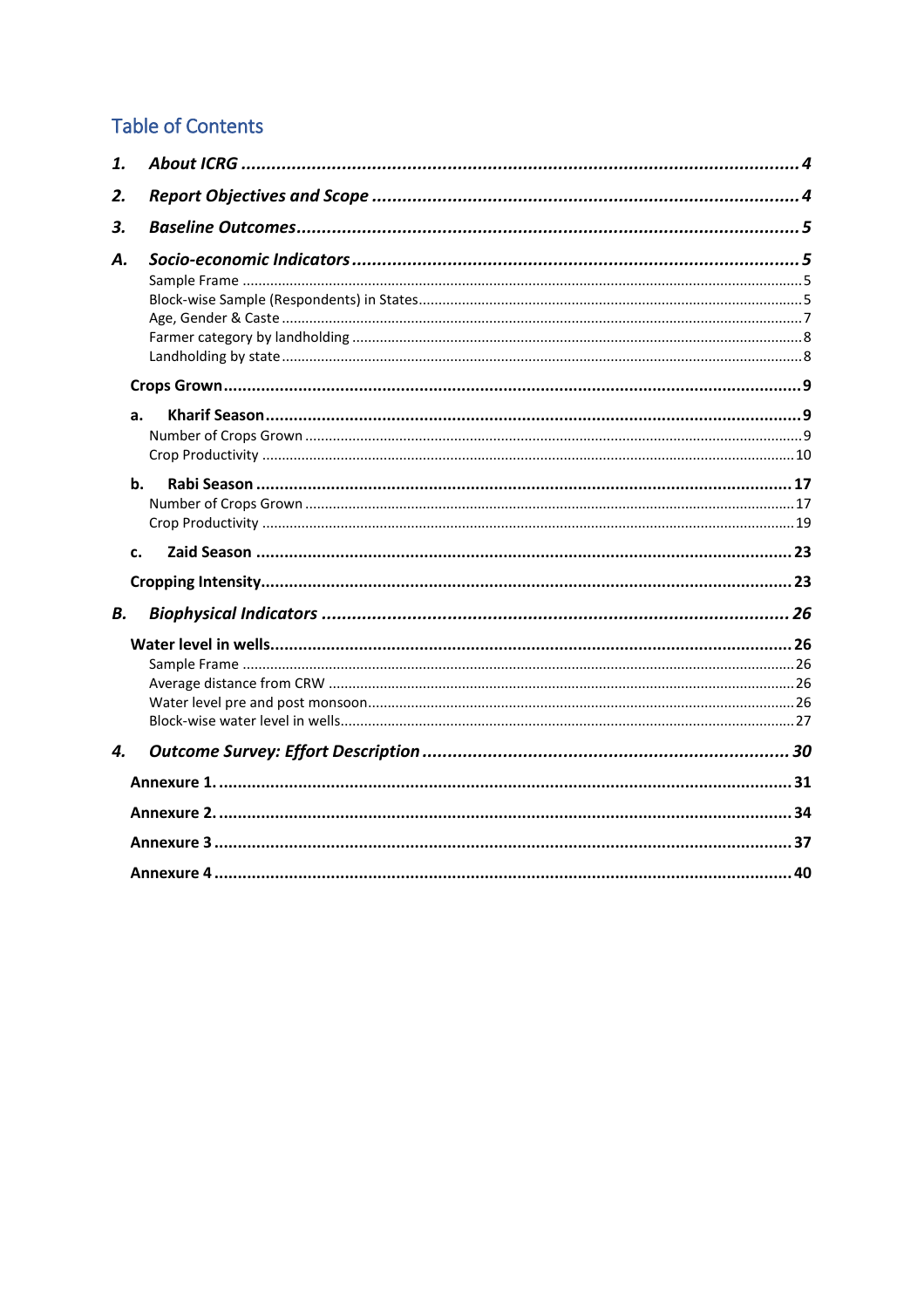#### **List of Tables**

| Table 9 Bihar, Chhattisgarh & Odisha - Millet Area, Production and Productivity in Kharif Season10       |  |
|----------------------------------------------------------------------------------------------------------|--|
|                                                                                                          |  |
|                                                                                                          |  |
|                                                                                                          |  |
| Table 13 Bihar, Chhattisgarh & Odisha - Arhar Area, Production and Productivity in Kharif Season  14     |  |
| Table 14 Bihar, Chhattisgarh & Odisha - Vegetables Area, Production and Productivity in Kharif Season 15 |  |
| Table 15 Bihar, Chhattisgarh & Odisha - Nuts Area, Production and Productivity in Kharif Season16        |  |
|                                                                                                          |  |
|                                                                                                          |  |
|                                                                                                          |  |
|                                                                                                          |  |
|                                                                                                          |  |
|                                                                                                          |  |
| Table 22 Bihar, Chhattisgarh & Odisha - Barley Area, Production and Productivity in Rabi Season 20       |  |
| Table 23 Bihar, Chhattisgarh & Odisha - Gram Area, Production and Productivity in Rabi Season 21         |  |
| Table 24 Bihar, Chhattisgarh & Odisha - Mustard Area, Production and Productivity in Rabi Season21       |  |
| Table 25 Bihar, Chhattisgarh & Odisha - Maize Area, Production and Productivity in Rabi Season22         |  |
| Table 26 Bihar, Chhattisgarh & Odisha - Vegetables Area, Production and Productivity in Rabi Season23    |  |
|                                                                                                          |  |
|                                                                                                          |  |
|                                                                                                          |  |
|                                                                                                          |  |
|                                                                                                          |  |
|                                                                                                          |  |
|                                                                                                          |  |
|                                                                                                          |  |
|                                                                                                          |  |
|                                                                                                          |  |
|                                                                                                          |  |
|                                                                                                          |  |
|                                                                                                          |  |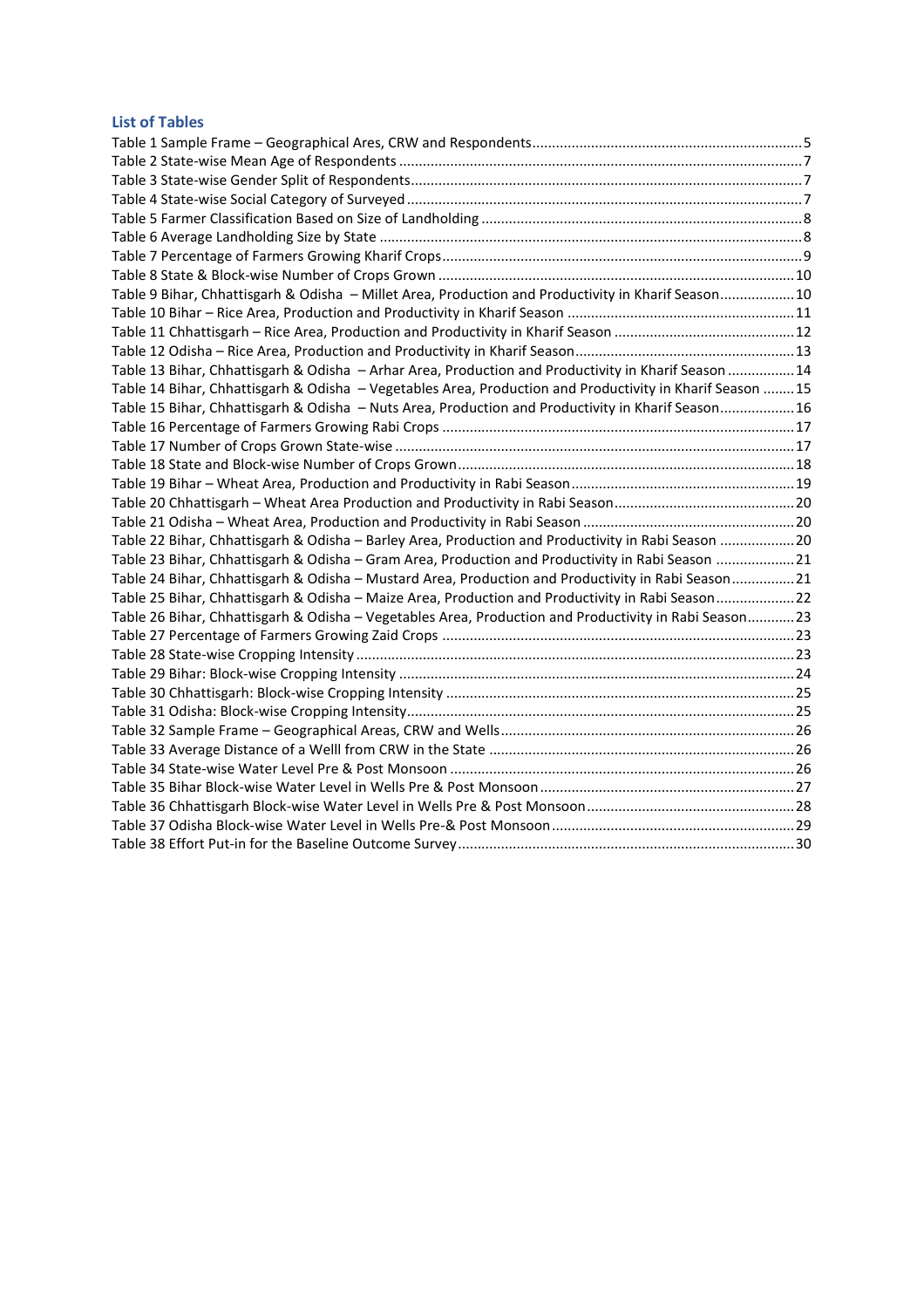# <span id="page-3-0"></span>1. About ICRG

Infrastructure for Climate Resilient Growth (ICRG) program aims at demonstrating adaptation and strengthening the resilience and livelihood security of the rural poor in India, by supporting construction of better quality and more productive infrastructure under the Mahatma Gandhi National Rural Employment Guarantee Scheme (MGNREGS) - the world's largest government funded social protection programme. MGNREGS guarantees 100 days of unskilled wage labor on demand from the poor during lean agriculture time. The programme targets some of the poorest and most vulnerable people in the states of Bihar, Odisha and Chhattisgarh especially poor women, improving their resilience to climate induced adverse agriculture seasons and making their livelihoods more secure.

The Technical Assistance being provided at national and state levels focusses on generating evidence so as to:

- **Strengthen the capacity of the administrative and technical staff** in the state governments (Bihar, Odisha and Chhattisgarh) and local implementation agencies to better plan, build and monitor the construction of physical assets under MGNREGS
- **Building a stronger policy focus** on the design and implementation of infrastructure under MGNREGS
- **Strengthening MGNREGS systems and processes** to ensure better delivery, including the development of innovative, especially IT based, tools
- **Improving the evidence base** on how better physical assets can support livelihoods that are more resilient to flood, drought and high temperature

## <span id="page-3-1"></span>2. Report Objectives and Scope

Several studies point out that MGNREGA works address the underlying causes of vulnerability, such as lack of irrigation, decrease in forest cover, poverty and marginalization, and contribute to enhancing the resilience of communities that depend on such works. Despite this, the MGNREGA monitoring and information system currently does not capture these benefits accruing from the works. It merely measures inputs and outputs such as person days generated, number of assets created, expenditure etc.

With the help of a robust M&E framework and its successful on-ground implementation, ICRG intends to improve outcome level evidence base, and demonstrate how the MGNREGA programme improves socio-economic well-being of people, and simultaneously improves bio-physical parameters of their local area.

The M&E Framework developed under the ICRG program in mid-2017 was executed last year for climate resilient works (CRWs) till 2017-18. This report, drawn from the baseline data collected, attempts to benchmark the outcomes – socio-economic and bio-physical with the long-term aim that this data will be used for comparison against end-line data that will be collected later in the year.

Based on the robustness of the framework and methodology, the subsequent aim of this M&E exercise is to decide on how such an impact assessment design could be scaled up for successful adoption by Ministry of Rural Development, across the country.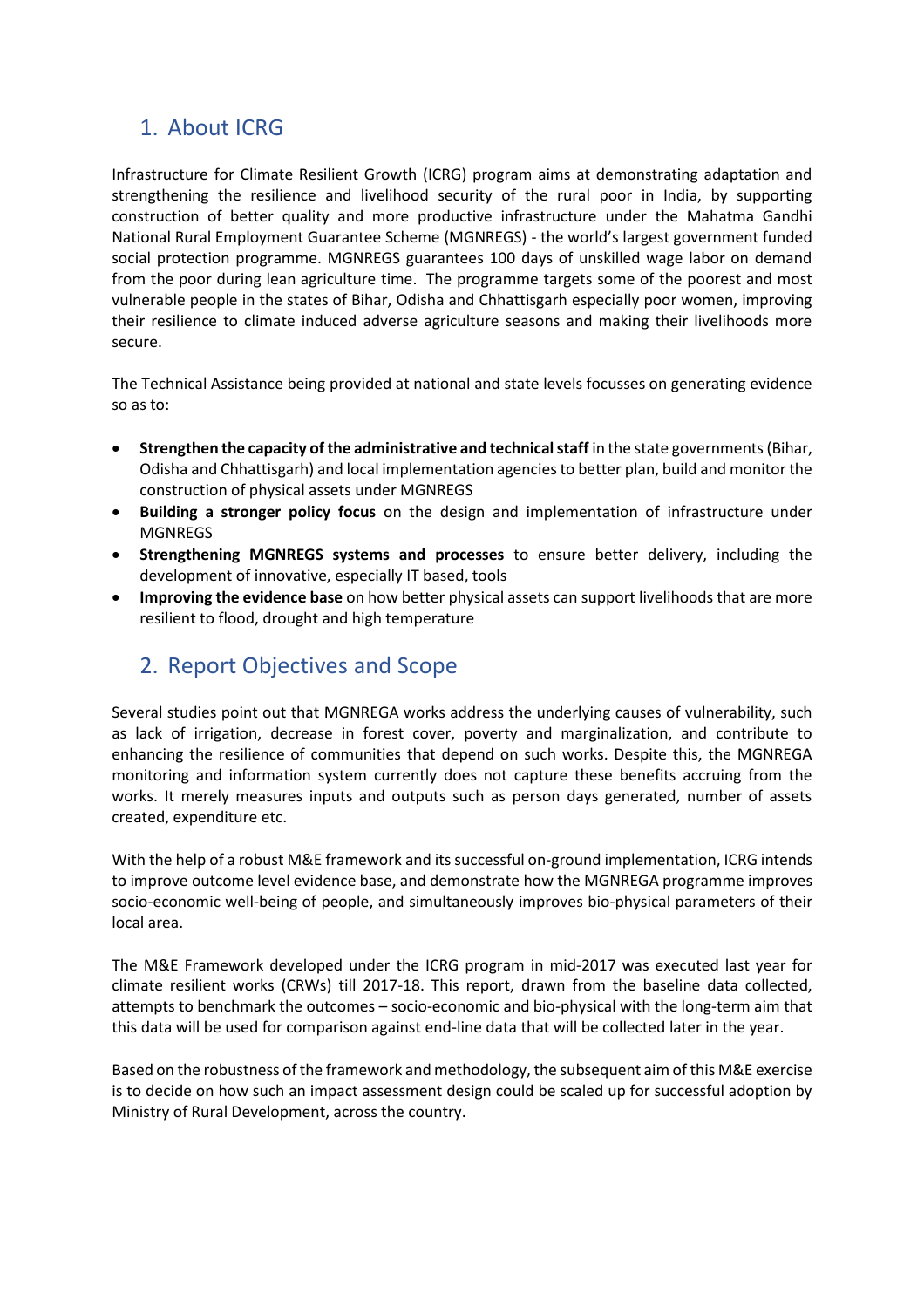## <span id="page-4-0"></span>3. Baseline Outcomes

Three surveys were attempted in the 432 CRW sites of 2016-17 & 2017-18. They were:

- a. Socio-economic or Farmers' Survey
- b. Water level in Wells Survey
- c. Plantation Survey

This report presents the findings of the first two surveys. The baseline survey on plantation was not analysed because of limited number of plantation works undertaken last year to serve as a statistically significant sample for benchmarking.

## <span id="page-4-1"></span>A. Socio-economic Indicators

Socio-economic indicators using a Farmer's survey captured baseline data on economic wellbeing of beneficiary households by using agriculture production and productivity of the crops grown in the catchment area as proxies. The data was based on recall of respondents of occurrencesin the previous year

It was completed by a sample of farmers in the catchment area of each CRW site. Survey administration was done in the 3rd quarter of 2018-19. Data entry was undertaken in December-January of 2018-19.

| <b>States</b>      | <b>Districts</b> | <b>Blocks</b> | <b>GPs</b> | <b>CRWs</b> | <b>Respondents</b> |
|--------------------|------------------|---------------|------------|-------------|--------------------|
| <b>BIHAR</b>       |                  | 26            | 40         | 114         | 589 (38%)          |
| <b>CHATTISGARH</b> | 8                | 21            | 43         | 114         | 333 (22%)          |
| <b>ODISHA</b>      |                  | 31            | 76         | 123         | 612 (40%)          |
| <b>Total</b>       | 20               | 78            | 159        | 351         | 1,534 (100%)       |

<span id="page-4-2"></span>Sample Frame

<span id="page-4-4"></span>*Table 1 Sample Frame – Geographical Ares, CRW and Respondents*

For the socio-economic survey, a total of 78 blocks in 20 districts, were surveyed out of 103 ICRG blocks. 159 GPs were covered in these 78 blocks, the largest share coming from Odisha. Bihar and Odisha made up for about 38% and 40% respondents each, while Chhattisgarh constituted 22% of the total respondents.

A total of 351 sites were covered out of 432 planned sites in 2016-17 & 2017-18, meaning beneficiary farmers in about 80% CRWs were surveyed. Bihar and Chhattisgarh covered 114 out of 143 & 147 planned CRWs respectively, whereas Odisha covered 123 out of 142 planned sites.

Though the 3 states reached out to roughly the same number of sites; the number of respondents surveyed were different. As per the guidelines, 5 to 6 farmers were surveyed from each site in Odisha and Bihar while roughly 3 farmers were surveyed in Chhattisgarh.

## <span id="page-4-3"></span>Block-wise Sample (Respondents) in States

The number of respondents in the three states varied in each block, owing to the difference in the number of CRWs in each block. Figure 1, 2 & 3 presents the state-wise picture of the spread of respondents in each block.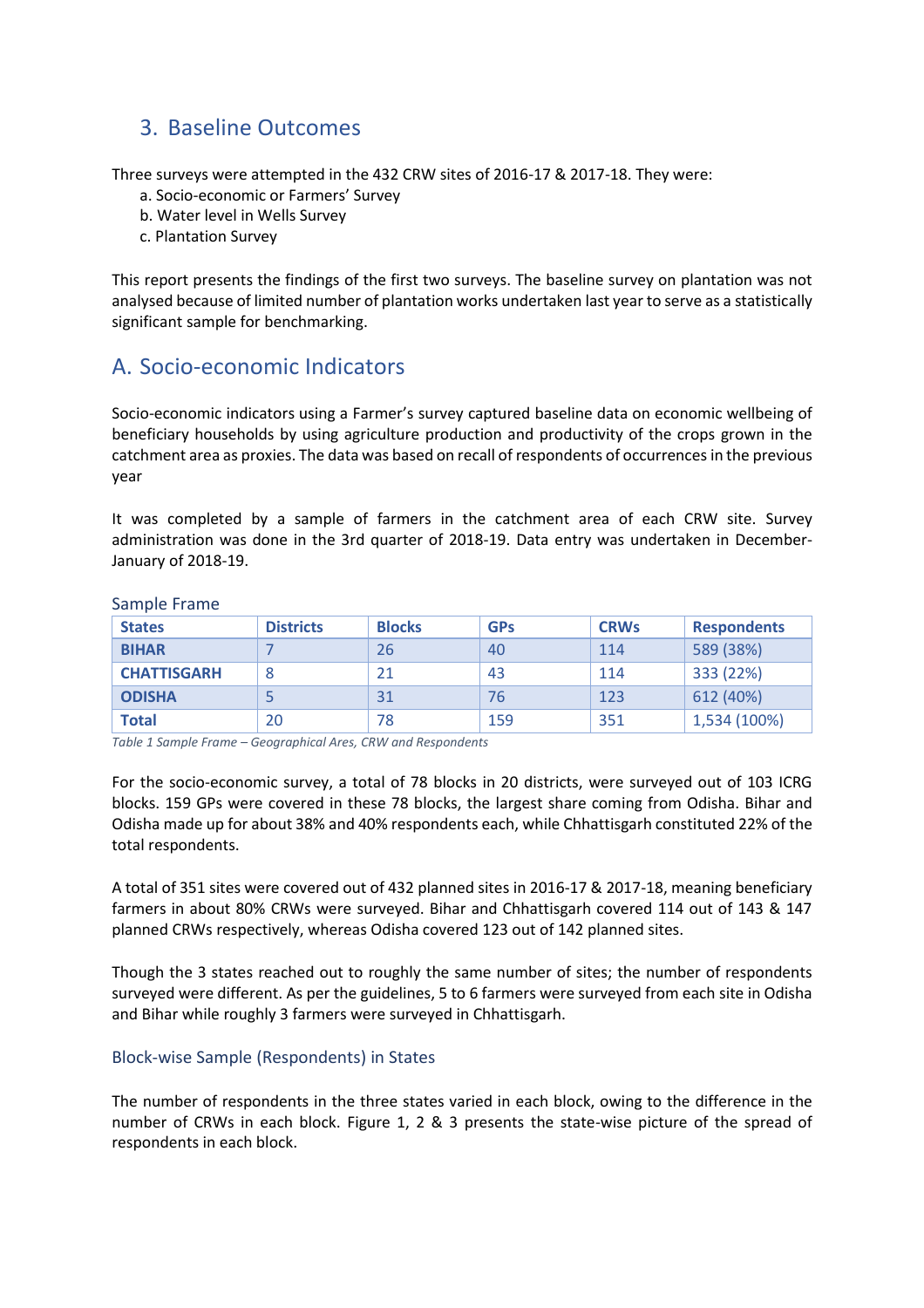

*Figure 1 Bihar District & Block-wise respondent Figures*

In Bihar, the number of respondents in a block ranged from 10 in Bousi in Banka district to 27 in Laukahi & Ladaniya in Madhubani district.



Chhattisgarh

*Figure 2 Chhattisgarh District & Block-wise respondent Figures*

In Chhattisgarh the number of respondents ranged from 7 in Lundra block in Sarguja district to 30 in Bodla block in Kabirdham district.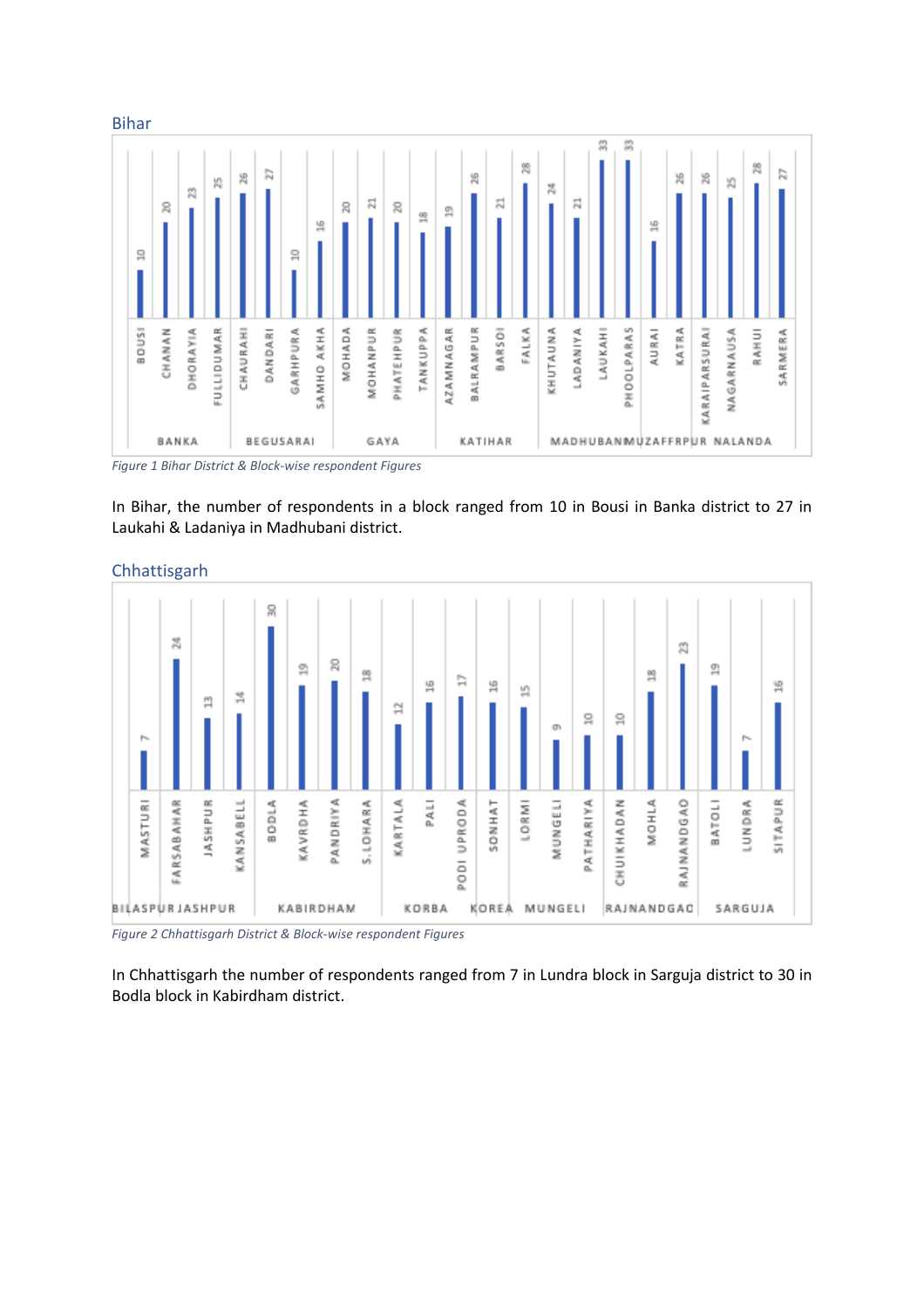

*Figure 3 Odisha District & Block-wise respondent Figures*

The variability in terms of number of respondents per block was much lower in Odisha, ranging from 15 in Deogaon block in Balangir district to 25 in Lanjigarh block in Kalahandi district.

#### <span id="page-6-0"></span>Age, Gender & Caste

Majority of respondents of the sample survey were males, with a mean age of around 48 years.

*Age*

|                                            | Mean Age of        |  |  |  |  |
|--------------------------------------------|--------------------|--|--|--|--|
| <b>Row Labels</b>                          | <b>Respondents</b> |  |  |  |  |
| <b>Bihar</b>                               | 48.5               |  |  |  |  |
| Chhattisgarh                               | 48.3               |  |  |  |  |
| Odisha                                     | 46.6               |  |  |  |  |
| <b>Grand Total</b><br>47.7                 |                    |  |  |  |  |
| Table 2 State-wise Mean Age of Respondents |                    |  |  |  |  |

## <span id="page-6-1"></span>*Gender*

| <b>Row Labels</b>  | Female | <b>Male</b> | <b>Total Respondents</b> |
|--------------------|--------|-------------|--------------------------|
| <b>Bihar</b>       | 6.62%  | 93.38%      | 589 (100%)               |
| Chhattisgarh       | 6.61%  | 93.39%      | 333 (100%)               |
| Odisha             | 9.15%  | 90.85%      | 612 (100%)               |
| <b>Grand Total</b> | 7.63%  | 92.37%      | 1534 (100%)              |

<span id="page-6-2"></span>*Table 3 State-wise Gender Split of Respondents*

#### *Social Category*

| <b>Row Labels</b>    | General | <b>OBC</b> | <b>PVTG</b> | <b>SC</b> | <b>ST</b> |
|----------------------|---------|------------|-------------|-----------|-----------|
| Bihar (576)          | 19.27%  | 55.90%     | 0.00%       | 22.22%    | 2.60%     |
| Chhattisgarh (332)   | 1.81%   | 30.12%     | 0.00%       | 12.35%    | 55.72%    |
| Odisha (612)         | 1.47%   | 18.30%     | 11.93%      | 10.29%    | 58.01%    |
| Grand Total (N=1520) | 8.29%   | 35.13%     | 4.80%       | 15.26%    | 36.51%    |

<span id="page-6-3"></span>*Table 4 State-wise Social Category of Surveyed*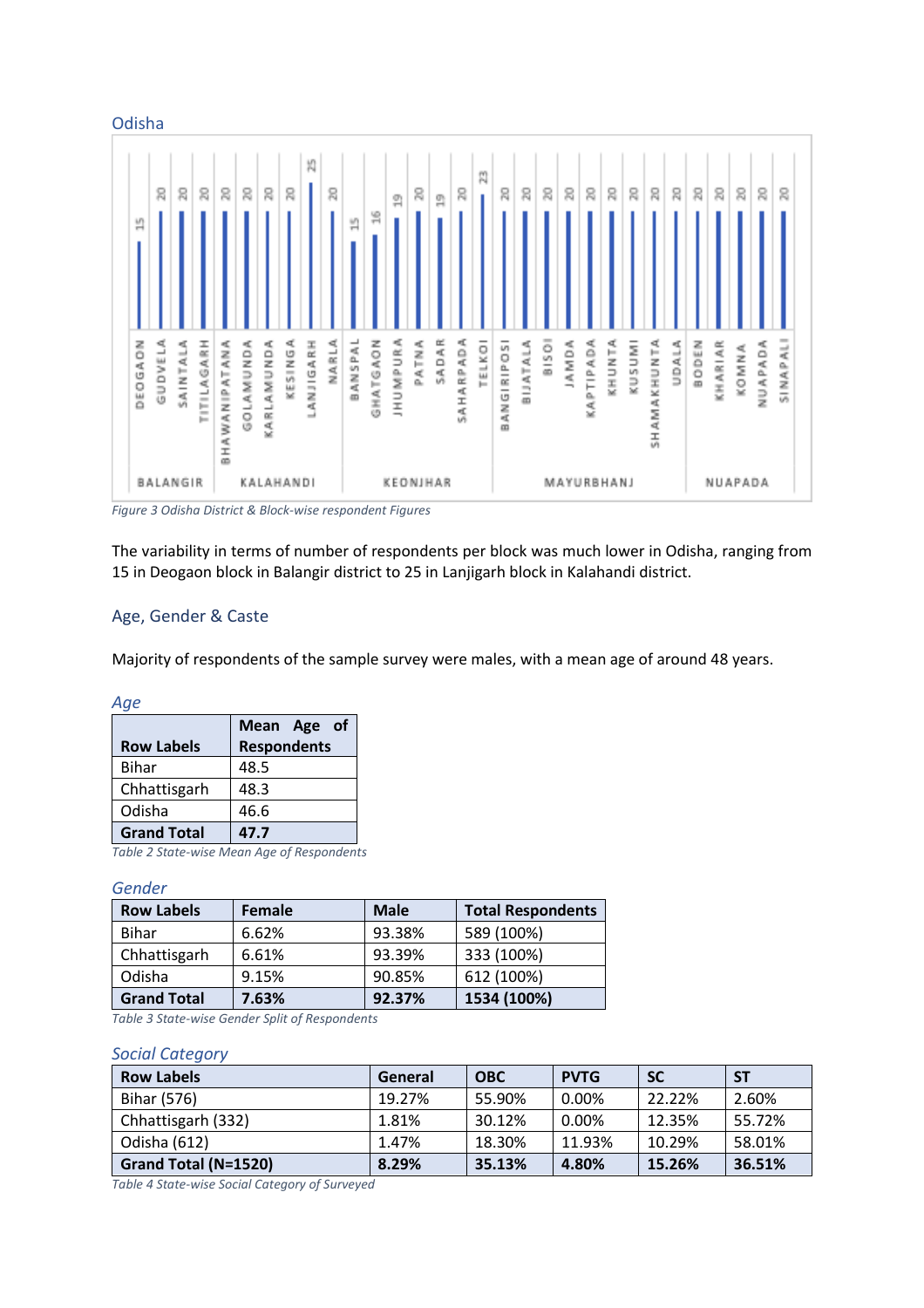In Bihar, close to 20% of the respondents were from 'General' caste, while 56% were from OBC. SCs constituted 22% of the respondents. The share of STs were less than 3%. In Chhattisgarh, STs had the biggest share at 56% while OBCs made up 30% of respondents. Only 12% of the respondents were SCs in that state. Odisha respondents were mainly STs constituting 58% share followed by OBCs at 18%. PVTG and SCs were about one-tenth of the total respondents. Overall, across all three states OBCs and STs were one-third each of the total respondents. General, PVTG and SC combined made up for the remaining one-third share.

## <span id="page-7-0"></span>Farmer category by landholding

The table below categorizes farmers on the basis of their land ownership in the catchment area of the CRWs in ICRG blocks. The Government of India's definition of 'marginal', 'small' and 'big' farmer has been used for the classification. They are as under:

- Marginal Farmers: Cultivators who hold less than 1 hectare i.e. 2.47 acre of land
- Small Farmers: Cultivators who hold between 1 and 2 hectares i.e. between 2.47 & 4.94 acre of land
- Big Farmers: Those who hold more than 2 hectares i.e. more than 4.94 acres of land in the catchment area of the CRW

| <b>Row Labels</b>  | <b>Big</b>   | <b>Marginal</b> | <b>Small</b> |
|--------------------|--------------|-----------------|--------------|
| <b>Bihar</b>       | 14 (2.38%)   | 514 (87.27%)    | 61 (10.36%)  |
| Chhattisgarh       | 31 (9.31%)   | 191 (57.36%)    | 111 (33.33%) |
| Odisha             | 118 (19.28%) | 325 (53.10%)    | 169 (27.61%) |
| <b>Grand Total</b> | 163 (10.63%) | 1030 (67.14%)   | 341 (22.23%) |

<span id="page-7-2"></span>*Table 5 Farmer Classification Based on Size of Landholding*

Approximately 90% of respondents surveyed in the three states were marginal and small farmers. Only 10% were big farmers with landholdings more than 5 acres in the catchment area.

## <span id="page-7-1"></span>Landholding by state

#### *Average landholding size*

|                    | Average landholding size (acre) |                 |              |  |  |
|--------------------|---------------------------------|-----------------|--------------|--|--|
| <b>States</b>      | <b>Big</b>                      | <b>Marginal</b> | <b>Small</b> |  |  |
| <b>Bihar</b>       | 7.80                            | 1.02            | 3.74         |  |  |
| Chhattisgarh       | 7.74                            | 1.66            | 3.76         |  |  |
| Odisha             | 9.21                            | 1.32            | 4.50         |  |  |
| <b>Grand Total</b> | 8.81                            | 1.23            | 4.12         |  |  |

<span id="page-7-3"></span>*Table 6 Average Landholding Size by State*

The average land holding size of big farmers was 8.81 acres; of small farmers was 4.12 acres whereas 1.23 acre of marginal farmers. In Bihar, on average marginal farmers had just 1acre land. They comprised the largest group of respondents from the three states combines – roughly constituting one-third of those interviewed.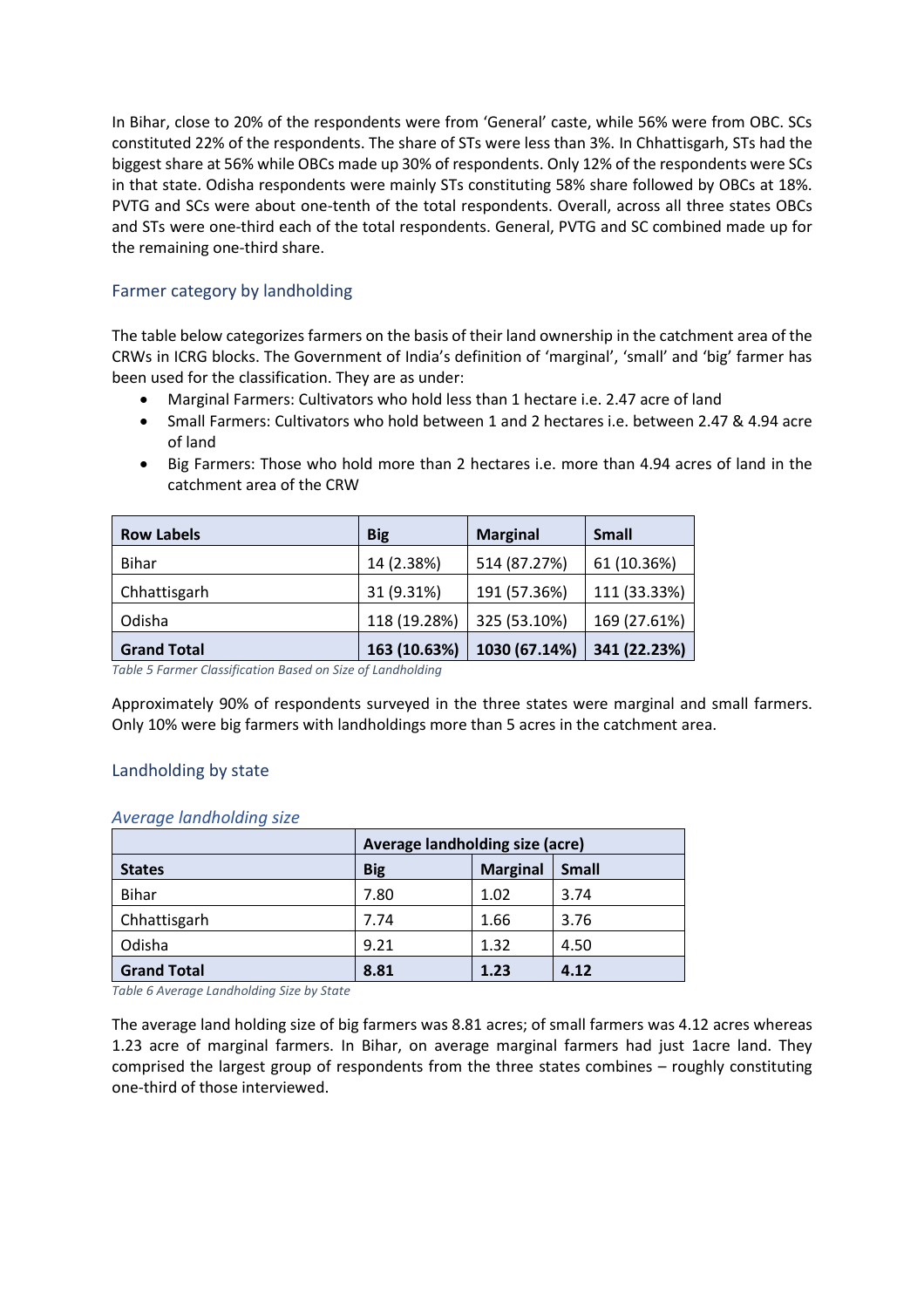### <span id="page-8-0"></span>Crops Grown

The respondents were asked about the crops that they grew in Kharif, Rabi and Zaid season of 2017- 18 with the responses based on respondents recall of the occurrence in the previous year. The tables and analysis below present the baseline outcomes of the three seasons.

### a. Kharif Season

<span id="page-8-1"></span>The respondents were asked whether they grew crops in the previous Kharif season (2017-18). Close to 97.5% farmers said they sowed one or more crops. Remainder did not grow any crop in Kharif season last year.

| <b>State</b>       | <b>No</b> | Yes    |
|--------------------|-----------|--------|
| <b>Bihar</b>       | 2.72%     | 97.28% |
| Chhattisgarh       | 2.70%     | 97.30% |
| Odisha             | 2.12%     | 97.88% |
| <b>Grand Total</b> | 2.48%     | 97.52% |

#### If a crop was grown?

<span id="page-8-3"></span>*Table 7 Percentage of Farmers Growing Kharif Crops*

#### <span id="page-8-2"></span>Number of Crops Grown

| <b>BIHAR</b>  |                       | <b>CHHATTISGARH</b>  |                       | <b>ODISHA</b>       |                             |
|---------------|-----------------------|----------------------|-----------------------|---------------------|-----------------------------|
| <b>Blocks</b> | No. of crops<br>grown | <b>Blocks</b>        | No. of crops<br>grown | <b>Blocks</b>       | of<br>No.<br>crops<br>grown |
| Aurai         | 1.00                  | Batoli               | 2.11                  | Bangiriposi         | 1.10                        |
| Azamnagar     | 1.00                  | <b>Bodla</b>         | 2.33                  | Banspal             | 3.73                        |
| Balrampur     | 1.00                  | Chuikhadan           | 1.00                  | Bhawanipatana       | 1.00                        |
| Barsoi        | 1.00                  | Farsabahar           | 1.33                  | Bijatala            | 1.00                        |
| Bousi         | 1.00                  | Jashpur              | 1.10                  | Bisoi               | 1.00                        |
|               | 1.00                  |                      | 1.00                  | Boden               | 1.15                        |
| Chanan        |                       | Kansabell            |                       | Deogaon             | 1.80                        |
| Chaurahi      | 1.04                  | Kartala              | 1.00                  | Ghatgaon            | 1.33                        |
| Dandari       | 1.15                  | Kavrdha              | 1.32                  | Golamunda           | 1.10                        |
| Dhorayia      | 1.00                  | Lormi                | 1.20                  | Gudvela             | 1.30                        |
| Falka         | 1.00                  | Lundra               | 1.86                  | Jamda               | 1.00                        |
| Fullidumar    | 1.00                  | Masturi              | 1.14                  | Jhumpura            | 1.00                        |
|               |                       |                      |                       | Kaptipada           | 1.10                        |
| Garhpura      | 1.00                  | Mohla                | 1.11                  | Karlamunda          | 1.36                        |
| Karaiparsurai | 1.00                  | Mungeli              | 1.11                  | Kesinga             | 1.26                        |
| Katra         | 1.21                  | Pali                 | 1.00                  | Khariar             | 1.00                        |
| Khutauna      | 1.00                  | Pandriya             | 2.60                  | Khunta              | 1.15                        |
| Ladaniya      | 1.00                  | Pathariya            | 1.10                  | Komna               | 1.50                        |
| Laukahi       | 1.09                  | Podi Uproda          | 3.24                  | Kusumi<br>Lanjigarh | 1.00<br>1.09                |
|               |                       |                      |                       | Narla               | 1.00                        |
| Mohada        | 1.00                  | Rajnandgao           | 1.00                  | Nuapada             | 1.00                        |
| Mohanpur      | 1.16                  | S.Lohara             | 1.39                  | Patna               | 2.11                        |
| Nagarnausa    | 1.00                  | Sitapur              | 2.00                  | Sadar               | 2.00                        |
| Phatehpur     | 1.21                  | Sonhat               | 1.00                  | Saharpada           | 1.15                        |
| Phoolparas    | 1.03                  | <b>Overall state</b> | 1.56                  | Saintala            | 1.25                        |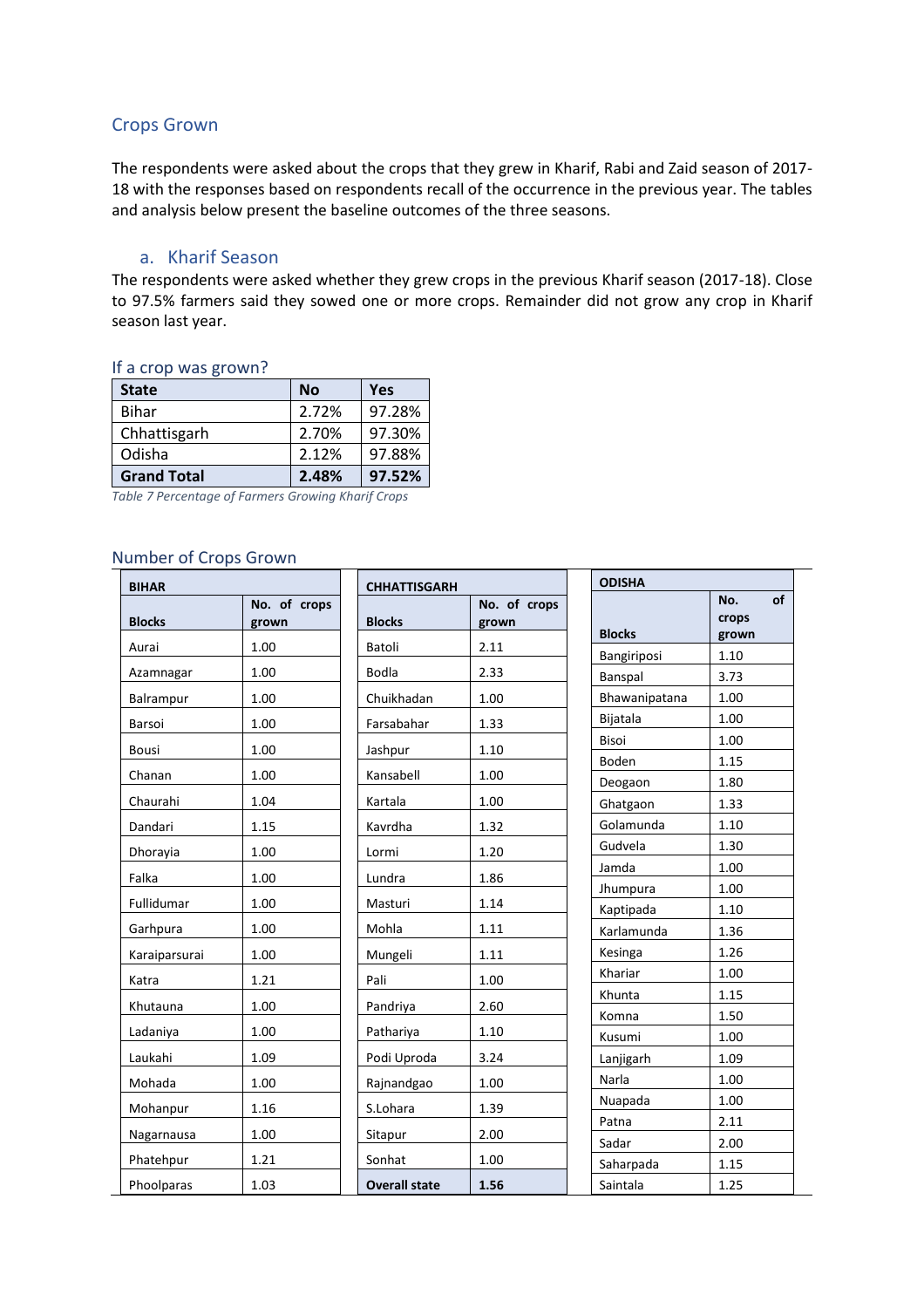| Rahui                | 1.00 | Shamakhunta          | 1.60 |
|----------------------|------|----------------------|------|
| Samho Akha           | 1.44 | Sinapali             | 1.30 |
|                      |      | Telkoi               | 1.04 |
| Sarmera              | 1.00 | Titilagarh           | 1.15 |
| Tankuppa             | 1.00 | Udala                | 1.00 |
| <b>Overall state</b> | 1.05 | <b>Overall state</b> | 1.28 |

<span id="page-9-1"></span>*Table 8 State & Block-wise Number of Crops Grown*

Number of crops grown was calculated by considering only those cultivators who grew at least one Kharif crop. Overall, in the Kharif season of 2017-18 the number of crops grown was highest in Chhattisgarh at 1.56 crops in the season. Pondi Uproda had the highest number of crops grown at 3.24 in that state. In Odisha in Banspal the number of crops grown was the highest at 3.73, while in Bihar the highest was in Samho Akha block at 1.44. In most of the blocks, the number of crops grown was one meaning the cultivators typically engaged in monocropping in the season

### <span id="page-9-0"></span>Crop Productivity

The survey captured area sown for each crop and production obtained by each respondent. Productivity was calculated at block level – total crop production in the block divided by total areas cultivated in that block.

### *MILLET: JWAR, BAJRA, MAIZE*

| State & Blocks      | <b>Total Area</b> | <b>Total Production</b> | Productivity       |
|---------------------|-------------------|-------------------------|--------------------|
|                     | (acre)            | (quintal)               | (quintal per acre) |
| <b>Bihar</b>        |                   |                         |                    |
| Chaurahi            | 2.6               | 19.77                   | 7.60               |
| Dandari             | 12.64             | 184.8                   | 14.62              |
| Garhpura            | 4.17              | 83                      | 19.90              |
| Samho Akha          | 7.45              | 104.3                   | 14.00              |
| <b>Bihar Total</b>  | 26.86             | 391.87                  | 14.59              |
| <b>Chhattisgarh</b> |                   |                         |                    |
| Batoli              | 3.251             | 16                      | 4.92               |
| <b>Bodla</b>        | 8                 | 16.5                    | 2.06               |
| Lundra              | $\mathbf{1}$      | 8                       | 8.00               |
| Mungeli             | $\overline{2}$    | 24                      | 12.00              |
| Pandriya            | 12                | 28                      | 2.33               |
| Podi Uproda         | 1.55              | 3.76                    | 2.43               |
| Sitapur             | 0.507             | 1.53                    | 3.02               |
| Chhattisgarh Total  | 28.31             | 97.79                   | 3.45               |
| Odisha              |                   |                         |                    |
| Banspal             | 5.8               | 8.1                     | 1.40               |
| Deogaon             | 7.3               | 4.77                    | 0.65               |
| Jhumpura            | 71                | 553                     | 7.79               |
| Saintala            | 3                 | 0.25                    | 0.08               |
| Odisha Total        | 87.1              | 566.12                  | 6.50               |
| <b>Grand Total</b>  | 142.27            | 1055.78                 | 7.42               |

#### Bihar, Chhattisgarh & Odisha

<span id="page-9-2"></span>*Table 9 Bihar, Chhattisgarh & Odisha – Millet Area, Production and Productivity in Kharif Season*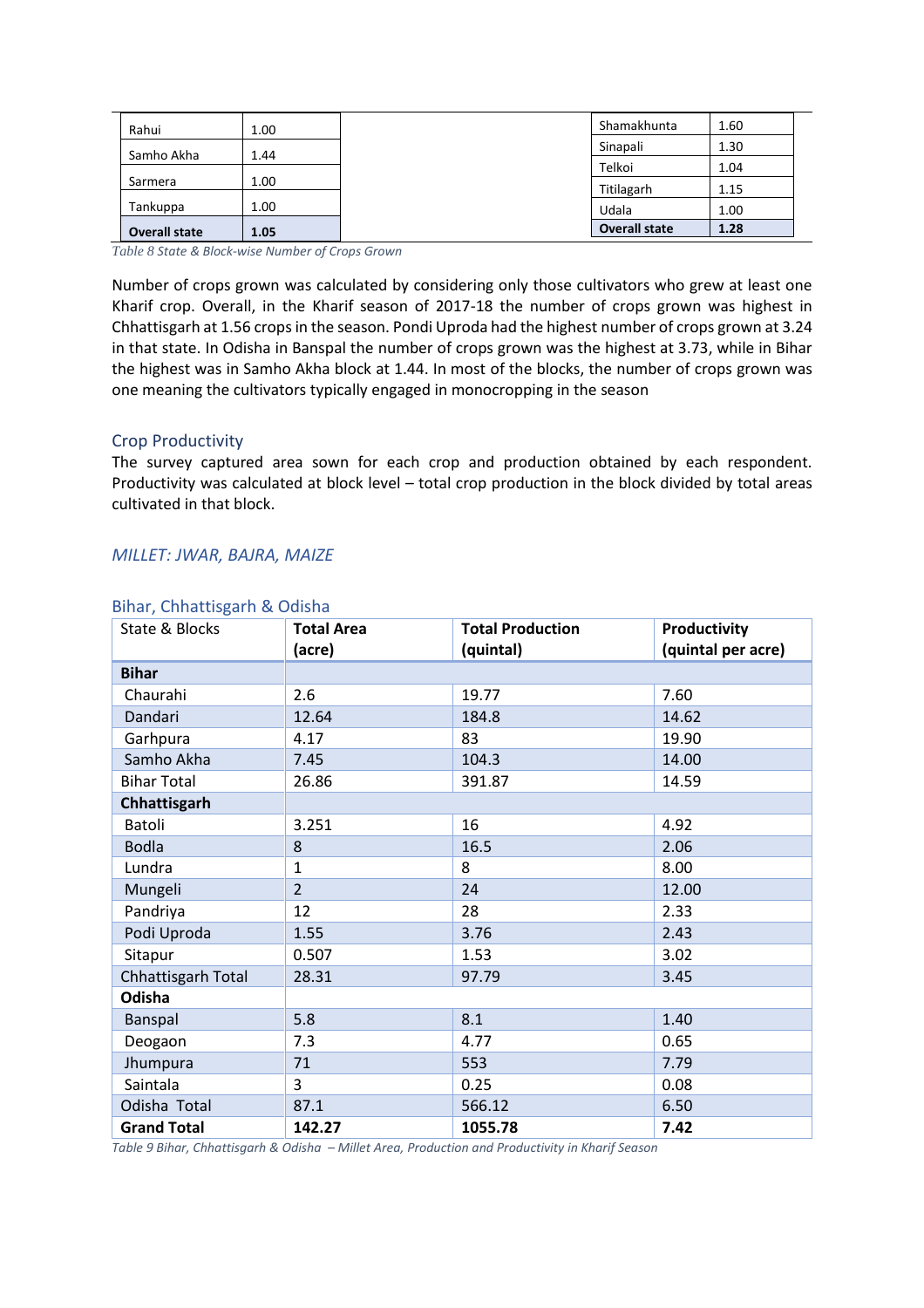Very little millet was grown across three states. Out of 78 blocks covered in the survey, millets such as jawar, bajra, maize, kodo was grown only in 15 blocks. In Chhattisgarh, productivity was the lowest. Average productivity of millet in Bihar was 14.5 quintals per acres, the highest productivity being in Garahpura block. In Odisha, the total area having millet crops was higher than that of Bihar, but the overall productivity was less compared to that state.

## *RICE*

Rice was widely gown by beneficiaries of CRWs in the ICRG blocks. The table below presents blockwise data on total area cultivated (in the block), total production (in the block) and block level productivity of rice.

| State & Blocks     | <b>Total Area</b> | <b>Total Production</b> | Productivity       |
|--------------------|-------------------|-------------------------|--------------------|
|                    | (acre)            | (quintal)               | (quintal per acre) |
| <b>Bihar</b>       |                   |                         |                    |
| Aurai              | 26.10             | 258.90                  | 9.92               |
| Azamnagar          | 35.20             | 323.00                  | 9.18               |
| Balrampur          | 63.13             | 675.00                  | 10.69              |
| Barsoi             | 26.50             | 285.00                  | 10.75              |
| <b>Bousi</b>       | 7.00              | 43.00                   | 6.14               |
| Chanan             | 25.50             | 428.00                  | 16.78              |
| Chaurahi           | 0.99              | 15.79                   | 15.95              |
| Dandari            | 4.50              | 74.00                   | 16.44              |
| Dhorayia           | 53.50             | 654.00                  | 12.22              |
| Falka              | 43.60             | 704.00                  | 16.15              |
| Fullidumar         | 46.20             | 622.00                  | 13.46              |
| Karaiparsurai      | 33.25             | 406.40                  | 12.22              |
| Katra              | 8.14              | 163.00                  | 20.02              |
| Khutauna           | 23.50             | 235.00                  | 10.00              |
| Ladaniya           | 30.19             | 182.00                  | 6.03               |
| Laukahi            | 52.38             | 674.00                  | 12.87              |
| Mohada             | 26.65             | 291.00                  | 10.92              |
| Mohanpur           | 9.32              | 187.50                  | 20.12              |
| Nagarnausa         | 14.38             | 200.50                  | 13.95              |
| Phatehpur          | 19.14             | 186.00                  | 9.72               |
| Phoolparas         | 78.69             | 502.00                  | 6.38               |
| Rahui              | 34.98             | 388.50                  | 11.10              |
| Samho Akha         | 5.75              | 120.50                  | 20.96              |
| Sarmera            | 21.22             | 221.00                  | 10.42              |
| Tankuppa           | 26.44             | 239.00                  | 9.04               |
| <b>Bihar Total</b> | 716.24            | 8079.09                 | 11.28              |

### Bihar

<span id="page-10-0"></span>*Table 10 Bihar – Rice Area, Production and Productivity in Kharif Season*

In Bihar, rice was grown in 25 out of 26 blocks. The average productivity for the state being 11.28 quintals per acre. The productivity generally ranged between 9 and 16 quintals per acres. It was lowest however for a couple of blocks – Bousi and Phoolparas where it was less than 6.5 quintals per acre.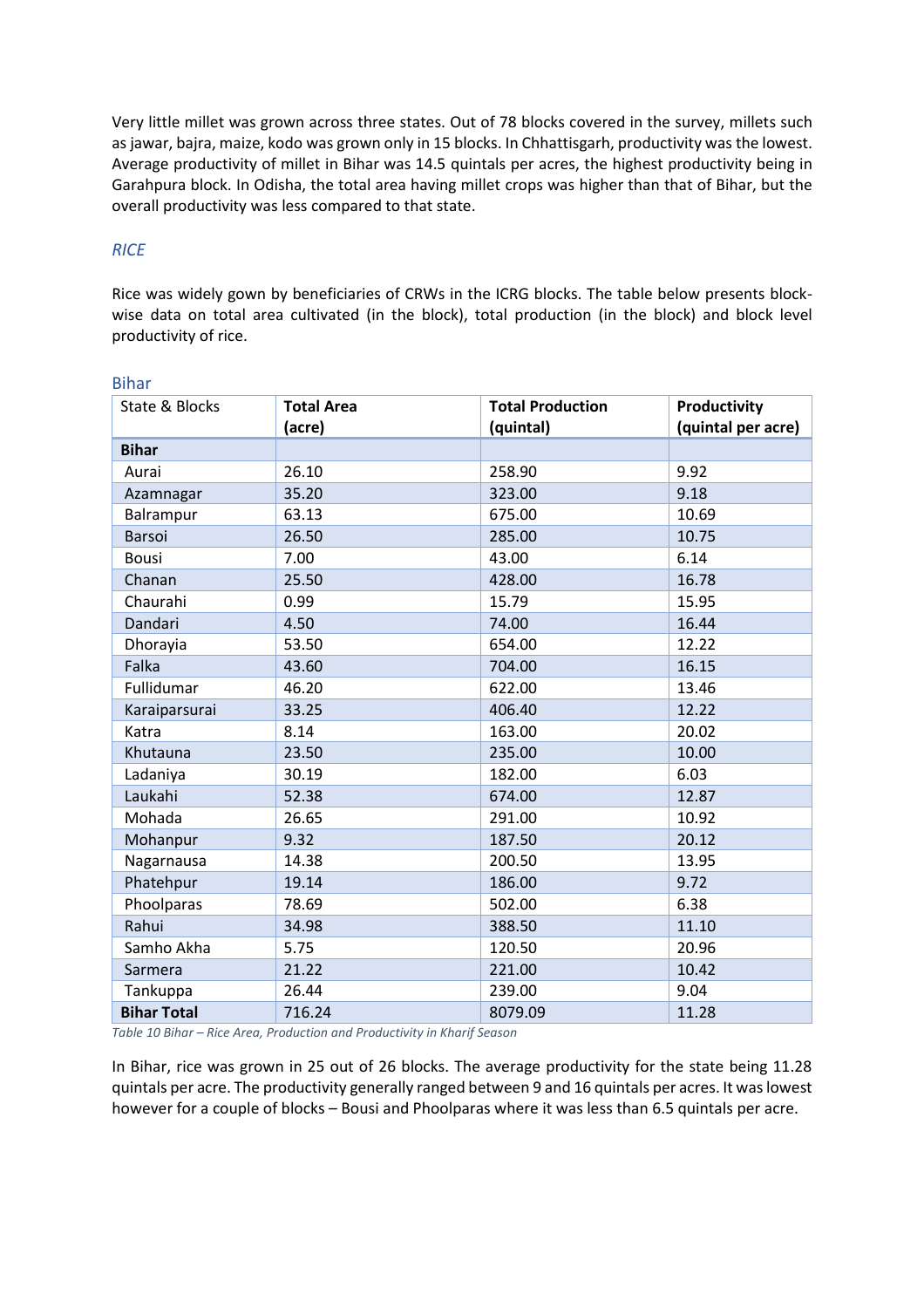### Chhattisgarh

| State & Blocks            | <b>Total Area</b> | <b>Total Production</b> | <b>Productivity</b> |
|---------------------------|-------------------|-------------------------|---------------------|
|                           | (acre)            | (quintal)               | (quintal per acre)  |
| Chhattisgarh              |                   |                         |                     |
| Batoli                    | 40.00             | 249.00                  | 6.23                |
| <b>Bodla</b>              | 50.50             | 310.50                  | 6.15                |
| Chuikhadan                | 27.91             | 167.00                  | 5.98                |
| Farsabahar                | 37.72             | 322.70                  | 8.56                |
| Jashpur                   | 8.00              | 22.00                   | 2.75                |
| Kansabell                 | 36.00             | 410.00                  | 11.39               |
| Kartala                   | 23.30             | 228.00                  | 9.79                |
| Kavrdha                   | 33.50             | 241.00                  | 7.19                |
| Lormi                     | 29.35             | 357.00                  | 12.16               |
| Lundra                    | 17.00             | 100.00                  | 5.88                |
| Masturi                   | 28.00             | 267.00                  | 9.54                |
| Mohla                     | 25.24             | 241.00                  | 9.55                |
| Mungeli                   | 24.90             | 290.00                  | 11.65               |
| Pali                      | 24.93             | 166.00                  | 6.66                |
| Pandriya                  | 54.00             | 318.00                  | 5.89                |
| Pathariya                 | 28.60             | 290.00                  | 10.14               |
| Podi Uproda               | 43.20             | 306.55                  | 7.10                |
| Rajnandgao                | 55.58             | 334.00                  | 6.01                |
| S.Lohara                  | 40.54             | 192.50                  | 4.75                |
| Sitapur                   | 33.88             | 376.00                  | 11.10               |
| Sonhat                    | 23.00             | 140.00                  | 6.09                |
| <b>Chhattisgarh Total</b> | 685.15            | 5328.25                 | 7.78                |

<span id="page-11-0"></span>*Table 11 Chhattisgarh – Rice Area, Production and Productivity in Kharif Season*

In Chhattisgarh, the average productivity of rice was 7.78 quintals per acre. In Jashpur productivity was the lowest at 2.75 quintals per acres. It was highest in Lormi block at 12.16 quintals per acre. In 9 of the blocks, the productivity was higher than the state average.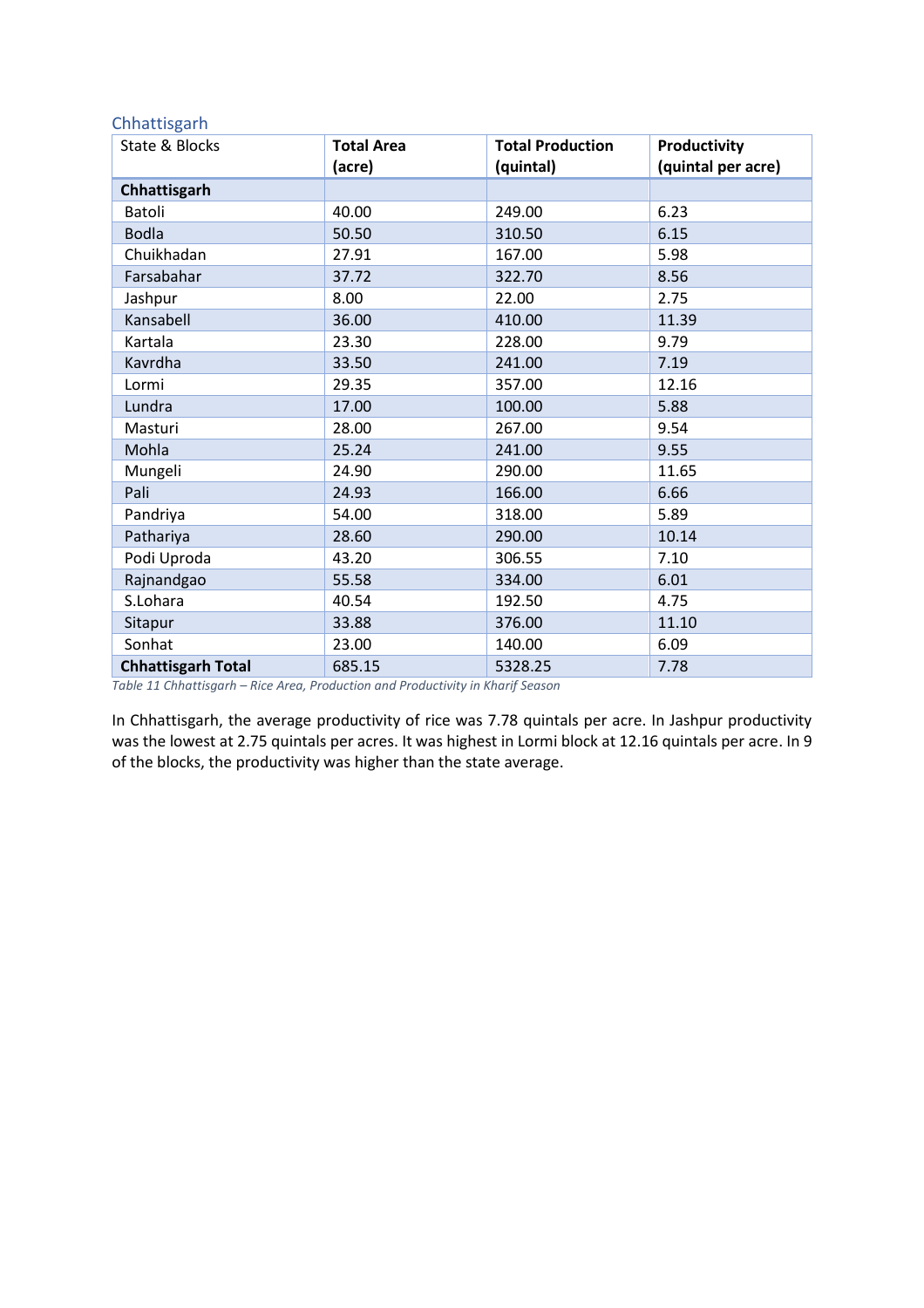#### Odisha

| State & Blocks      | <b>Total Area</b> | <b>Total Production</b> | Productivity       |
|---------------------|-------------------|-------------------------|--------------------|
|                     | (acre)            | (quintal)               | (quintal per acre) |
| Odisha              |                   |                         |                    |
| Bangiriposi         | 46.00             | 323.50                  | 7.03               |
| Banspal             | 19.80             | 85.40                   | 4.31               |
| Bhawanipatana       | 39.40             | 121.00                  | 3.07               |
| Bijatala            | 26.50             | 630.00                  | 23.77              |
| <b>Bisoi</b>        | 45.15             | 250.00                  | 5.54               |
| <b>Boden</b>        | 42.00             | 201.60                  | 4.80               |
| Deogaon             | 32.86             | 130.50                  | 3.97               |
| Ghatgaon            | 26.00             | 153.00                  | 5.88               |
| Golamunda           | 34.50             | 288.00                  | 8.35               |
| Gudvela             | 45.67             | 188.00                  | 4.12               |
| Jamda               | 35.20             | 807.00                  | 22.93              |
| Kaptipada           | 36.11             | 225.00                  | 6.23               |
| Karlamunda          | 34.00             | 90.00                   | 2.65               |
| Kesinga             | 16.50             | 86.00                   | 5.21               |
| Khariar             | 50.23             | 93.00                   | 1.85               |
| Khunta              | 61.15             | 431.00                  | 7.05               |
| Komna               | 47.78             | 152.50                  | 3.19               |
| Kusumi              | 53.79             | 1210.00                 | 22.49              |
| Lanjigarh           | 35.00             | 195.00                  | 5.57               |
| Narla               | 33.50             | 297.00                  | 8.87               |
| Nuapada             | 41.50             | 41.00                   | 0.99               |
| Patna               | 21.70             | 155.18                  | 7.15               |
| Sadar               | 12.50             | 125.00                  | 10.00              |
| Saharpada           | 22.75             | 170.00                  | 7.47               |
| Saintala            | 100.00            | 372.00                  | 3.72               |
| Shamakhunta         | 61.00             | 490.00                  | 8.03               |
| Sinapali            | 46.70             | 42.00                   | 0.90               |
| Telkoi              | 60.54             | 210.00                  | 3.47               |
| Titilagarh          | 327.00            | 244.00                  | 0.75               |
| Udala               | 47.50             | 395.00                  | 8.32               |
| <b>Odisha Total</b> | 1502.33           | 8201.68                 | 5.46               |

<span id="page-12-0"></span>*Table 12 Odisha – Rice Area, Production and Productivity in Kharif Season*

In Odisha, productivity was highest at 22.5 quintals per acre of rice in Kusumi. The state average however, was lower than that of Bihar and Chhattisgarh. Productivity in Nuapada was the lowest at just 1 quintal per acre.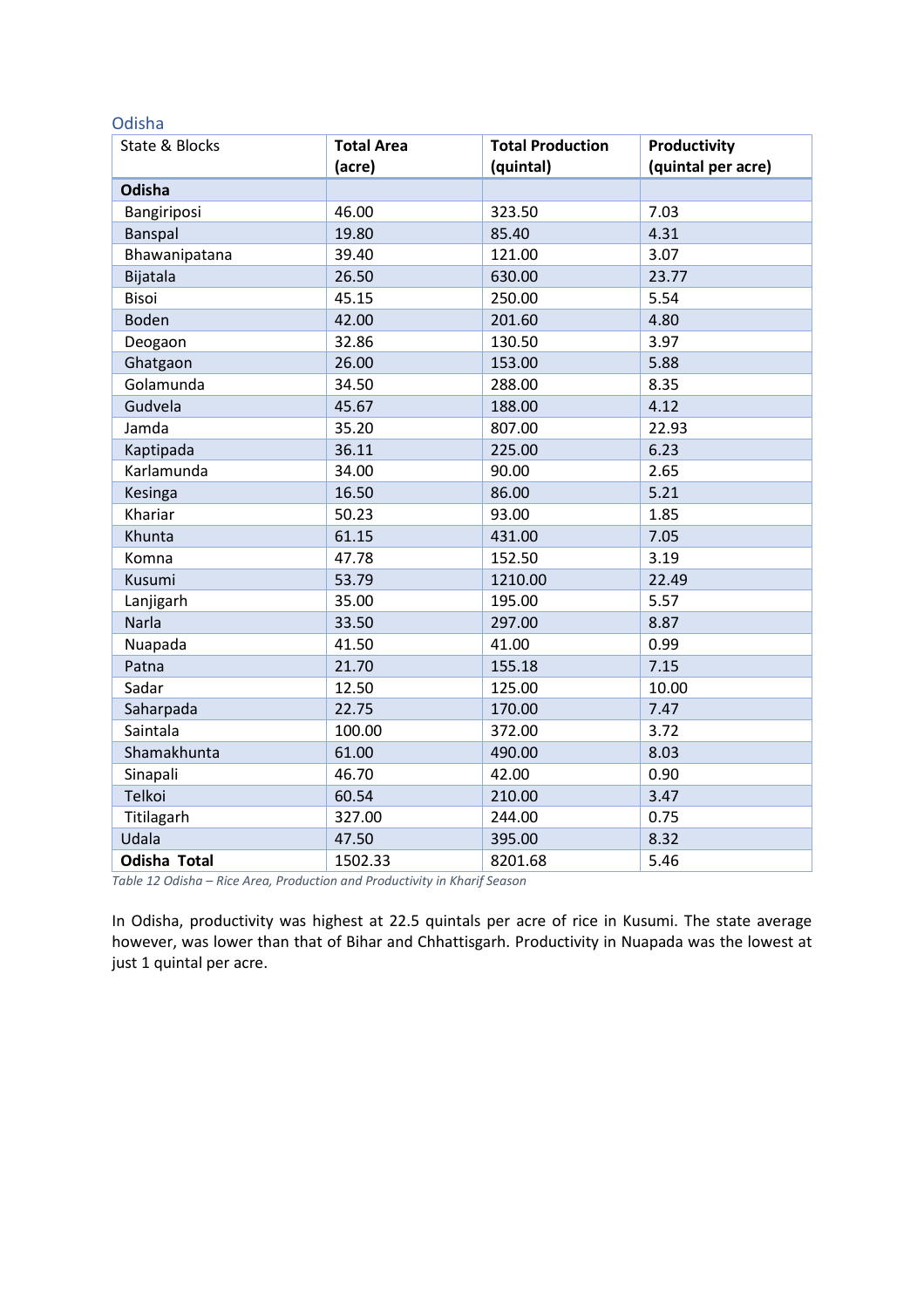#### *ARHAR*

Arhar – a legume, was grown in one-third (25 out of 78) ICRG blocks. The table below presents blockwise data on total area cultivated (in the block), total production (in the block) and block level productivity of arhar.

| State & Blocks            | <b>Total Area</b> | <b>Total Production</b> | Productivity       |
|---------------------------|-------------------|-------------------------|--------------------|
|                           | (acre)            | (quintal)               | (quintal per acre) |
| <b>Bihar</b>              |                   |                         |                    |
| Katra                     | 3.0               | 9.00                    | 30.00              |
| Mohanpur                  | 0.31              | 3.30                    | 10.78              |
| Phatehpur                 | 1.01              | 6.82                    | 6.75               |
| <b>Bihar Total</b>        | 4.32              | 19.12                   | 4.43               |
| Chattisgarh               |                   |                         |                    |
| <b>Batoli</b>             | 1.50              | 3.06                    | 2.04               |
| <b>Bodla</b>              | 12.50             | 39.00                   | 3.12               |
| Farsabahar                | 2.80              | 7.00                    | 2.50               |
| Jashpur                   | 1.00              | 0.04                    | 0.04               |
| Kavrdha                   | 3.65              | 8.50                    | 2.33               |
| Masturi                   | 0.20              | 0.45                    | 2.25               |
| Mohla                     | 3.00              | 1.05                    | 0.35               |
| Mungeli                   | 1.00              | 2.00                    | 2.00               |
| Pandriya                  | 15.00             | 36.00                   | 2.40               |
| Podi Uproda               | 8.00              | 13.55                   | 1.69               |
| Rajnandgao                | 6.00              | 1.00                    | 0.17               |
| Sitapur                   | 1.53              | 2.51                    | 1.64               |
| <b>Chhattisgarh Total</b> | 56.18             | 114.16                  | 2.03               |
| Odisha                    |                   |                         |                    |
| Banspal                   | 1.40              | 3.40                    | 2.43               |
| Boden                     | 1.30              | 1.00                    | 0.77               |
| Golamunda                 | 0.50              | 1.00                    | 2.00               |
| Gudvela                   | 1.00              | 0.51                    | 0.51               |
| Karlamunda                | 1.00              | 0.02                    | 0.02               |
| Kesinga                   | 3.05              | 8.09                    | 2.65               |
| Komna                     | 2.50              | 1.90                    | 0.76               |
| Lanjigarh                 | 1.00              | 1.00                    | 1.00               |
| Sinapali                  | 0.50              | 1.00                    | 2.00               |
| Telkoi                    | 1.00              | 0.05                    | 0.05               |
| <b>Odisha Total</b>       | 14.00             | 17.97                   | 1.28               |
| <b>Grand Total</b>        | 74.50             | 151.24                  | 2.03               |

#### Bihar, Chhattisgarh & Odisha

<span id="page-13-0"></span>*Table 13 Bihar, Chhattisgarh & Odisha – Arhar Area, Production and Productivity in Kharif Season*

Arhar was more widely grown in Chhattisgarh and Odisha as compared to Bihar. However, amongst the three states, Arhar productivity was highest in Bihar at 4.43 quintals per acre. In Chhattisgarh it was 2.03 while it was quite low in Odisha at 1.28 quintals per acre when compared to the other two states.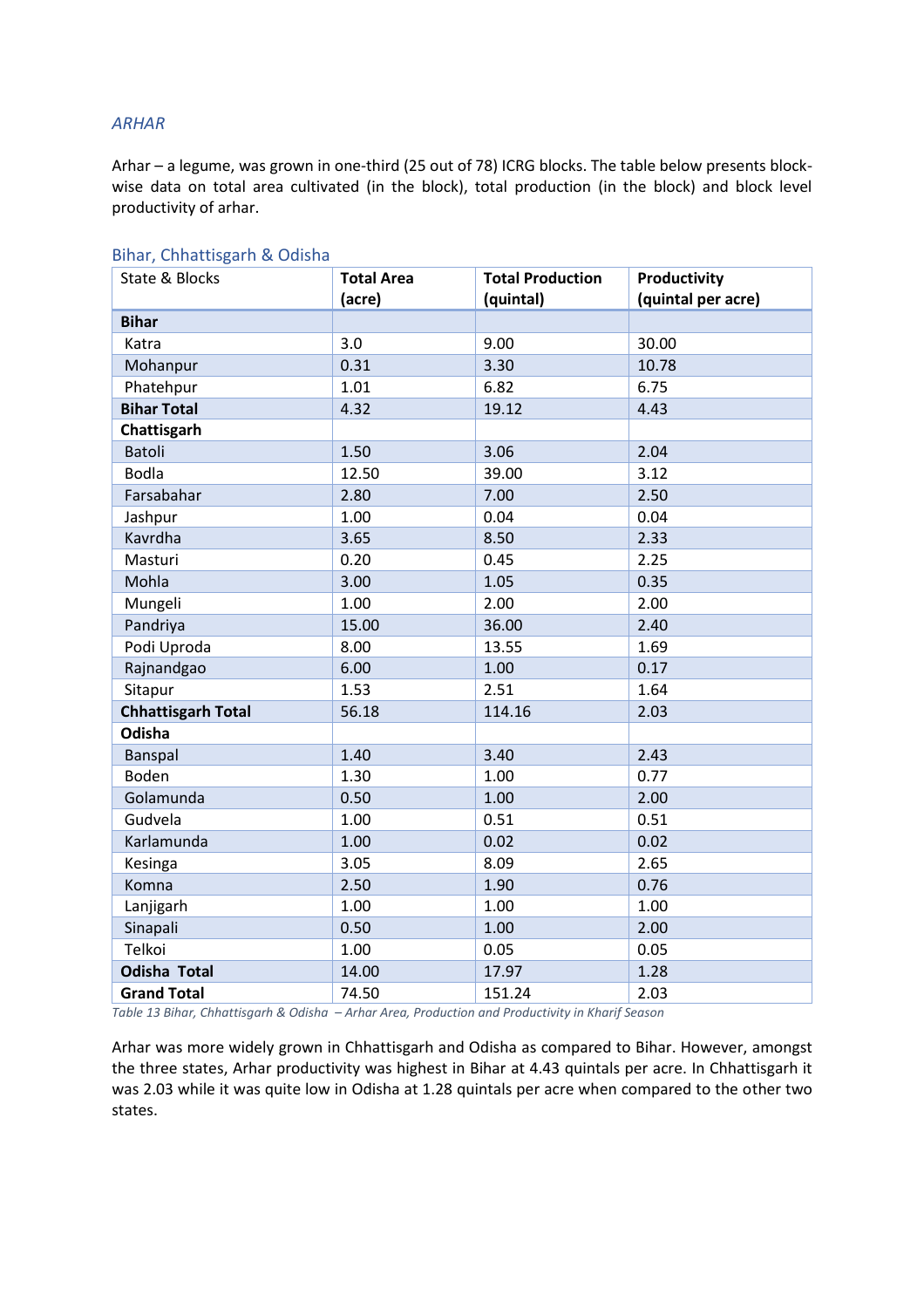#### *VEGETABLES*

## Bihar, Chhattisgarh & Odisha

| State & Blocks            | <b>Total Area</b> | <b>Total Production</b> | Productivity       |
|---------------------------|-------------------|-------------------------|--------------------|
|                           | (acre)            | (quintal)               | (quintal per acre) |
| <b>Bihar</b>              | Not grown         |                         |                    |
| Chhattisgarh              |                   |                         |                    |
| <b>Batoli</b>             | 0.10              | $\mathbf{1}$            | 10.00              |
| Farsabahar                | 0.60              | $\overline{2}$          | 3.33               |
| Jashpur                   | 0.40              | 5                       | 12.50              |
| Lundra                    | 1.50              | 6                       | 4.00               |
| Podi Uproda               | 1.90              | 22.85                   | 12.03              |
| Sitapur                   | 0.20              | $\overline{2}$          | 10.00              |
| Sonhat                    | 0.50              | 0.01                    | 0.02               |
| <b>Chhattisgarh Total</b> | 5.20              | 38.86                   | 7.47               |
| <b>Odisha</b>             |                   |                         |                    |
| Banspal                   | 2.50              | 4.1                     | 1.64               |
| Deogaon                   | 1.10              | 9                       | 8.18               |
| Karlamunda                | 1.00              | 0.05                    | 0.05               |
| Khunta                    | 1.05              | 3.7                     | 3.52               |
| Komna                     | 1.00              | 2.5                     | 2.50               |
| Patna                     | 2.51              | 2.28                    | 0.91               |
| Saharpada                 | 0.75              | 18                      | 24.00              |
| Shamakhunta               | 1.00              | 9                       | 9.00               |
| Telkoi                    | 2.00              | 3                       | 1.50               |
| <b>Odisha Total</b>       | 17.91             | 51.63                   | 2.88               |
| <b>Grand Total</b>        | 23.11             | 90.49                   | 3.92               |

<span id="page-14-0"></span>*Table 14 Bihar, Chhattisgarh & Odisha – Vegetables Area, Production and Productivity in Kharif Season*

In Bihar, no vegetables were grown in the ICRG blocks. In Chhattisgarh and Odisha productivity varied depending upon the vegetables grown.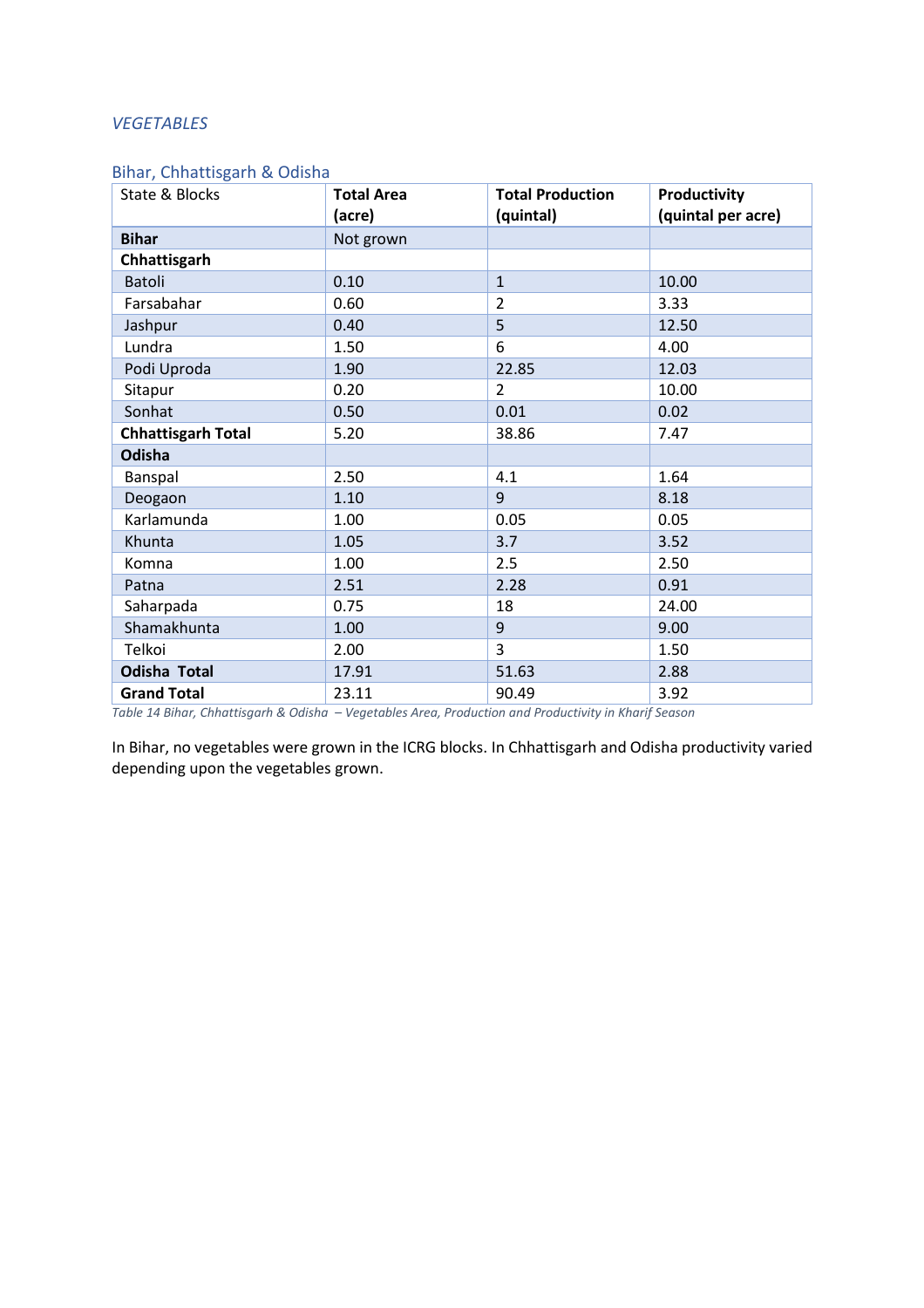## *NUTS*

## Bihar, Chhattisgarh & Odisha

| State & Blocks            | <b>Total Area</b><br>(acre) | <b>Total Production</b><br>(quintal) | Productivity<br>(quintal per acre) |
|---------------------------|-----------------------------|--------------------------------------|------------------------------------|
| <b>Bihar</b>              |                             |                                      |                                    |
| <b>Bousi</b>              | 1.00                        | 4.00                                 | 4.00                               |
| <b>Bihar Total</b>        | 1.00                        | 4.00                                 | 4.00                               |
| Chhattisgarh              |                             |                                      |                                    |
| Batoli                    | 1.40                        | 4.50                                 | 3.22                               |
| <b>Bodla</b>              | 2.00                        | 4.00                                 | 2.00                               |
| Farsabahar                | 0.80                        | 3.00                                 | 3.75                               |
| Jashpur                   | 1.10                        | 3.00                                 | 2.73                               |
| Lundra                    | 0.50                        | 2.00                                 | 4.00                               |
| Podi Uproda               | 0.12                        | 1.17                                 | 9.75                               |
| Sitapur                   | 2.30                        | 6.00                                 | 2.61                               |
| <b>Chhattisgarh Total</b> | 8.22                        | 23.67                                | 2.88                               |
| Odisha                    |                             |                                      |                                    |
| Gudvela                   | 0.50                        | 0.45                                 | 0.90                               |
| Karlamunda                | 9.50                        | 2.20                                 | 0.23                               |
| Komna                     | 2.25                        | 1.90                                 | 0.84                               |
| Patna                     | 3.20                        | 2.78                                 | 0.87                               |
| Shamakhunta               | 3.00                        | 4.00                                 | 1.33                               |
| <b>Odisha Total</b>       | 18.45                       | 11.33                                | 0.61                               |
| <b>Grand Total</b>        | 27.67                       | 39.00                                | 1.41                               |

<span id="page-15-0"></span>*Table 15 Bihar, Chhattisgarh & Odisha – Nuts Area, Production and Productivity in Kharif Season*

Nuts mainly ground and beetle nuts were grown in Chhattisgarh and Odisha. They were not found to be grown in significant quantities in Bihar.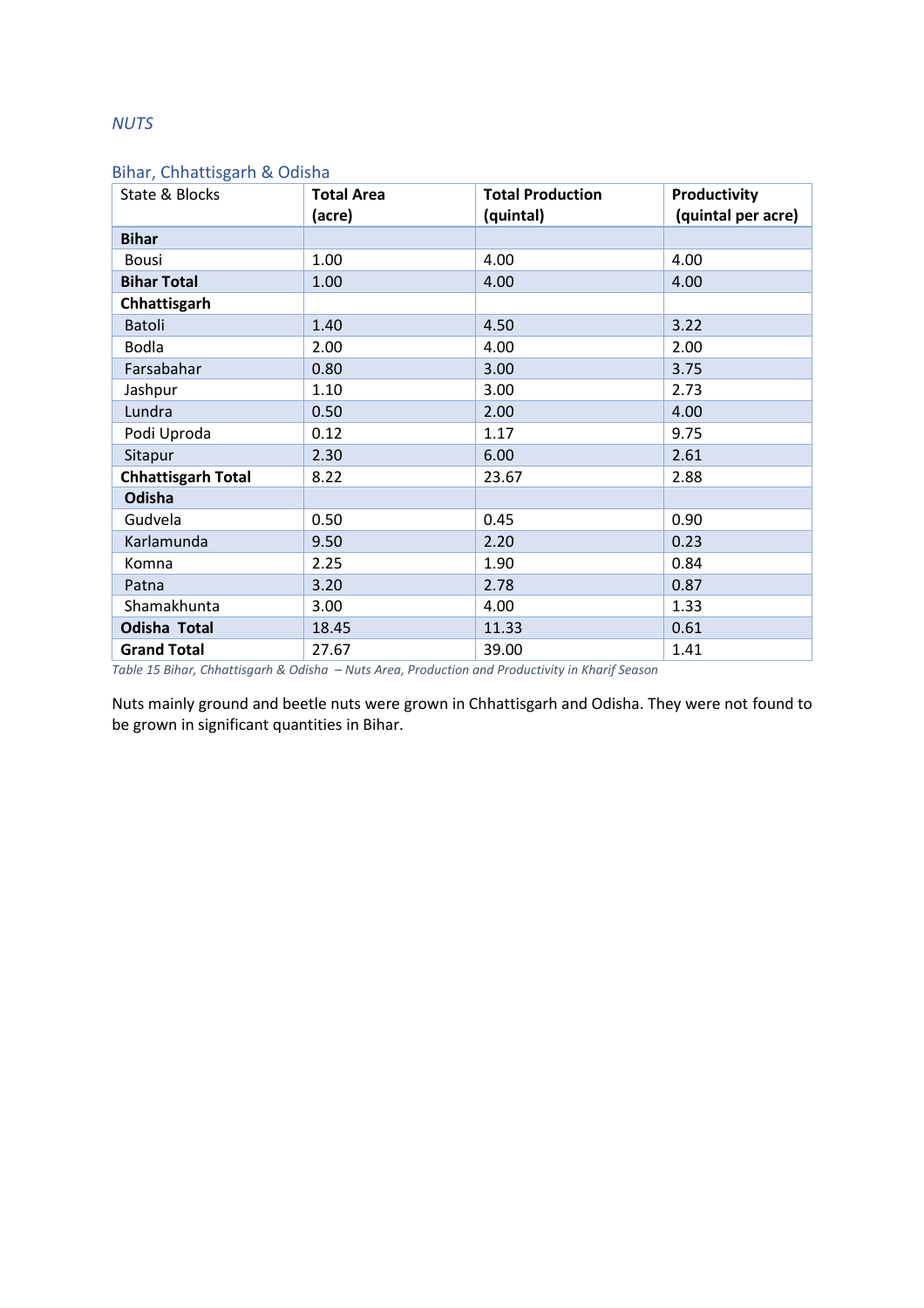## <span id="page-16-0"></span>b. Rabi Season

In Rabi season in the ICRG blocks of the 3 states, farmers grew crops like wheat, barley, gram, mustard and maize.

If a crop was grown?

| <b>Row Labels</b>  | <b>No</b> | Yes    |
|--------------------|-----------|--------|
| <b>Bihar</b>       | 10.36%    | 89.64% |
| Chhattisgarh       | 60.36%    | 39.64% |
| Odisha             | 85.29%    | 14.71% |
| <b>Grand Total</b> | 51.11%    | 48.89% |

<span id="page-16-2"></span>*Table 16 Percentage of Farmers Growing Rabi Crops*

Overall, however only half of cultivators grew any crop. Please refer to Table 15 for state-wise variation. At the state level, while cultivators in Bihar invariably grew a second crop last year, cultivators in Odisha mostly did not. In Chhattisgarh, roughly only 40% grew a second crop in that year.

Inter-state variations were also seen. In Falka block 40% of farmers did not do a Rabi season sowing, whereas 15 out of 26 blocks in Bihar did Rabi season sowing. In Chhattisgarh, 2 blocks did not attempt Rabi season cultivation at all. Please refer to Annexure 2 for more details.

## <span id="page-16-1"></span>Number of Crops Grown

Number of crops grown has been calculated for those cultivators who at least grow one Rabi crop. In the three states combined, the average number of crops grown was 1.2. And there was almost no variation at the state level in the case of number of crops grown.

| <b>State</b>       | No. of crops grown |
|--------------------|--------------------|
| <b>Bihar</b>       | 1.19               |
| Chhattisgarh       | 1.21               |
| Odisha             | 1.23               |
| <b>Grand Total</b> | 1.20               |

<span id="page-16-3"></span>*Table 17 Number of Crops Grown State-wise*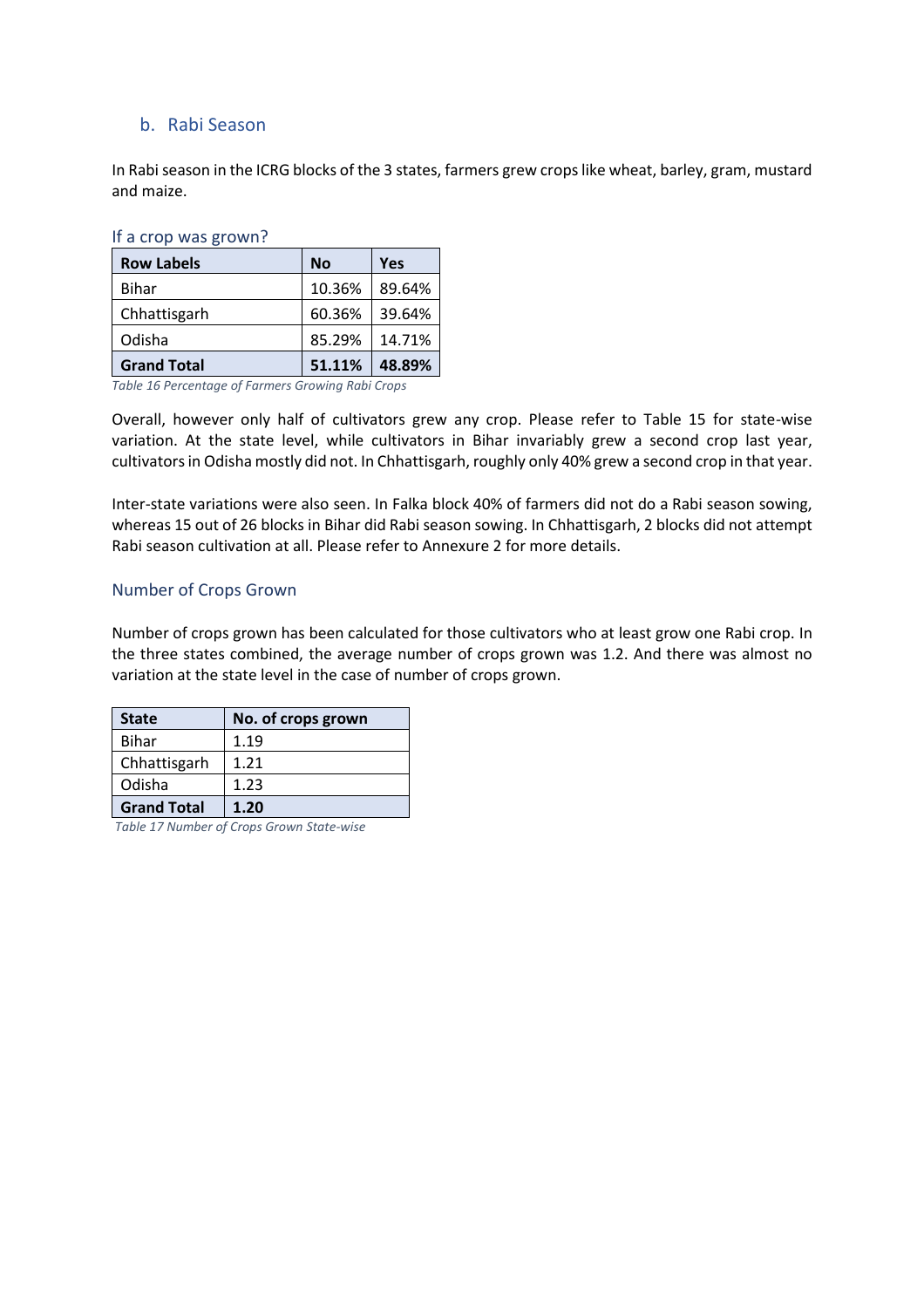| <b>BIHAR</b>         |                       | <b>CHHATTISGARH</b>  |                    | <b>ODISHA</b>        |                    |
|----------------------|-----------------------|----------------------|--------------------|----------------------|--------------------|
| <b>Blocks</b>        | No. of crops<br>grown |                      | of<br>No.<br>crops |                      | of<br>No.<br>crops |
| Aurai                | 1.50                  | <b>Blocks</b>        | grown              | <b>Blocks</b>        | grown              |
| Azamnagar            | 1.00                  | Batoli               | 1.60               | Bangiriposi          | 1.00               |
| Balrampur            | 1.00                  | <b>Bodla</b>         | 1.00               | Banspal              | 1.00               |
| Barsoi               | 1.00                  | Chuikhadan           | 1.00               | Bisoi                | 1.00               |
| Bousi                | 1.00                  | Farsabahar           | 1.00               | Deogaon              | 1.00               |
| Chanan               | 1.00                  | Jashpur              | 1.00               | Ghatgaon             | 1.20               |
| Chaurahi             | 1.00                  | Kansabell            | 1.00               | Jhumpura             | 1.00               |
| Dandari              | 1.07                  | Kartala              | 1.00               | Karlamunda           | 1.00               |
| Dhorayia             | 1.09                  | Kavrdha              | 1.11               | Kesinga              | 1.00               |
| Falka                | 1.00                  | Lormi                | 1.50               | Khunta               | 1.00               |
| Fullidumar           | 1.00                  | Lundra               | 1.25               | Lanjigarh            | 1.00               |
| Garhpura             | 1.20                  | Mohla                | 1.25               | Patna                | 1.00               |
| Karaiparsurai        | 1.00                  | Mungeli              | 1.22               | Sadar                | 2.00               |
| Katra                | 3.23                  | Pali                 | 2.00               | Saharpada            | 1.00               |
|                      | 1.00                  | Pathariya            | 1.00               | Telkoi               | 2.00               |
| Khutauna             | 1.00                  | Podi Uproda          | 1.00               | <b>State Average</b> | 1.23               |
| Ladaniya             |                       | Rajnandgao           | 1.78               |                      |                    |
| Laukahi              | 1.03                  | S.Lohara             | 1.00               |                      |                    |
| Mohada               | 1.16                  | Sitapur              | 1.25               |                      |                    |
| Mohanpur             | 1.50                  | Sonhat               | 1.00               |                      |                    |
| Nagarnausa           | 1.08                  | <b>State Average</b> | 1.21               |                      |                    |
| Phatehpur            | 1.18                  |                      |                    |                      |                    |
| Phoolparas           | 1.37                  |                      |                    |                      |                    |
| Rahui                | 1.00                  |                      |                    |                      |                    |
| Samho Akha           | 1.13                  |                      |                    |                      |                    |
| Sarmera              | 1.00                  |                      |                    |                      |                    |
| Tankuppa             | 1.00                  |                      |                    |                      |                    |
| <b>State Average</b> | 1.19                  |                      |                    |                      |                    |

<span id="page-17-0"></span>*Table 18 State and Block-wise Number of Crops Grown*

Number of crops grown in Bihar was highest in Katra, where farmers grew more than 3 crops in the season. It was around 1.5 in Aurai and Mohanpur. In Chhattisgarh, Pali and Rajnandgaon blocks grew a high number of crops. In Odisha, it was the highest in Sadar and Telkoi blocks.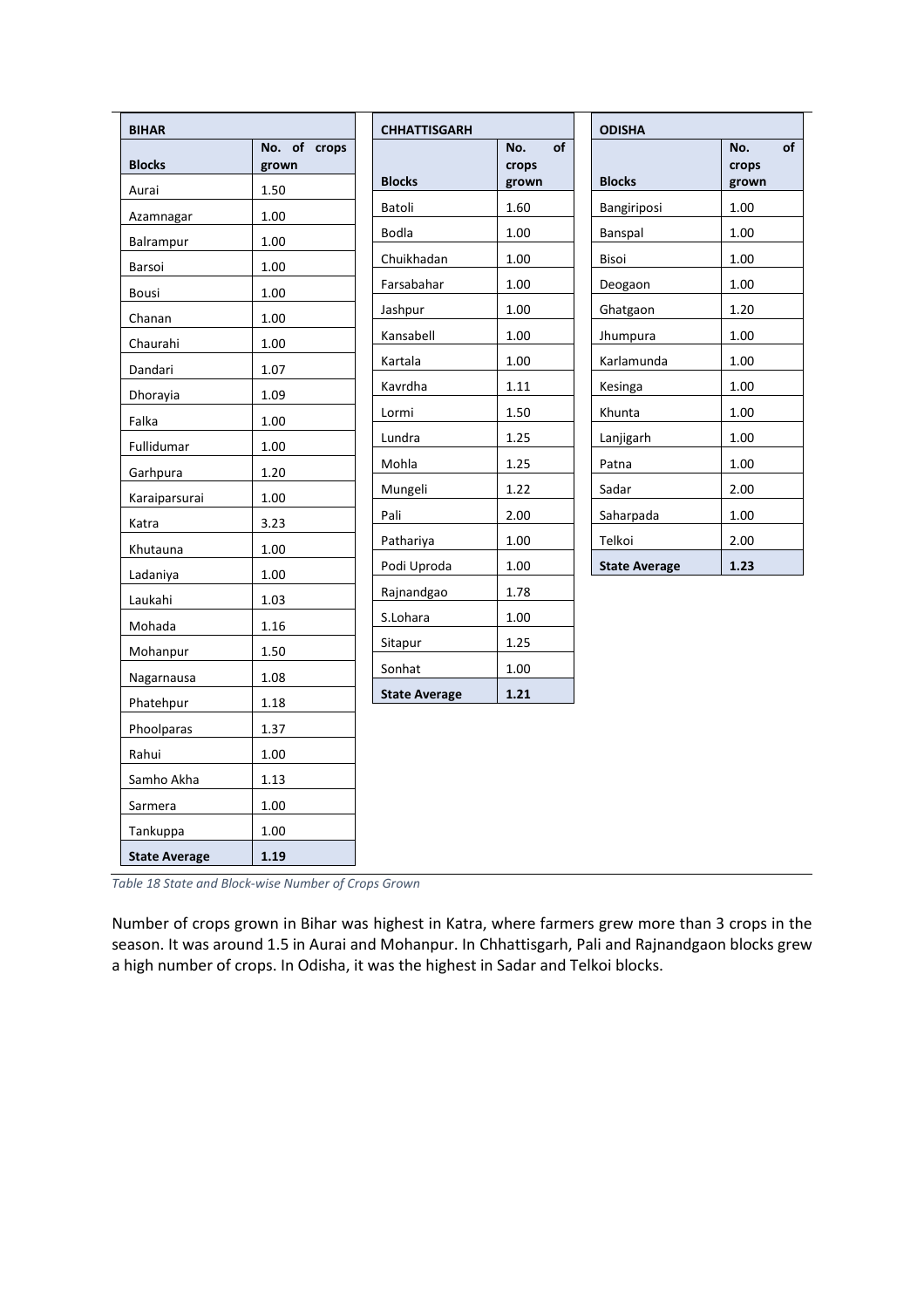#### <span id="page-18-0"></span>Crop Productivity

The table below lists blocks where the said Rabi crop was grown, its total cultivated area in acres in the block, total production in quintals in that block and crop productivity measured in terms of quintals per acre.

### *WHEAT*

### Bihar

| State & Blocks     | <b>Total Area</b> | <b>Total Production</b> | Productivity       |
|--------------------|-------------------|-------------------------|--------------------|
|                    | (acre)            | (quintal)               | (quintal per acre) |
| Aurai              | 29.60             | 262.40                  | 8.86               |
| Azamnagar          | 20.00             | 125.00                  | 6.25               |
| Balrampur          | 29.50             | 256.00                  | 8.68               |
| Barsoi             | 19.00             | 161.00                  | 8.47               |
| <b>Bousi</b>       | 0.50              | 2.00                    | 4.00               |
| Chaurahi           | 2.52              | 36.27                   | 14.40              |
| Dandari            | 15.14             | 245.00                  | 16.18              |
| Dhorayia           | 36.50             | 161.00                  | 4.41               |
| Falka              | 15.00             | 157.00                  | 10.47              |
| Fullidumar         | 23.70             | 148.00                  | 6.24               |
| Garhpura           | 3.70              | 64.00                   | 17.30              |
| Karaiparsurai      | 33.25             | 422.40                  | 12.70              |
| Katra              | 31.10             | 400.00                  | 12.86              |
| Khutauna           | 23.50             | 141.00                  | 6.00               |
| Ladaniya           | 16.85             | 117.00                  | 6.94               |
| Laukahi            | 49.50             | 358.00                  | 7.23               |
| Mohada             | 19.65             | 172.00                  | 8.75               |
| Mohanpur           | 4.32              | 38.70                   | 8.96               |
| Nagarnausa         | 14.37             | 168.00                  | 11.69              |
| Phatehpur          | 13.74             | 119.00                  | 8.66               |
| Phoolparas         | 49.26             | 198.00                  | 4.02               |
| Rahui              | 34.98             | 388.50                  | 11.10              |
| Samho Akha         | 10.12             | 200.40                  | 19.80              |
| Sarmera            | 21.22             | 199.50                  | 9.40               |
| Tankuppa           | 24.60             | 120.00                  | 4.88               |
| <b>Grand Total</b> | 541.62            | 4660.17                 | 8.60               |

<span id="page-18-1"></span>*Table 19 Bihar – Wheat Area, Production and Productivity in Rabi Season* 

Productivity recorded a wide range in Bihar ranging from a low of 4 quintals of wheat production per acre in Bousi to 19.80 quintals/acre in Samho Akha. The state average of Bihar was 8.60 quintals/acre. It is also a crop that is grown in all the ICRG blocks of the state.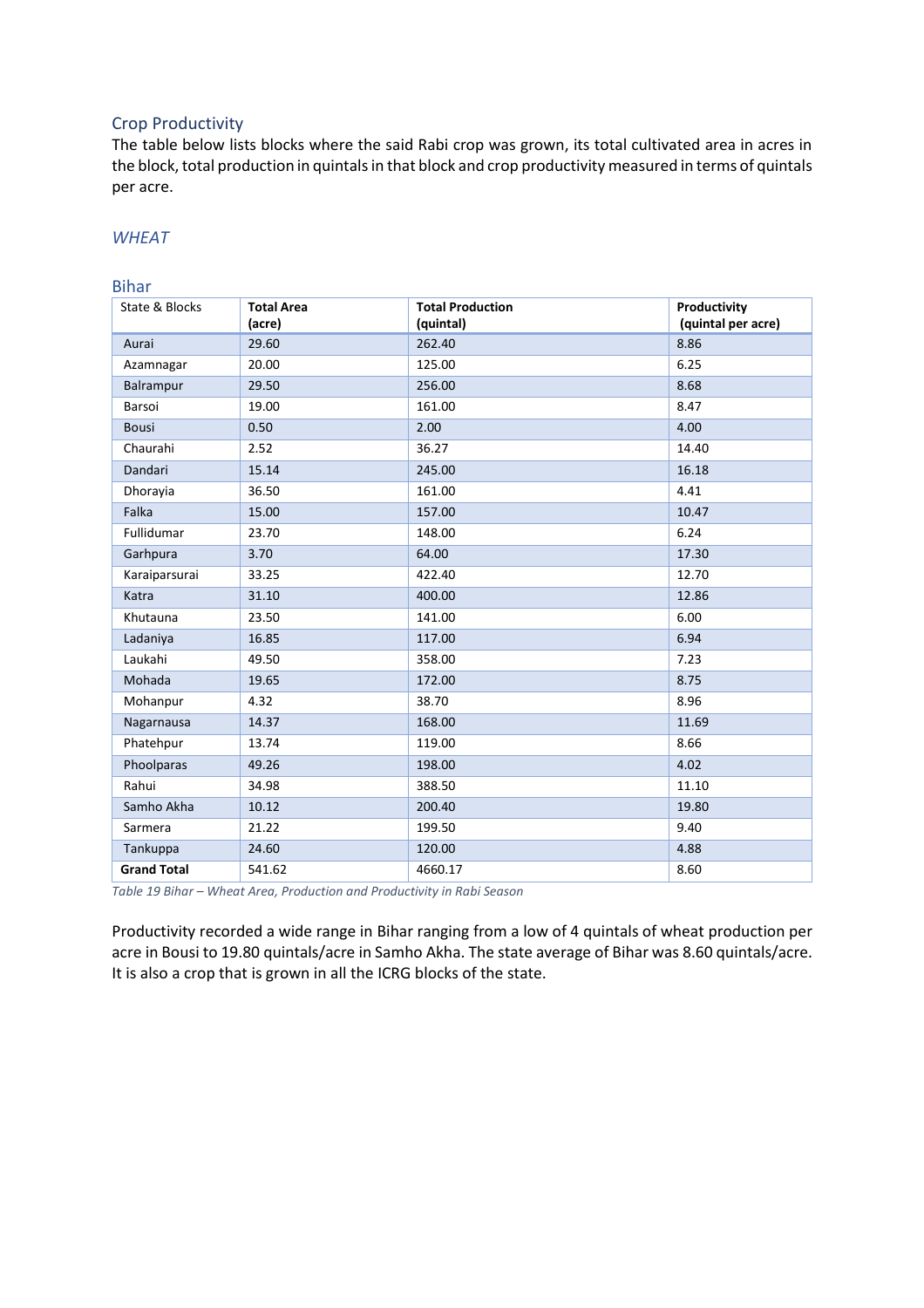## Chhattisgarh

| State & Blocks     | <b>Total Area</b><br>(acre) | <b>Total Production</b><br>(quintal) | Productivity<br>(quintal per acre) |
|--------------------|-----------------------------|--------------------------------------|------------------------------------|
| Batoli             | 1.50                        | 7.50                                 | 5.00                               |
| Kavrdha            | 4.01                        | 19.20                                | 4.79                               |
| Lormi              | 11.55                       | 50.50                                | 4.37                               |
| Lundra             | 3.00                        | 19.00                                | 6.33                               |
| Mungeli            | 19.20                       | 13.10                                | 0.68                               |
| Pathariya          | 6.00                        | 12.00                                | 2.00                               |
| Rajnandgao         | 11.50                       | 38.00                                | 3.30                               |
| Sonhat             | 8.00                        | 21.00                                | 2.63                               |
| <b>Grand Total</b> | 64.78                       | 186.38                               | 2.88                               |

<span id="page-19-0"></span>*Table 20 Chhattisgarh – Wheat Area Production and Productivity in Rabi Season*

In Chhattisgarh, the state average was much lower compared to Bihar. Wheat is also less widely grown – in only 8 out of 21 blocks of the state. In Chhattisgarh's Mungeli block, wheat productivity was particularly low at 0.68 quintals per acre only.

#### Odisha

| State & Blocks     | Total Area<br>(acre) | <b>Total Production</b><br>(quintal) | Productivity<br>(quintal per acre) |
|--------------------|----------------------|--------------------------------------|------------------------------------|
| <b>Jhumpura</b>    | 6.50                 | 62.50                                | 9.62                               |
| <b>Grand Total</b> | 6.50                 | 62.50                                | 9.62                               |

<span id="page-19-1"></span>*Table 21 Odisha – Wheat Area, Production and Productivity in Rabi Season*

In Odisha had only 1 ICRG block cultivated wheat. The productivity was however even better than the average for Bihar.

#### *BARLEY*

| Dillar, Chilatusgarii & Ouisila |                             |                                      |                                    |
|---------------------------------|-----------------------------|--------------------------------------|------------------------------------|
| State & Blocks                  | <b>Total Area</b><br>(acre) | <b>Total Production</b><br>(quintal) | Productivity<br>(quintal per acre) |
| Odisha                          | Not grown                   |                                      |                                    |
| Chhattisgarh                    | Not grown                   |                                      |                                    |
| <b>Bihar</b>                    |                             |                                      |                                    |
| Mohanpur                        | 0.372                       | 1.8                                  | 4.84                               |
| <b>Grand Total</b>              | 0.372                       | 1.8                                  | 4.84                               |

Bihar, Chhattisgarh & Odisha

<span id="page-19-2"></span>*Table 22 Bihar, Chhattisgarh & Odisha – Barley Area, Production and Productivity in Rabi Season*

Barley was grown only in Mohanpur block in Bihar. Respondents in ICRG blocks of Odisha and Chhattisgarh did not grow barely at all.

#### *GRAM*

#### Bihar, Chhattisgarh & Odisha

| State & Blocks | <b>Total Area</b> | <b>Total Production</b> | Productivity       |
|----------------|-------------------|-------------------------|--------------------|
|                | (acre)            | (quintal)               | (quintal per acre) |
| <b>Bihar</b>   |                   |                         |                    |
| Dhorayia       | 13.5              | 33                      | 2.44               |
| Fullidumar     | 18.5              | 42                      | 2.27               |
| Mohada         | 1.75              | 11.5                    | 6.57               |
| Mohanpur       | 0.15              |                         | 6.67               |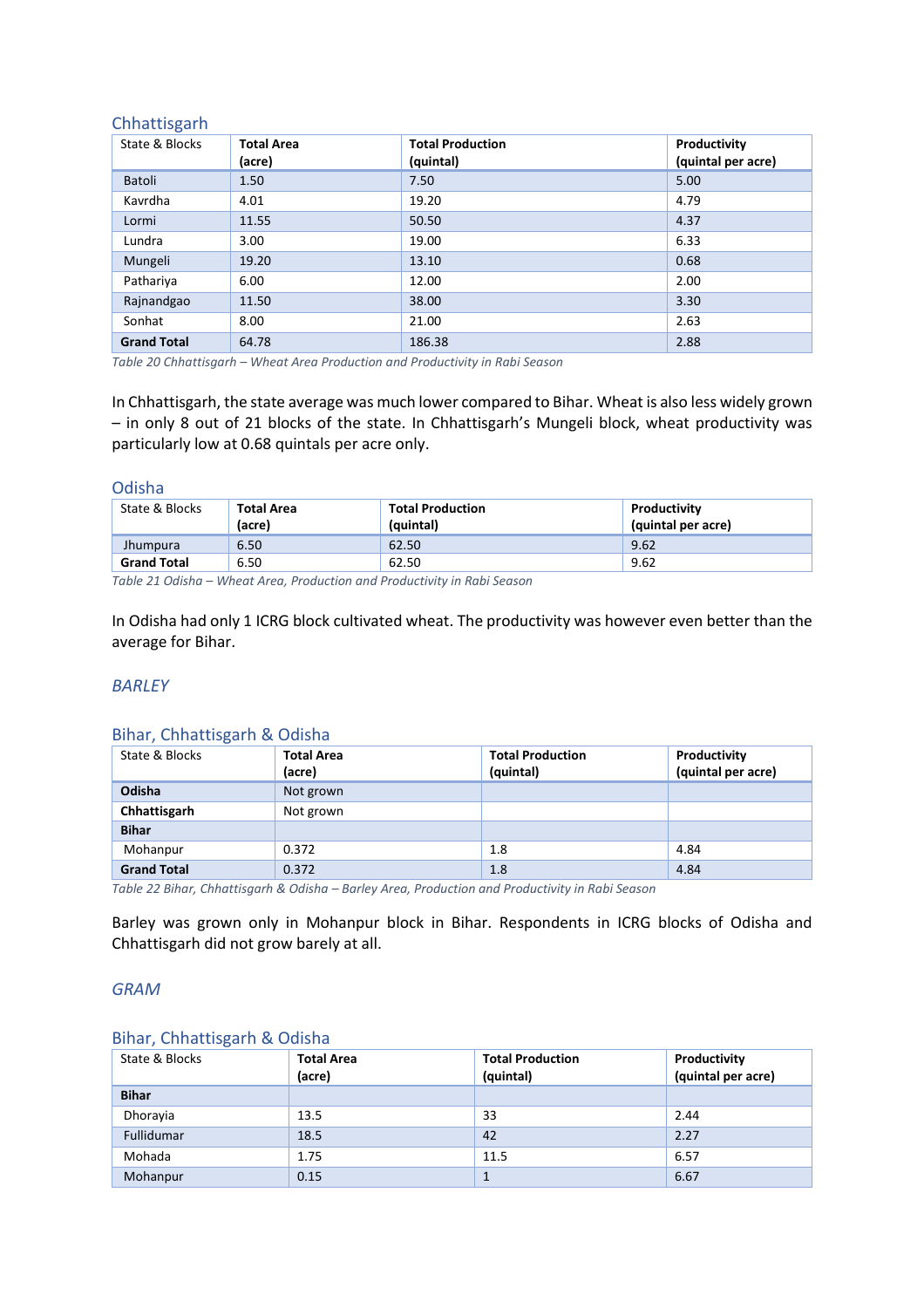| Phatehpur                 | 0.3            | 2.5    | 8.33  |
|---------------------------|----------------|--------|-------|
| <b>Bihar Total</b>        | 34.2           | 90     | 2.63  |
| Chhattisgarh              |                |        |       |
| Farsabahar                | $\mathbf{1}$   | 5      | 5.00  |
| Jashpur                   | $\overline{2}$ | 0.3    | 0.15  |
| Kansabell                 | 1.03           | 20.02  | 19.44 |
| Mungeli                   | 4              | 14     | 3.50  |
| Pathariya                 | 2.5            | 10     | 4.00  |
| <b>Chhattisgarh Total</b> | 10.53          | 49.32  | 4.68  |
| Odisha                    |                |        |       |
| Karlamunda                | $\overline{2}$ | 1.5    | 0.75  |
| Khunta                    | 1.3            | 2.2    | 1.69  |
| Lanjigarh                 | $\overline{2}$ | 2.5    | 1.25  |
| Patna                     | 0.005          | 0.07   | 14.00 |
| Odisha Total              | 5.305          | 6.27   | 1.18  |
| <b>Grand Total</b>        | 50.035         | 145.59 | 2.91  |

<span id="page-20-0"></span>*Table 23 Bihar, Chhattisgarh & Odisha – Gram Area, Production and Productivity in Rabi Season*

Gram was grown in all the 3 states – productivity being highest in Chhattisgarh. The productivity of gram varied widely in Chhattisgarh and Odisha.

#### *MUSTARD*

#### Bihar, Chhattisgarh & Odisha

| State & Blocks            | <b>Total Area</b><br>(acre) | <b>Total Production</b><br>(quintal) | Productivity<br>(quintal per acre) |
|---------------------------|-----------------------------|--------------------------------------|------------------------------------|
| <b>Bihar</b>              |                             |                                      |                                    |
| Aurai                     | 1.32                        | 4.80                                 | 3.64                               |
| Dandari                   | 2.00                        | 15.00                                | 7.50                               |
| Dhorayia                  | 1.50                        | 3.00                                 | 2.00                               |
| Garhpura                  | 0.06                        | 1.00                                 | 16.67                              |
| Katra                     | 24.20                       | 131.00                               | 5.41                               |
| Nagarnausa                | 10.00                       | 2.00                                 | 0.20                               |
| Phoolparas                | 7.05                        | 22.00                                | 3.12                               |
| Samho Akha                | 1.00                        | 8.00                                 | 8.00                               |
| <b>Bihar Total</b>        | 47.13                       | 186.80                               | 3.96                               |
| Chhattisgarh              |                             |                                      |                                    |
| Bodla                     | 1.50                        | 0.53                                 | 0.35                               |
| Lundra                    | 0.50                        | 3.00                                 | 6.00                               |
| <b>Chhattisgarh Total</b> | 2.00                        | 3.53                                 | 1.77                               |
| Odisha                    |                             |                                      |                                    |
| Banspal                   | 7.00                        | 70.00                                | 10.00                              |
| Khunta                    | 1.00                        | 2.00                                 | 2.00                               |
| Sadar                     | 12.10                       | 121.00                               | 10.00                              |
| <b>Odisha Total</b>       | 20.10                       | 193.00                               | 9.60                               |
| <b>Grand Total</b>        | 69.23                       | 383.33                               | 5.54                               |

<span id="page-20-1"></span>*Table 24 Bihar, Chhattisgarh & Odisha – Mustard Area, Production and Productivity in Rabi Season*

Mustard – as other Rabi crops showed a very wide range of productivity at the block level. The average for the three states was 5.54 quintals per acre. In Garahpura block in Bihar, the productivity was highest amongst all the block across the three states. It was the lowest in Nagarnausa in the same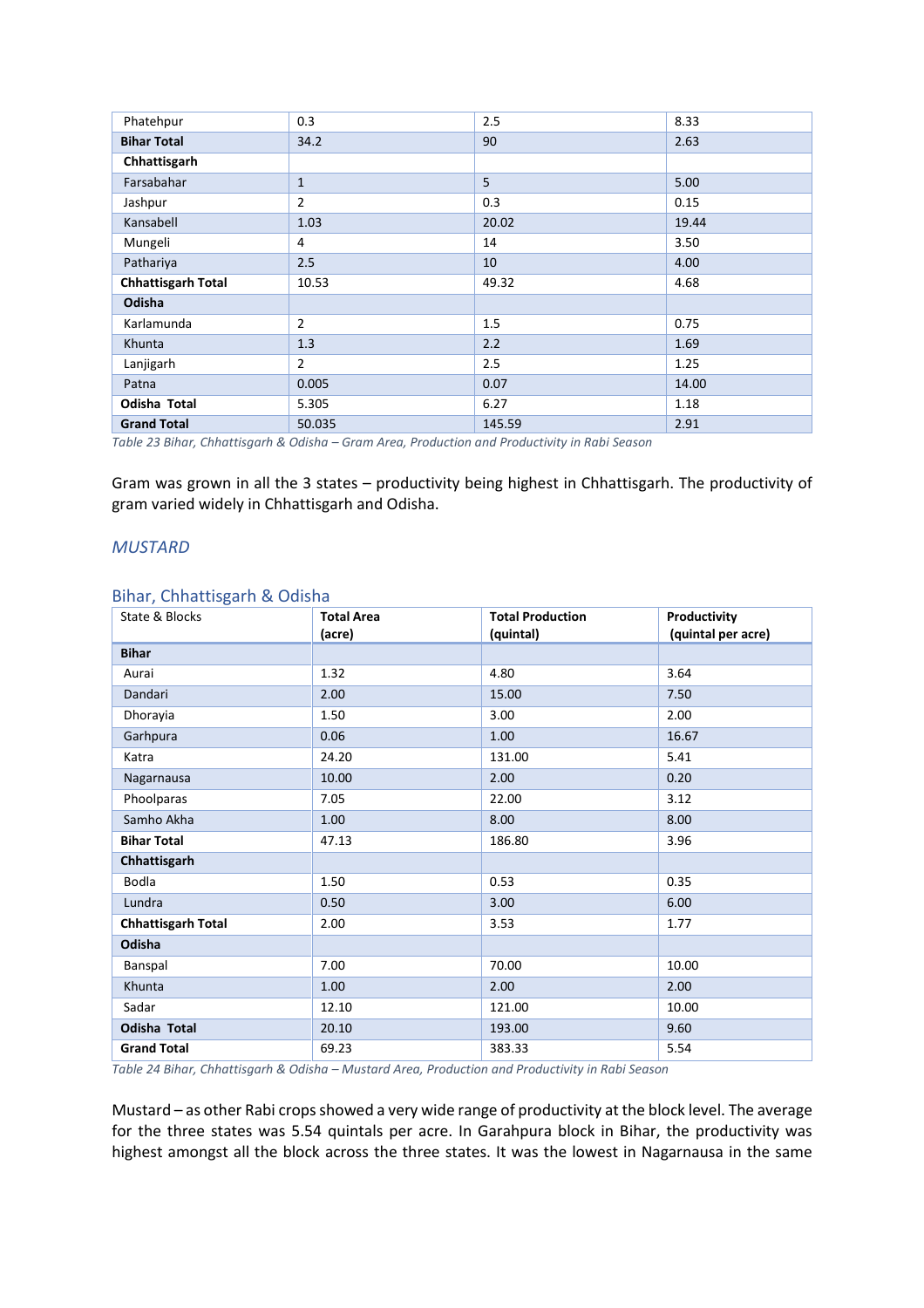state. Odisha's productivity was high in Banspal and Sadar blocks. In Chhattisgarh, mustard is grown only in 2 blocks.

#### *MAIZE*

#### Bihar, Chhattisgarh & Odisha

| State & Blocks            | <b>Total Area</b><br>(acre) | <b>Total Production</b> | Productivity<br>(quintal per acre) |
|---------------------------|-----------------------------|-------------------------|------------------------------------|
| <b>Bihar</b>              |                             | (quintal)               |                                    |
|                           |                             |                         |                                    |
| Bousi                     | 1.00                        | 6.00                    | 6.00                               |
| Chaurahi                  | 0.24                        | 2.88                    | 12.00                              |
| Garhpura                  | 0.50                        | 2.00                    | 4.00                               |
| Mohanpur                  | 0.12                        | 1.00                    | 8.33                               |
| Nagarnausa                | 10.00                       | 8.00                    | 0.80                               |
| Samho Akha                | 1.00                        | 15.00                   | 15.00                              |
| <b>Bihar Total</b>        | 12.86                       | 34.88                   | 2.71                               |
| Chhattisgarh              |                             |                         |                                    |
| Kansabell                 | 1.50                        | 3.00                    | 2.00                               |
| Mohla                     | 1.00                        | 15.00                   | 15.00                              |
| Podi Uproda               | 0.30                        | 0.02                    | 0.05                               |
| <b>Chhattisgarh Total</b> | 2.80                        | 18.02                   | 6.43                               |
| Odisha                    |                             |                         |                                    |
| <b>Bisoi</b>              | 0.30                        | 0.50                    | 1.67                               |
| Odisha Total              | 0.30                        | 0.50                    | 1.65                               |
| <b>Grand Total</b>        | 15.96                       | 53.40                   | 3.34                               |

<span id="page-21-0"></span>*Table 25 Bihar, Chhattisgarh & Odisha – Maize Area, Production and Productivity in Rabi Season*

Maize as a Rabi crop was more widely grown in Bihar as compared to the other two states. Its productivity was highest in Samho Akha block at 15 quintals per acre. In Odisha it is only grown in one block while in Chhattisgarh, it is grown in three blocks.

#### *VEGETABLES*

#### Bihar, Chhattisgarh & Odisha

| State & Blocks            | <b>Total Area</b><br>(acre) | <b>Total Production</b><br>(quintal) | Productivity<br>(quintal per acre) |
|---------------------------|-----------------------------|--------------------------------------|------------------------------------|
| <b>Bihar</b>              |                             |                                      |                                    |
| Chanan                    | 20.30                       | 128.00                               | 6.31                               |
| Katra                     | 2.05                        | 3.00                                 | 1.46                               |
| Mohanpur                  | 0.09                        | 1.00                                 | 10.64                              |
| <b>Bihar Total</b>        | 22.44                       | 141.00                               | 6.28                               |
| Chhattisgarh              |                             |                                      |                                    |
| Batoli                    | 1.13                        | 12.00                                | 10.62                              |
| Farsabahar                | 0.60                        | 3.00                                 | 5.00                               |
| Lormi                     | 0.40                        | 5.50                                 | 13.75                              |
| Lundra                    | 2.00                        | 30.00                                | 15.00                              |
| Mohla                     | 0.10                        | 1.50                                 | 15.00                              |
| Pali                      | 0.50                        | 4.00                                 | 8.00                               |
| Podi Uproda               | 0.55                        | 3.90                                 | 7.09                               |
| Sitapur                   | 0.70                        | 4.00                                 | 5.71                               |
| <b>Chhattisgarh Total</b> | 5.98                        | 63.90                                | 10.69                              |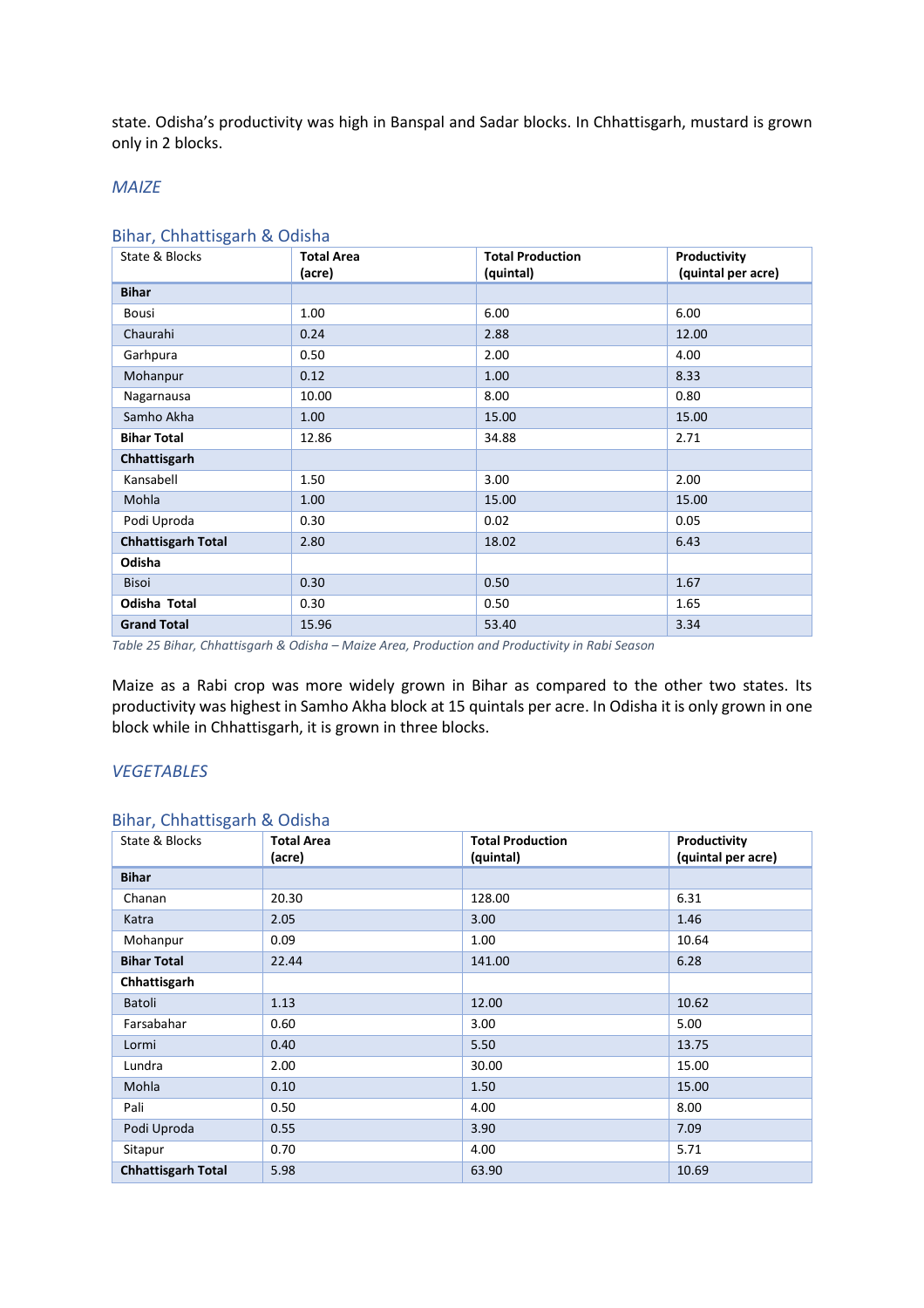| Odisha             |       |        |       |
|--------------------|-------|--------|-------|
| Bangiriposi        | 6.00  | 48.00  | 8.00  |
| Bisoi              | 1.35  | 6.25   | 4.63  |
| Deogaon            | 1.00  | 5.00   | 5.00  |
| Ghatgaon           | 0.23  | 14.00  | 60.87 |
| Kesinga            | 0.10  | 2.00   | 20.00 |
| Khunta             | 1.50  | 4.00   | 2.67  |
| Sadar              | 3.25  | 32.50  | 10.00 |
| Odisha Total       | 13.93 | 111.75 | 8.02  |
| <b>Grand Total</b> | 42.35 | 316.65 | 7.48  |

<span id="page-22-2"></span>*Table 26 Bihar, Chhattisgarh & Odisha – Vegetables Area, Production and Productivity in Rabi Season*

Vegetables were grown as a rabi crop more widely in Chhattisgarh and Odisha than Bihar. The average productivity varied based on the type of vegetables grown such as tomato and bitter-gourd.

| <b>States</b>      | <b>No</b> | Yes          |
|--------------------|-----------|--------------|
| Bihar (589)        | 95.08%    | 4.92% (29)   |
| Chhattisgarh (333) | 97.90%    | $1.80\%$ (6) |
| Odisha (612)       | 99.02%    | $0.98\%$ (6) |
| Grand Total (1534) | 97.26%    | 2.67%        |

## <span id="page-22-0"></span>c. Zaid Season

<span id="page-22-3"></span>*Table 27 Percentage of Farmers Growing Zaid Crops*

In terms of crops grown in the Zaid season in 2017-18, only a very small fraction of cultivators sowed any crop. In Bihar and Odisha, it was mainly legumes – Moong and Kulthi respectively, while in Chhattisgarh it was vegetables – mostly tomato and bitter gourd. Farmers only grew one crop in Zaid season.

## <span id="page-22-1"></span>Cropping Intensity

Cropping intensity refers to raising of a number of crops from the same field during one agriculture year. It is expressed as. [Cropping intensity = (Gross cropped area / Net sown area) x 100]

Cropping intensity expressed as percentage, for the year 2017-18 for the three seasons together– Kharif, Rabi and Zaid are as follows:

|              | <b>Gross Cropped Area</b> | <b>Net Sown Area</b> | <b>Cropping Intensity</b> |
|--------------|---------------------------|----------------------|---------------------------|
| <b>Bihar</b> | 862.89                    | 1496.86              | 57.65%                    |
| Chhattisgarh | 973.89                    | 1035.89              | 94.01%                    |
| Odisha       | 2249.49                   | 1783.15              | 126.15%                   |
| Overall      | 4086.27                   | 4315.91              | 94.68%                    |

<span id="page-22-4"></span>*Table 28 State-wise Cropping Intensity*

The table suggests that of the three states Bihar has the lowest intensity at around 58%. In Odisha it is 126%. The average for the three states is 95%.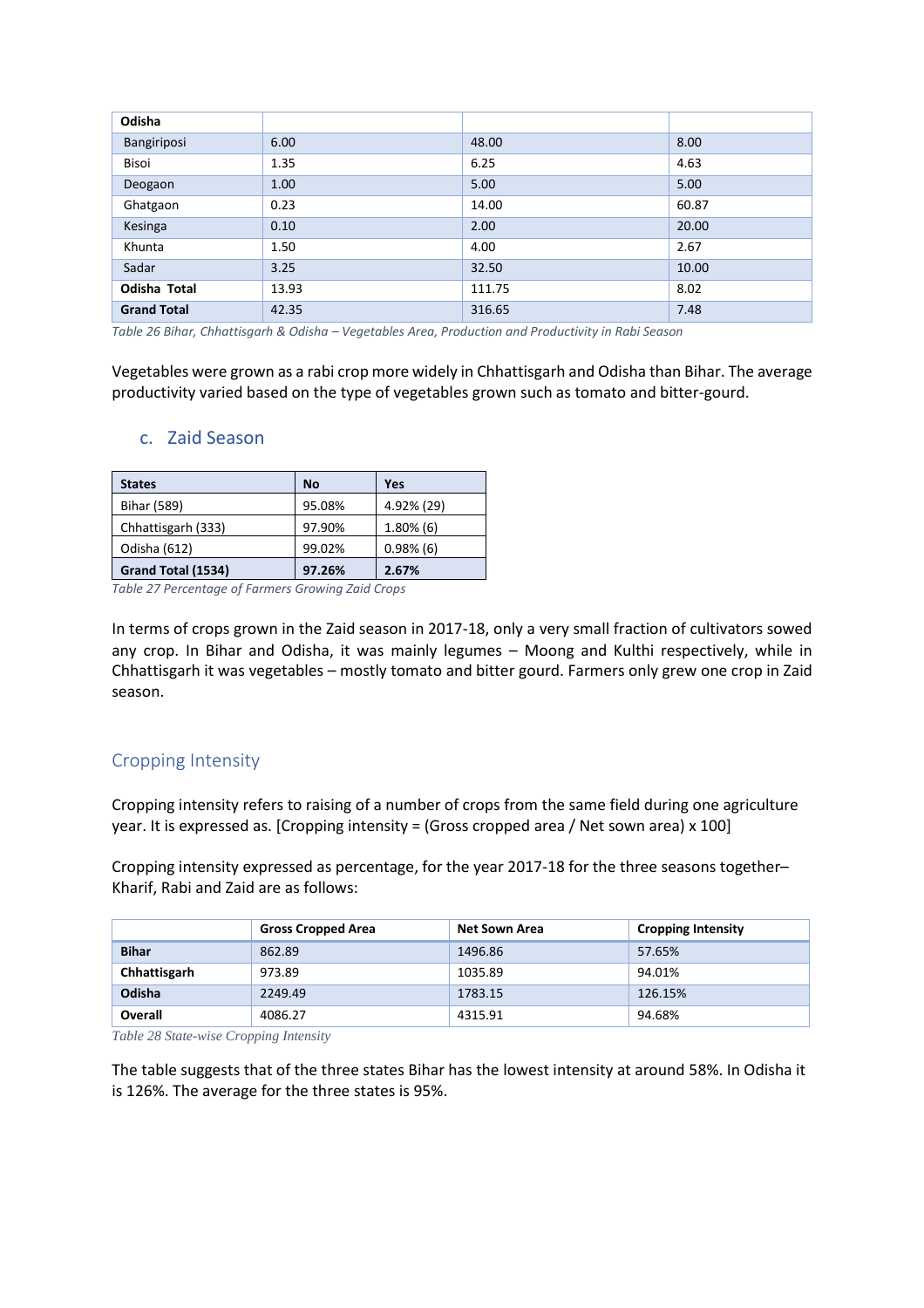### Bihar

|                    | <b>Gross Cropped Area</b> | <b>Net Sown Area</b> | <b>Cropping Intensity</b> |
|--------------------|---------------------------|----------------------|---------------------------|
| Aurai              | 14.72                     | 59.52                | 24.73%                    |
| Azamnagar          | 37.05                     | 86.20                | 42.98%                    |
| Balrampur          | 67.18                     | 92.63                | 72.53%                    |
| Barsoi             | 33.76                     | 45.50                | 74.21%                    |
| <b>Bousi</b>       | 13.88                     | 9.50                 | 146.12%                   |
| Chanan             | 29.84                     | 45.80                | 65.15%                    |
| Chaurahi           | 3.11                      | 6.35                 | 48.95%                    |
| Dandari            | 17.89                     | 34.28                | 52.20%                    |
| Dhorayia           | 54.83                     | 105.00               | 52.22%                    |
| Falka              | 58.79                     | 58.60                | 100.32%                   |
| Fullidumar         | 63.18                     | 88.40                | 71.48%                    |
| Garhpura           | 4.14                      | 8.43                 | 49.17%                    |
| Karaiparsurai      | 32.85                     | 77.50                | 42.39%                    |
| Katra              | 52.64                     | 108.69               | 48.43%                    |
| Khutauna           | 23.22                     | 47.00                | 49.40%                    |
| Ladaniya           | 26.43                     | 47.04                | 56.18%                    |
| Laukahi            | 47.30                     | 102.28               | 46.25%                    |
| Mohada             | 34.83                     | 48.05                | 72.48%                    |
| Mohanpur           | 26.68                     | 14.68                | 181.69%                   |
| Nagarnausa         | 14.20                     | 48.75                | 29.13%                    |
| Phatehpur          | 25.74                     | 34.50                | 74.60%                    |
| Phoolparas         | 84.49                     | 139.40               | 60.61%                    |
| Rahui              | 34.56                     | 69.97                | 49.40%                    |
| Samho Akha         | 11.23                     | 25.32                | 44.37%                    |
| Sarmera            | 20.96                     | 42.44                | 49.40%                    |
| Tankuppa           | 29.37                     | 51.04                | 57.54%                    |
| <b>Bihar Total</b> | 862.89                    | 1496.86              | 57.65%                    |

<span id="page-23-0"></span>*Table 29 Bihar: Block-wise Cropping Intensity*

In Bihar cropping intensity was highest in Mohanpur at 182% and lowest in Aurai block at 24%.

## Chhattisgarh

|              | <b>Gross Cropped Area</b> | <b>Net Sown Area</b> | <b>Cropping Intensity</b> |
|--------------|---------------------------|----------------------|---------------------------|
| Batoli       | 51.50                     | 65.27                | 78.90%                    |
| <b>Bodla</b> | 80.00                     | 104.00               | 76.92%                    |
| Chuikhadan   | 30.91                     | 36.71                | 84.20%                    |
| Farsabahar   | 46.42                     | 45.02                | 103.11%                   |
| Jashpur      | 21.25                     | 12.50                | 170.00%                   |
| Kansabell    | 74.30                     | 38.53                | 192.84%                   |
| Kartala      | 21.81                     | 23.80                | 91.64%                    |
| Kavrdha      | 49.54                     | 70.68                | 70.09%                    |
| Lormi        | 30.50                     | 47.80                | 63.80%                    |
| Lundra       | 22.40                     | 25.50                | 87.84%                    |
| Masturi      | 28.00                     | 28.20                | 99.29%                    |
| Mohla        | 50.78                     | 33.64                | 150.95%                   |
| Mungeli      | 24.40                     | 51.10                | 47.75%                    |
| Pali         | 25.19                     | 26.93                | 93.54%                    |
| Pandriya     | 80.00                     | 81.00                | 98.77%                    |
| Pathariya    | 28.60                     | 37.10                | 77.08%                    |
| Podi Uproda  | 60.50                     | 62.99                | 96.05%                    |
| Rajnandgao   | 86.90                     | 90.26                | 96.28%                    |
| S.Lohara     | 72.99                     | 82.54                | 88.43%                    |
| Sitapur      | 54.90                     | 40.82                | 134.50%                   |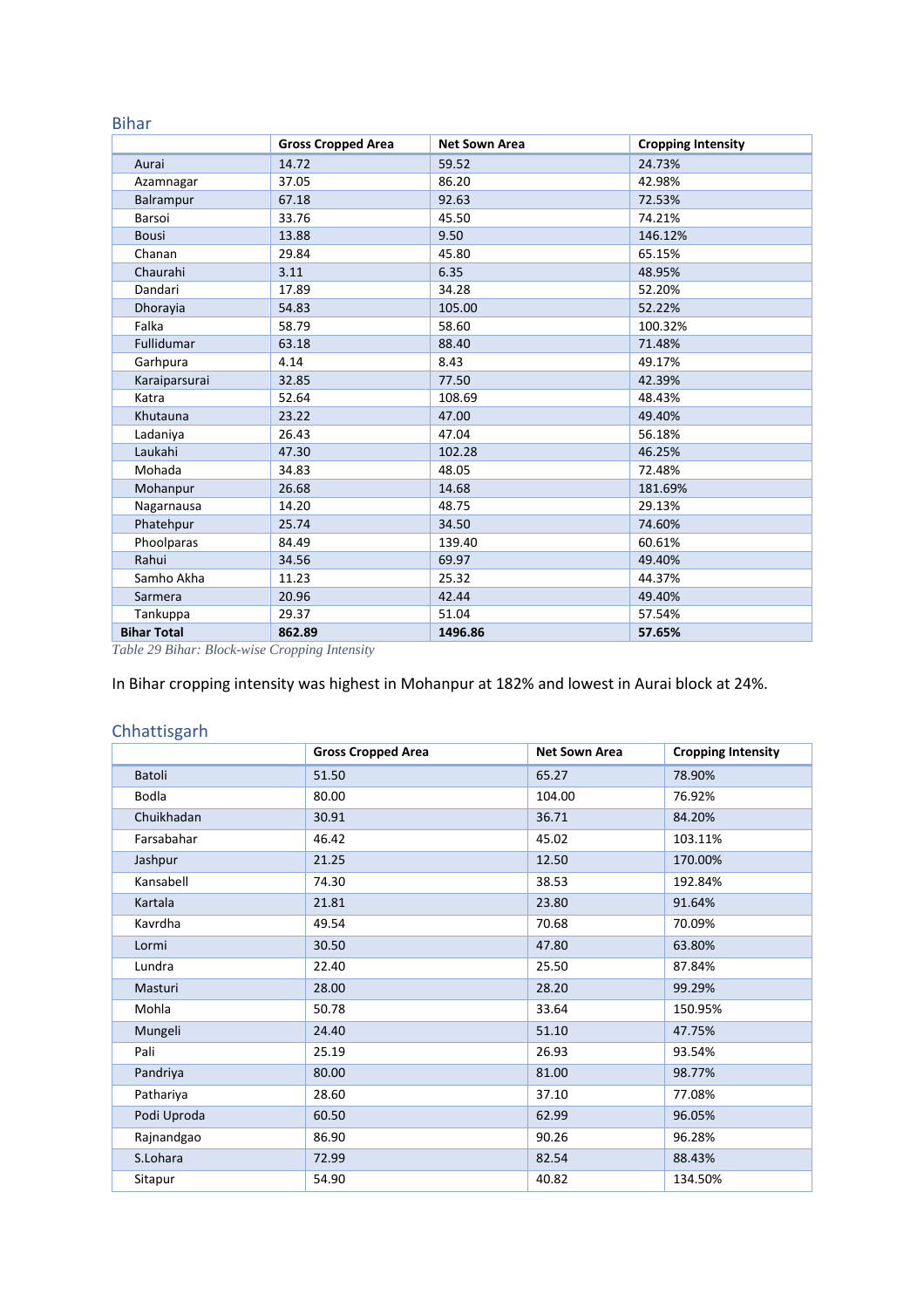| Sonhat             | 33.00  | 31.50   | 104.76% |
|--------------------|--------|---------|---------|
| Chhattisgarh total | 973.89 | 1035.89 | 94.01%  |

<span id="page-24-0"></span>*Table 30 Chhattisgarh: Block-wise Cropping Intensity*

In Chhattisgarh, the highest intensity is in Kansabel at 193%, while lowest in Lormi at 64%.

| Odisha              |                           |                      |                           |  |
|---------------------|---------------------------|----------------------|---------------------------|--|
|                     | <b>Gross Cropped Area</b> | <b>Net Sown Area</b> | <b>Cropping Intensity</b> |  |
| Bangiriposi         | 7.20                      | 54.00                | 13.33%                    |  |
| Banspal             | 14.08                     | 40.70                | 34.59%                    |  |
| Bhawanipatana       | 97.32                     | 39.40                | 247.00%                   |  |
| Bijatala            | 49.40                     | 26.50                | 186.42%                   |  |
| <b>Bisoi</b>        | 17.85                     | 48.50                | 36.80%                    |  |
| Boden               | 103.74                    | 43.30                | 239.58%                   |  |
| Deogaon             | 74.03                     | 42.26                | 175.17%                   |  |
| Ghatgaon            | 52.48                     | 30.76                | 170.59%                   |  |
| Golamunda           | 92.63                     | 37.00                | 250.34%                   |  |
| Gudvela             | 51.87                     | 47.77                | 108.58%                   |  |
| Jamda               | 61.75                     | 35.20                | 175.43%                   |  |
| Jhumpura            | 98.13                     | 77.50                | 126.61%                   |  |
| Kaptipada           | 13.38                     | 36.11                | 37.05%                    |  |
| Karlamunda          | 145.50                    | 47.50                | 306.32%                   |  |
| Kesinga             | 119.80                    | 26.65                | 449.51%                   |  |
| Khariar             | 124.07                    | 50.23                | 247.00%                   |  |
| Khunta              | 22.95                     | 66.00                | 34.77%                    |  |
| Komna               | 129.13                    | 53.53                | 241.23%                   |  |
| Kusumi              | 86.45                     | 53.79                | 160.72%                   |  |
| Lanjigarh           | 100.04                    | 39.00                | 256.50%                   |  |
| Narla               | 106.70                    | 33.50                | 318.52%                   |  |
| Nuapada             | 132.96                    | 41.50                | 320.39%                   |  |
| Sadar               | 30.88                     | 100.85               | 30.61%                    |  |
| Saharpada           | 33.59                     | 25.61                | 131.18%                   |  |
| Saintala            | 196.49                    | 103.75               | 189.39%                   |  |
| Shamakhunta         | 27.05                     | 65.00                | 41.62%                    |  |
| Sinapali            | 115.35                    | 47.20                | 244.38%                   |  |
| Telkoi              | 19.70                     | 63.54                | 31.00%                    |  |
| Titilagarh          | 106.21                    | 327.00               | 32.48%                    |  |
| Udala               | 18.80                     | 47.50                | 39.58%                    |  |
| <b>Odisha total</b> | 2249.49                   | 1783.15              | 126.15%                   |  |

<span id="page-24-1"></span>*Table 31 Odisha: Block-wise Cropping Intensity*

In Odisha, both the state average and range between the highest and lowest is quite high. It is high in Kesinga at around 450%. In Bangiriposi it stands at 13%. In at least 7 blocks the intensity is between 30% and 40%.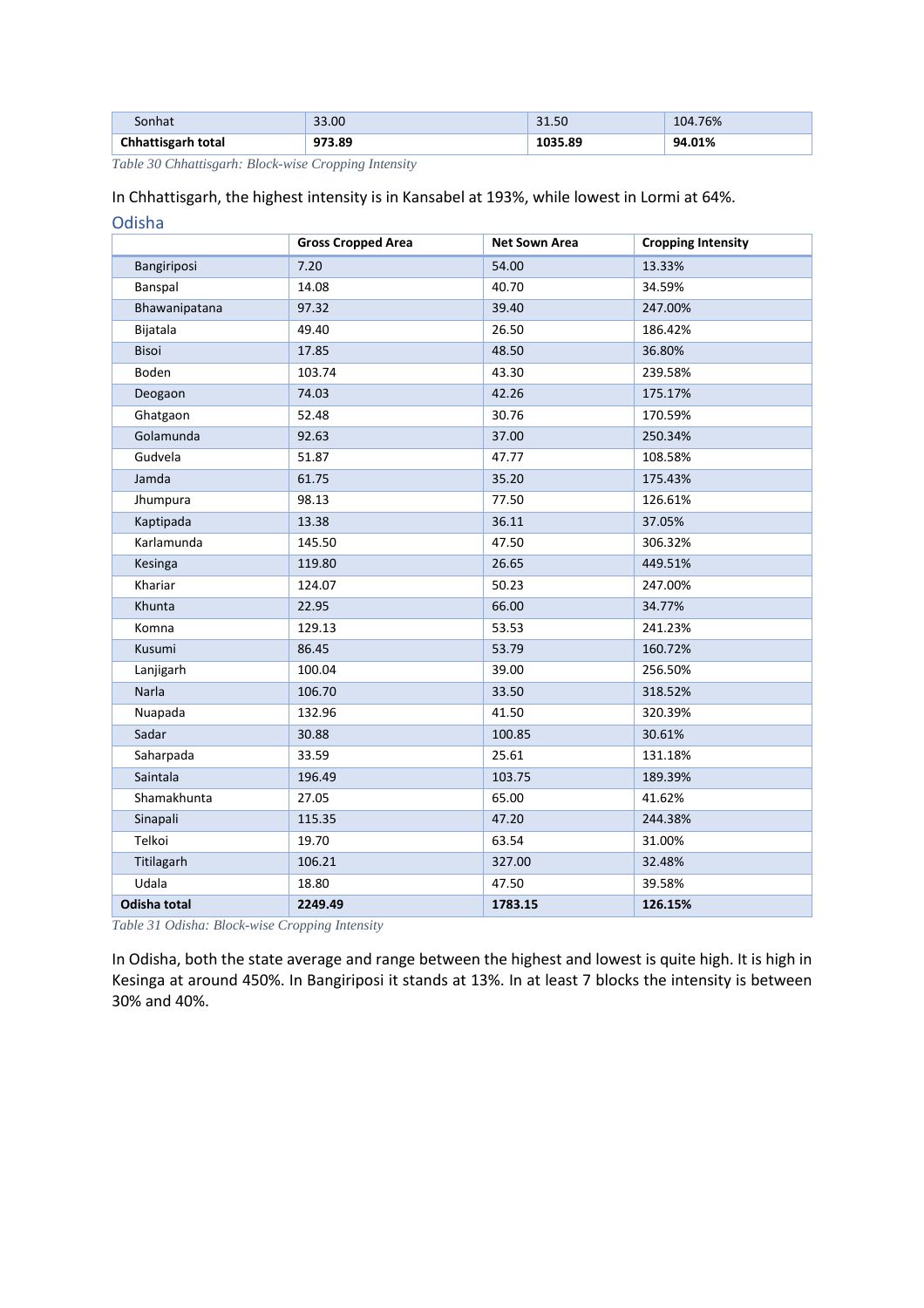# <span id="page-25-0"></span>B. Biophysical Indicators

Biophysical survey was conducted in the CRW sites of 2017-18. A total of 227 CRWs were covered in 128 GPs of 67 blocks. Water level was measured for pre-monsoon and post-monsoon season in 418 wells.

## <span id="page-25-1"></span>Water level in wells

<span id="page-25-2"></span>

| Sample Frame       |                  |               |            |             |              |
|--------------------|------------------|---------------|------------|-------------|--------------|
| <b>States</b>      | <b>Districts</b> | <b>Blocks</b> | <b>GPs</b> | <b>CRWs</b> | <b>Wells</b> |
| <b>BIHAR</b>       | 8                | 29            | 80         | 100         | 225          |
| <b>CHATTISGARH</b> |                  | 17            | 28         | 34          | 64           |
| <b>ODISHA</b>      |                  | 21            | 50         | 93          | 153          |
| <b>Total</b>       | 20               | 67            | 128        | 227         | 418          |

<span id="page-25-5"></span>*Table 32 Sample Frame – Geographical Areas, CRW and Wells*

In Bihar 225 wells were surveyed from 100 CRWs, while 64 wells were covered from 34 sites in Chhattisgarh. In Odisha 153 wells were measured for their water levels from 93 CRWs. On average about 2 wells were covered in every CRW within the prescribed distance from the water harvesting structure.

## <span id="page-25-3"></span>Average distance from CRW

As per the survey guidelines, only those wells were selected that were within 500 meters (m) of the proposed CRW structure. The table below presents the average distance from CRW in each state.

| <b>States</b>      | Average of distance from CRW (m) |
|--------------------|----------------------------------|
| <b>Bihar</b>       | 201.23                           |
| Chhattisgarh       | 252.09                           |
| Odisha             | 435.25                           |
| <b>Grand Total</b> | 275.54                           |

<span id="page-25-6"></span>*Table 33 Average Distance of a Welll from CRW in the State*

The average distance in Bihar was the lowest at 201 meters, whereas in Odisha it was 435 meters. The national average was roughly 276 meters.

## <span id="page-25-4"></span>Water level pre and post monsoon

| <b>Row Labels</b>  | Pre-monsoon average of<br>depth of water in wells (m) | Post-monsoon average of<br>depth of water in wells (m) | Difference post and<br>pre monsoon |
|--------------------|-------------------------------------------------------|--------------------------------------------------------|------------------------------------|
| <b>Bihar</b>       | 7.06                                                  | 7.93                                                   | 0.87                               |
| Chhattisgarh       | 1.16                                                  | 3.22                                                   | 2.06                               |
| Odisha             | 1.41                                                  | 3.25                                                   | 1.84                               |
| <b>Grand Total</b> | 4.25                                                  | 5.63                                                   | 1.38                               |

<span id="page-25-7"></span>*Table 34 State-wise Water Level Pre & Post Monsoon*

The water level in wells showed an increase in post monsoon period compared to premonsoon. In terms of actual difference Odisha witnessed an increase of 1.84 meters (about 6 feet). The difference in water level was highest in terms of percentage increase in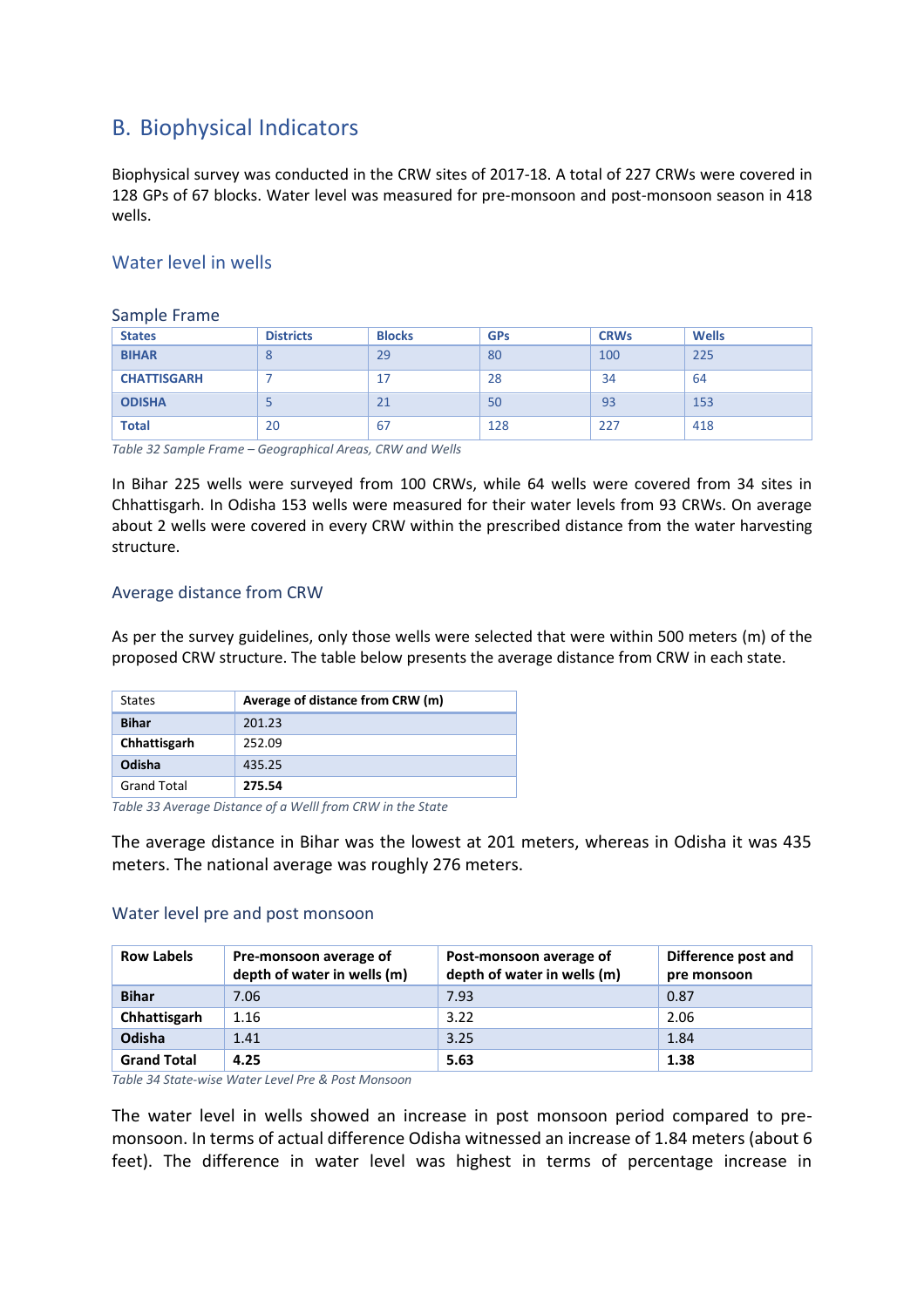Chhattisgarh (178%) compared to Bihar (12%). In Odisha, water levels more than doubled (130%). In Chhattisgarh and Odisha, however the jump was over a small base.

#### <span id="page-26-0"></span>Block-wise water level in wells

Tables 29, 30 & 31 shows the pre and post monsoon data block-wise in the 3 ICRG states. They also present the difference in water levels between the two seasons.

| <b>Bihar</b>          |                             |                             |                     |
|-----------------------|-----------------------------|-----------------------------|---------------------|
| District & Blocks     | Pre-monsoon average of      | Post-monsoon average of     | Difference post and |
| <b>Banka</b>          | depth of water in wells (m) | depth of water in wells (m) | pre-monsoon         |
| Bausi                 | 1.41                        | 2.45                        |                     |
| Chanan                | 1.05                        | 2.13                        | 1.04                |
|                       |                             |                             | 1.08                |
| Dhauraiya             | 1.85                        | 2.87                        | 1.02                |
| Fullidumar            | 2.75                        | 4.19                        | 1.44                |
| Begusarai             |                             |                             |                     |
| Chorahi               | 27.74                       | 28.16                       | 0.42                |
| Dandari               | 17.14                       | 17.68                       | 0.54                |
| Garhpura              | 9.08                        | 9.62                        | 0.54                |
| Samho Akha            | 9.61                        | 10.11                       | 0.5                 |
| Gaya                  |                             |                             |                     |
| Fatehpur              | 0.82                        | 2.37                        | 1.55                |
| Mohanpur              | 0.58                        | 1.29                        | 0.71                |
| Mohara                | 0.00                        | 0.18                        | 0.18                |
| Tankuppa              | 1.65                        | 3.34                        | 1.69                |
| Katihar               |                             |                             |                     |
| Azamnagar             | 5.13                        | 6.75                        | 1.62                |
| Balrampur             | 5.25                        | 7.88                        | 2.63                |
| Barsoi                | 7.00                        | 7.56                        | 0.56                |
| Falka                 | 5.57                        | 6.86                        | 1.29                |
| Madhubani             |                             |                             |                     |
| Khutauna              | 13.72                       | 13.72                       | 0                   |
| Ladaniya              | 12.96                       | 12.84                       | $-0.12$             |
| Laukahi               | 19.44                       | 19.32                       | $-0.12$             |
| Phulparas             | 6.65                        | 6.64                        | $-0.01$             |
| Muzaffarpur           |                             |                             |                     |
| Aurai                 | 2.75                        | 4.69                        | 1.94                |
| <b>Bandra</b>         | 1.24                        | 2.90                        | 1.66                |
| Bochaha               | 4.43                        | 6.85                        | 2.42                |
| Katra                 | 5.20                        | 6.81                        | 1.61                |
| <b>Nalanda</b>        |                             |                             |                     |
| Karaipursarai         | 0.00                        | 0.08                        | 0.08                |
| Nagarnausa            | 0.88                        | 1.07                        | 0.19                |
| Rahui                 | 0.29                        | 0.34                        | 0.05                |
| Sarmera               | 6.25                        | 6.61                        | 0.36                |
| <b>West Champaran</b> |                             |                             |                     |
| Madhubani             | 0.46                        | 0.46                        | $\mathsf{O}\xspace$ |
| Sikta                 | 2.95                        | 2.99                        | 0.04                |
| <b>Grand Total</b>    | 7.06                        | 7.93                        | 0.87                |

<span id="page-26-1"></span>*Table 35 Bihar Block-wise Water Level in Wells Pre & Post Monsoon*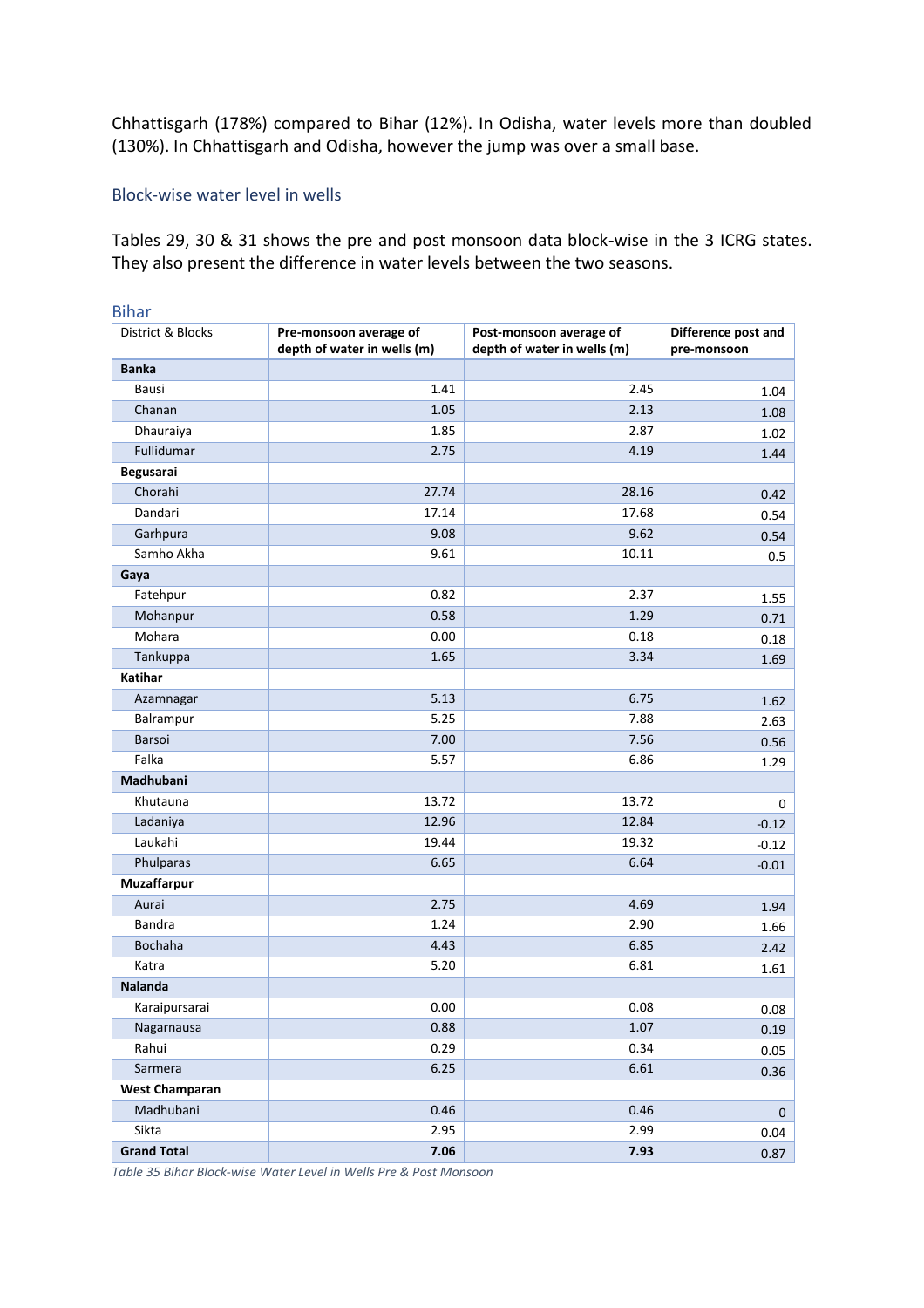In Bihar, there was a considerable block-wise difference. While in 2 blocks – Madhubani and Khatauna there has been no pre and post monsoon difference, Balrampur and Bochaha witnessed difference of around 2.5 metersin water level. In Madhubani district the difference has either been zero or negative – suggesting either poor rainfall or high usage of water before the measurement was taken.

| District & Blocks  | Pre-monsoon average<br>of depth of water in | Post-monsoon average<br>of depth of water in | Difference post and pre<br>monsoon |
|--------------------|---------------------------------------------|----------------------------------------------|------------------------------------|
|                    | wells (m)                                   | wells (m)                                    |                                    |
| <b>Bilaspur</b>    |                                             |                                              |                                    |
| Kota               | 0.00                                        | 2.22                                         | 2.22                               |
| Marwahi            | 0.73                                        | 1.90                                         | 1.17                               |
| Jashpur            |                                             |                                              |                                    |
| <b>Bagicha</b>     | 0.90                                        | 2.80                                         | 1.9                                |
| Duldula            | 0.61                                        | 0.97                                         | 0.36                               |
| Farsabahar         | 1.47                                        | 2.90                                         | 1.43                               |
| Kansabel           | 2.59                                        | 0.92                                         | $-1.67$                            |
| Kunkuri            | 1.85                                        | 1.74                                         | $-0.11$                            |
| Kabirdham          |                                             |                                              |                                    |
| Kawardha           | 0.00                                        | 0.00                                         |                                    |
| Pandariya          | 1.03                                        | 3.78                                         | 2.75                               |
| Sahaspur-Lohara    | 2.30                                        | 2.80                                         | 0.5                                |
| Korba              |                                             |                                              |                                    |
| Poudi-Uprora       | 0.74                                        | 4.96                                         | 4.22                               |
| <b>Korea</b>       |                                             |                                              |                                    |
| Sonhat             | 0.75                                        | 3.70                                         | 2.95                               |
| Mungeli            |                                             |                                              |                                    |
| Lormi              | 1.60                                        | 2.38                                         | 0.78                               |
| Pathariya          | 2.34                                        | 3.58                                         | 1.24                               |
| Surguja            |                                             |                                              |                                    |
| Batauli            | 1.53                                        | 4.90                                         | 3.37                               |
| Lundra             | 0.21                                        | 4.41                                         | 4.2                                |
| Sitapur            | 1.50                                        | 8.70                                         | 7.2                                |
| <b>Grand Total</b> | 1.16                                        | 3.22                                         | 2.06                               |

#### Chhattisgarh

<span id="page-27-0"></span>*Table 36 Chhattisgarh Block-wise Water Level in Wells Pre & Post Monsoon*

In Chhattisgarh, the difference between pre and post monsoon water levels was quite significant in some of the blocks viz. Kota, Pandariya, Sonhat, Poudi-Uprora, Batauli, Lundra and Sitapur – all of them higher than the state average. In a couple of blocks in Jaspur district however, the difference was found to be negative.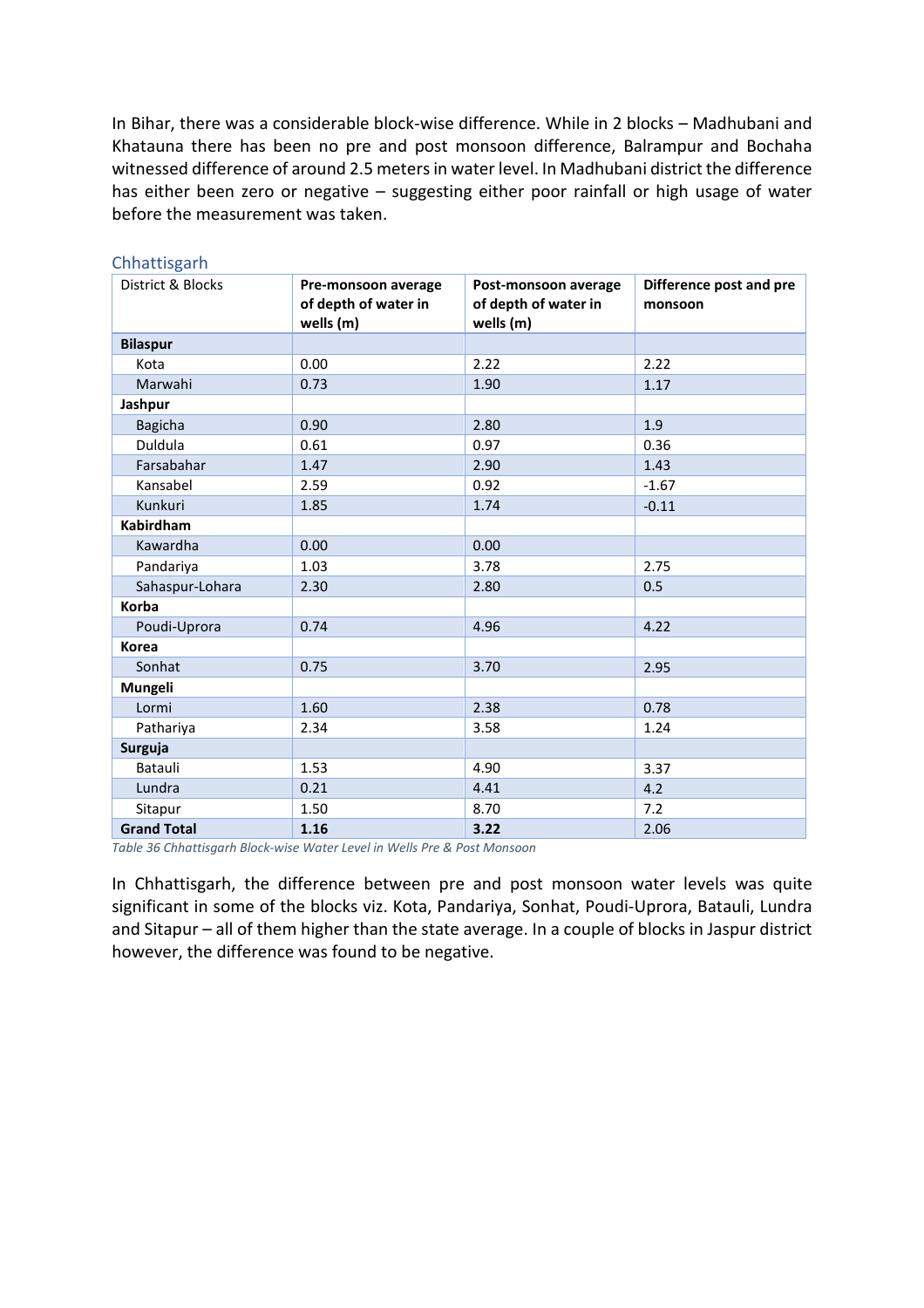#### Odisha

| <b>District &amp; Blocks</b> | Pre-monsoon average of<br>depth of water in wells<br>(m) | Post-monsoon average<br>of depth of water in<br>wells (m) | Difference post and pre-<br>monsoon |
|------------------------------|----------------------------------------------------------|-----------------------------------------------------------|-------------------------------------|
| <b>Bolangir</b>              |                                                          |                                                           |                                     |
| Gudvela                      | 0.84                                                     | 3.48                                                      | 2.64                                |
| Titlagarh                    | 0.35                                                     | 2.36                                                      | 2.01                                |
| Kalahandi                    |                                                          |                                                           |                                     |
| Bhawanipatna                 | 1.09                                                     | 2.19                                                      | 1.1                                 |
| Golamunda                    | 0.75                                                     | 3.24                                                      | 2.49                                |
| Karlamunda                   | 0.35                                                     | 2.56                                                      | 2.21                                |
| Kesinga                      | 0.55                                                     | 2.27                                                      | 1.72                                |
| Lanjigarh                    | 0.76                                                     | 1.89                                                      | 1.13                                |
| Narla                        | 0.87                                                     | 3.21                                                      | 2.34                                |
| Keonjhar                     |                                                          |                                                           |                                     |
| Jhumpura                     | 0.81                                                     | 2.64                                                      | 1.83                                |
| Keonjhar Sadar               | 2.85                                                     | 4.67                                                      | 1.82                                |
| Telkoi                       | 1.02                                                     | 2.74                                                      | 1.72                                |
| Mayurbhanj                   |                                                          |                                                           |                                     |
| Jamda                        | 3.03                                                     | 4.27                                                      | 1.24                                |
| Jashipur                     | 4.04                                                     | 4.93                                                      | 0.89                                |
| Karanjia                     | 2.73                                                     | 4.22                                                      | 1.49                                |
| Sukruli                      | 2.80                                                     | 4.19                                                      | 1.39                                |
| Thakurmnda                   | 3.06                                                     | 4.13                                                      | 1.07                                |
| <b>Nuapada</b>               |                                                          |                                                           |                                     |
| Boden                        | 4.61                                                     | 5.53                                                      | 0.92                                |
| Khariar                      | 1.32                                                     | 2.97                                                      | 1.65                                |
| Komna                        | 0.64                                                     | 3.40                                                      | 2.76                                |
| Nuapada                      | 1.07                                                     | 3.26                                                      | 2.19                                |
| Sinapali                     | 1.56                                                     | 3.12                                                      | 1.56                                |
| <b>Grand Total</b>           | 1.41                                                     | 3.25                                                      | 1.84                                |

<span id="page-28-0"></span>*Table 37 Odisha Block-wise Water Level in Wells Pre-& Post Monsoon*

In Odisha water levels pre and post monsoon witnessed the highest increase. In 10 out of 21 blocks, it increases more than the state mean of 1.84 meters. In 8 of the 10 blocks in fact increased by more than 200%. There was no negative change in any of the blocks.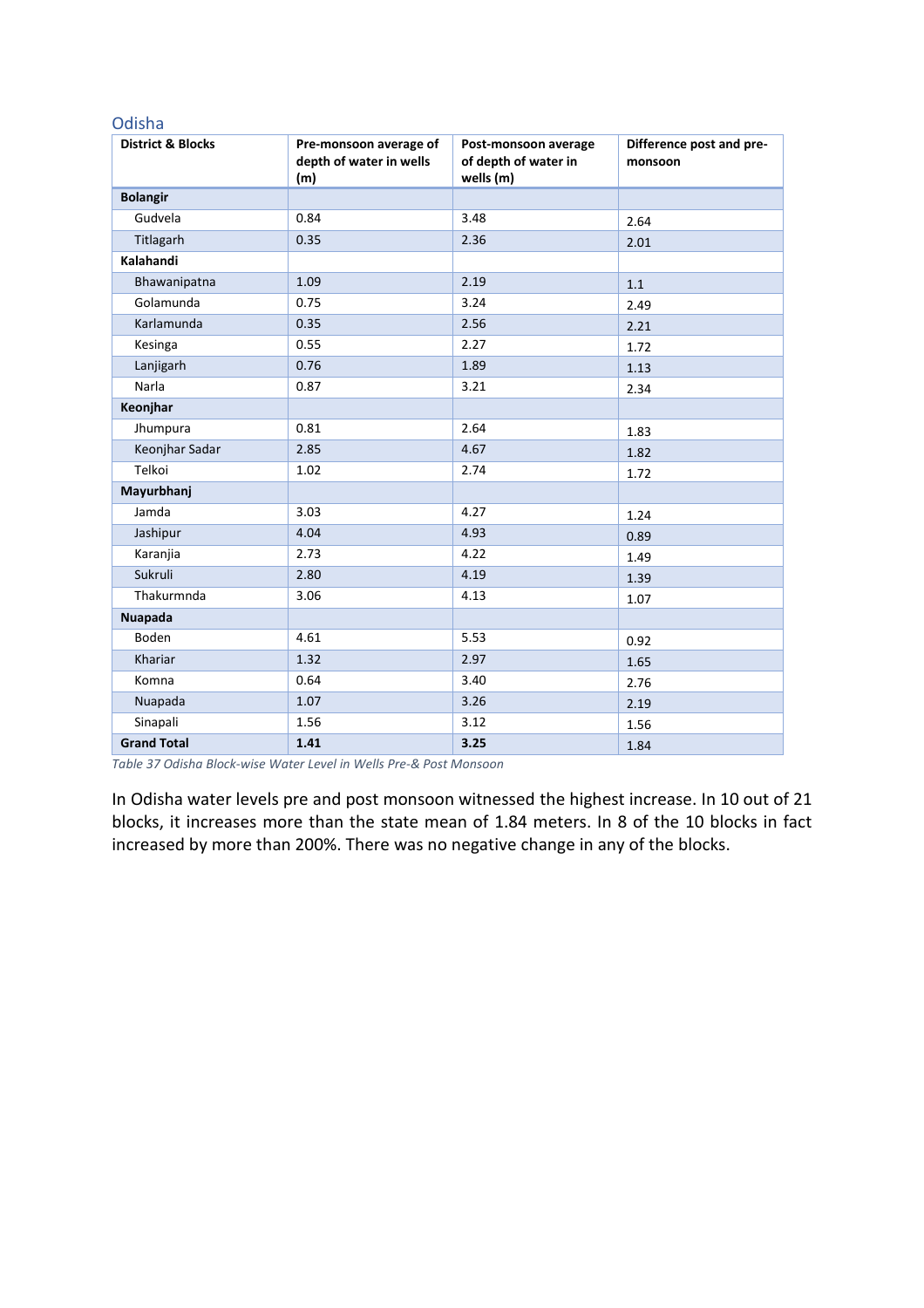# <span id="page-29-0"></span>4. Outcome Survey: Effort Description

The Baseline data collection to benchmark the outcomes involved extensive efforts at multiple levels involving a variety of activities undertaken by persons with differing skills. The table below summarizes the efforts involved in completing the various steps: data collection, data entry, collation, cleaning, analysis and report writing.

| <b>Steps</b>                       | <b>Number of CRW sites</b> | <b>Person*Days*CRWs</b> | <b>Total Person</b><br><b>Days</b> | <b>Resource Type</b>                      |
|------------------------------------|----------------------------|-------------------------|------------------------------------|-------------------------------------------|
| Survey training $-$<br>state level | <b>Not Applicable</b>      |                         | 006                                | National M&E and<br><b>NRM Expert</b>     |
| <b>Collection</b>                  | 351                        | $2*1*351$               | 702                                | CSO Team<br><b>District Engineer</b>      |
| <b>Entry</b>                       | 351                        | $1*42$                  | 042                                | <b>District Team</b>                      |
| <b>Collation</b>                   | <b>Not Applicable</b>      | $1*3$                   | 003                                | <b>CSO</b><br><b>State M&amp;E Expert</b> |
| <b>Cleaning</b>                    | <b>Not Applicable</b>      | $1*5$                   | 003                                | <b>National M&amp;E Expert</b>            |
| <b>Analysis &amp; report</b>       | Not Applicable             | $1*5$                   | 004                                | <b>National M&amp;E Expert</b>            |
| <b>Total</b>                       |                            |                         | 760                                |                                           |

<span id="page-29-1"></span>*Table 38 Effort Put-in for the Baseline Outcome Survey*

The table above assumes that the CRW was the unit of data collection and in the course of every visit, the CSO collected information on both socio-economic and bio-physical indicators related to a CRW. A team of two people was able to cover at least 1 CRW every day, identifying and conducting about 5-6 beneficiary interviews and taking water level measurements from 2-3 wells. In addition they also collected any plantation related data from that CRW. The data collection process also required involvement from district Engineers/NRM experts to ensure the right wells are sampled in the catchment area.

In addition to the above, the team developed the M&E framework and survey formats as a one-time exercise.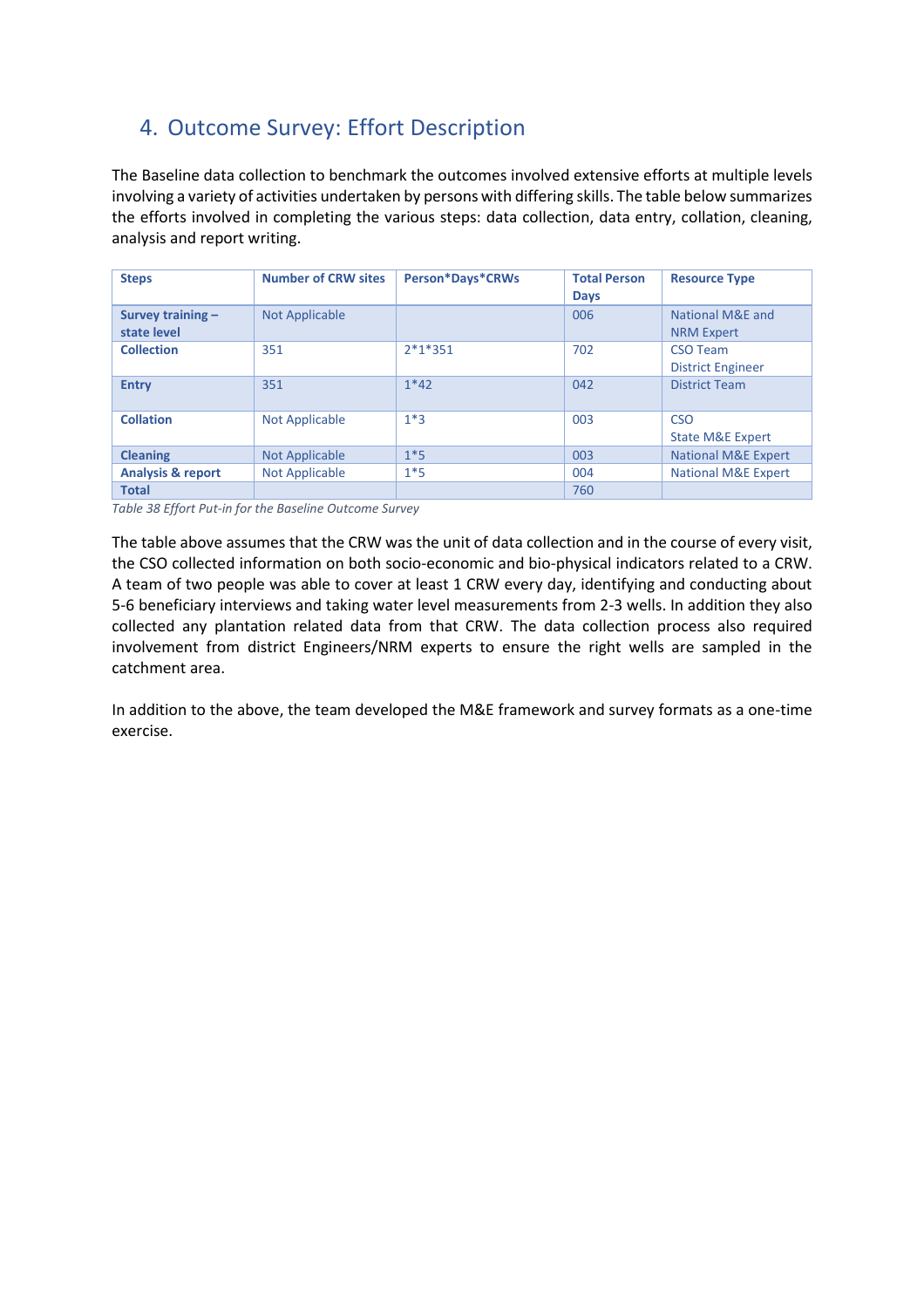## <span id="page-30-0"></span>Annexure 1.

Block and district wise landholding by category – big, marginal and small

|                               |                         | Landholding type |     |                 |                |       |
|-------------------------------|-------------------------|------------------|-----|-----------------|----------------|-------|
| <b>Districts &amp; Blocks</b> | <b>Big</b>              |                  |     | <b>Marginal</b> | <b>Small</b>   |       |
| <b>Banka</b>                  |                         |                  |     |                 |                |       |
| <b>Bousi</b>                  |                         | 0.0%             | 9   | 90.0%           | $\mathbf{1}$   | 10.0% |
| Chanan                        | $\mathbf{1}$            | 5.0%             | 18  | 90.0%           | $\mathbf{1}$   | 5.0%  |
| Dhorayia                      | $\overline{2}$          | 8.7%             | 18  | 78.3%           | 3              | 13.0% |
| Fullidumar                    |                         | 0.0%             | 14  | 56.0%           | 11             | 44.0% |
| <b>Banka Total</b>            | 3                       | 3.8%             | 59  | 75.6%           | 16             | 20.5% |
| <b>Begusarai</b>              |                         |                  |     |                 |                |       |
| Chaurahi                      |                         | 0.0%             | 26  | 100.0%          |                | 0.0%  |
| Dandari                       |                         | 0.0%             | 25  | 92.6%           | $\overline{2}$ | 7.4%  |
| Garhpura                      |                         | 0.0%             | 10  | 100.0%          |                | 0.0%  |
| Samho Akha                    |                         | 0.0%             | 16  | 100.0%          |                | 0.0%  |
| <b>Begusarai Total</b>        |                         | 0.0%             | 77  | 97.5%           | $\overline{2}$ | 2.5%  |
| Gaya                          |                         |                  |     |                 |                |       |
| Mohada                        |                         | 0.0%             | 13  | 65.0%           | $\overline{7}$ | 35.0% |
| Mohanpur                      | $\mathbf 1$             | 4.8%             | 20  | 95.2%           |                | 0.0%  |
| Phatehpur                     |                         | 0.0%             | 18  | 90.0%           | $\overline{2}$ | 10.0% |
| Tankuppa                      |                         | 0.0%             | 16  | 88.9%           | $\overline{2}$ | 11.1% |
| <b>Gaya Total</b>             | $\mathbf{1}$            | 1.3%             | 67  | 84.8%           | 11             | 13.9% |
| <b>Katihar</b>                |                         |                  |     |                 |                |       |
| Azamnagar                     |                         | 0.0%             | 17  | 89.5%           | $\overline{2}$ | 10.5% |
| Balrampur                     |                         | 0.0%             | 20  | 76.9%           | 6              | 23.1% |
| Barsoi                        |                         | 0.0%             | 21  | 100.0%          |                | 0.0%  |
| Falka                         |                         | 0.0%             | 25  | 89.3%           | 3              | 10.7% |
| <b>Katihar Total</b>          |                         | 0.0%             | 83  | 88.3%           | 11             | 11.7% |
| Madhubani                     |                         |                  |     |                 |                |       |
| Khutauna                      |                         | 0.0%             | 22  | 91.7%           | $\overline{2}$ | 8.3%  |
| Ladaniya                      |                         | 0.0%             | 19  | 90.5%           | $\overline{2}$ | 9.5%  |
| Laukahi                       | $\mathbf{1}$            | 3.0%             | 29  | 87.9%           | 3              | 9.1%  |
| Phoolparas                    | 5                       | 15.2%            | 21  | 63.6%           | $\overline{7}$ | 21.2% |
| Madhubani Total               | 6                       | 5.4%             | 91  | 82.0%           | 14             | 12.6% |
| <b>Muzaffrpur</b>             |                         |                  |     |                 |                |       |
| Aurai                         |                         | 0.0%             | 15  | 93.8%           | $\mathbf{1}$   | 6.3%  |
| Katra                         | 3                       | 11.5%            | 22  | 84.6%           | $\mathbf{1}$   | 3.8%  |
| <b>Muzaffrpur Total</b>       | $\overline{\mathbf{3}}$ | 7.1%             | 37  | 88.1%           | $\overline{2}$ | 4.8%  |
| <b>Nalanda</b>                |                         |                  |     |                 |                |       |
| Karaiparsurai                 |                         | 0.0%             | 22  | 84.6%           | $\overline{4}$ | 15.4% |
| Nagarnausa                    |                         | 0.0%             | 25  | 100.0%          |                | 0.0%  |
| Rahui                         | $\mathbf{1}$            | 3.6%             | 27  | 96.4%           | $\pmb{0}$      | 0.0%  |
| Sarmera                       |                         | 0.0%             | 26  | 96.3%           | 1              | 3.7%  |
| <b>Nalanda Total</b>          | $\mathbf{1}$            | 0.9%             | 100 | 94.3%           | 5              | 4.7%  |
| <b>Bihar Grand Total</b>      | 14                      | 2.4%             | 514 | 87.3%           | 61             | 10.4% |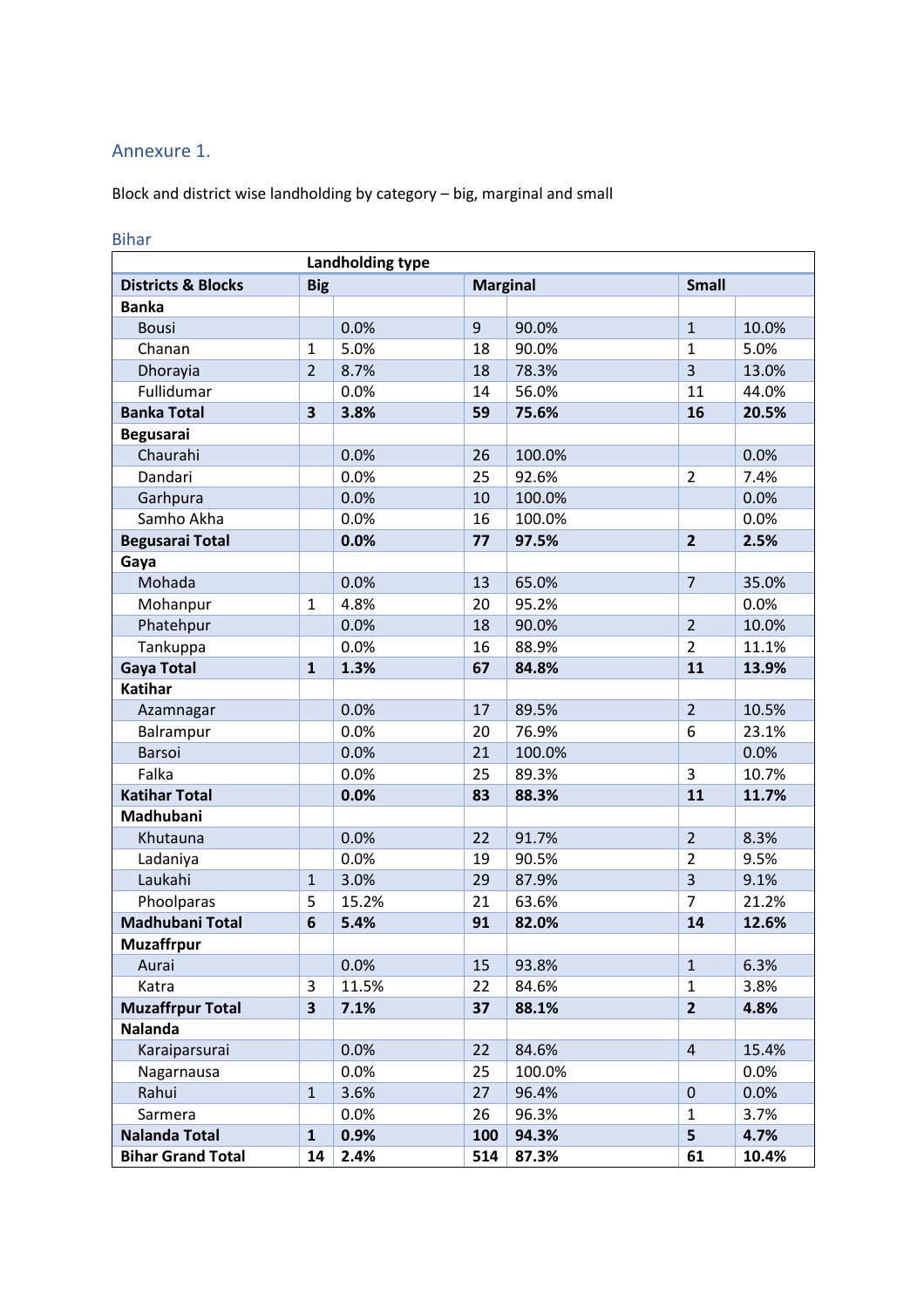## **Chhattisgarh**

| <b>Landholding type</b>         |                         |       |                 |       |                |       |
|---------------------------------|-------------------------|-------|-----------------|-------|----------------|-------|
| <b>Districts &amp; Blocks</b>   | <b>Big</b>              |       | <b>Marginal</b> |       | <b>Small</b>   |       |
| <b>Bilaspur</b>                 |                         |       |                 |       |                |       |
| Masturi                         | $\mathbf{1}$            | 14.3% | $\overline{2}$  | 28.6% | $\overline{4}$ | 57.1% |
| <b>Bilaspur Total</b>           | $\mathbf{1}$            | 14.3% | $\overline{2}$  | 28.6% | 4              | 57.1% |
| Jashpur                         |                         |       |                 |       |                |       |
| Farsabahar                      | $\overline{2}$          | 8.3%  | 16              | 66.7% | 6              | 25.0% |
| Jashpur                         |                         | 0.0%  | 12              | 92.3% | $\mathbf{1}$   | 7.7%  |
| Kansabell                       | 5                       | 35.7% | $\overline{2}$  | 14.3% | $\overline{7}$ | 50.0% |
| <b>Jashpur Total</b>            | $\overline{\mathbf{z}}$ | 13.7% | 30              | 58.8% | 14             | 27.5% |
| <b>Kabirdham</b>                |                         |       |                 |       |                |       |
| <b>Bodla</b>                    |                         | 0.0%  | 20              | 66.7% | 10             | 33.3% |
| Kavrdha                         | $\mathbf{1}$            | 5.3%  | 12              | 63.2% | 6              | 31.6% |
| Pandriya                        | 3                       | 15.0% | 6               | 30.0% | 11             | 55.0% |
| S.Lohara                        | 4                       | 22.2% | 6               | 33.3% | 8              | 44.4% |
| <b>Kabirdham Total</b>          | 8                       | 9.2%  | 44              | 50.6% | 35             | 40.2% |
| <b>Korba</b>                    |                         |       |                 |       |                |       |
| Kartala                         |                         | 0.0%  | 10              | 83.3% | $\overline{2}$ | 16.7% |
| Pali                            |                         | 0.0%  | 13              | 81.3% | 3              | 18.8% |
| Podi Uproda                     | $\mathbf{1}$            | 5.9%  | 6               | 35.3% | 10             | 58.8% |
| <b>Korba Total</b>              | $\mathbf{1}$            | 2.2%  | 29              | 64.4% | 15             | 33.3% |
| <b>Korea</b>                    |                         |       |                 |       |                |       |
| Sonhat                          |                         | 0.0%  | 13              | 81.3% | 3              | 18.8% |
| <b>Korea Total</b>              |                         | 0.0%  | 13              | 81.3% | 3              | 18.8% |
| Mungeli                         |                         |       |                 |       |                |       |
| Lormi                           |                         | 0.0%  | 14              | 93.3% | $\mathbf{1}$   | 6.7%  |
| Mungeli                         |                         | 0.0%  | 4               | 44.4% | 5              | 55.6% |
| Pathariya                       | $\mathbf{1}$            | 10.0% | 5               | 50.0% | $\overline{4}$ | 40.0% |
| <b>Mungeli Total</b>            | $\mathbf{1}$            | 2.9%  | 23              | 67.6% | 10             | 29.4% |
| Rajnandgaon                     |                         |       |                 |       |                |       |
| Chuikhadan                      | $\mathbf{1}$            | 10.0% | 6               | 60.0% | 3              | 30.0% |
| Mohla                           | 3                       | 16.7% | 12              | 66.7% | 3              | 16.7% |
| Rajnandgaon                     | 6                       | 26.1% | 11              | 47.8% | 6              | 26.1% |
| <b>Rajnandgaon Total</b>        | 10                      | 19.6% | 29              | 56.9% | 12             | 23.5% |
| Sarguja                         |                         |       |                 |       |                |       |
| <b>Batoli</b>                   | $\mathbf 1$             | 5.3%  | 12              | 63.2% | 6              | 31.6% |
| Lundra                          | $\mathbf{1}$            | 14.3% | 3               | 42.9% | 3              | 42.9% |
| Sitapur                         | $\mathbf 1$             | 6.3%  | 6               | 37.5% | 9              | 56.3% |
| Sarguja Total                   | 3                       | 7.1%  | 21              | 50.0% | 18             | 42.9% |
| <b>Chhattisgarh Grand Total</b> | 31                      | 9.3%  | 191             | 57.4% | 111            | 33.3% |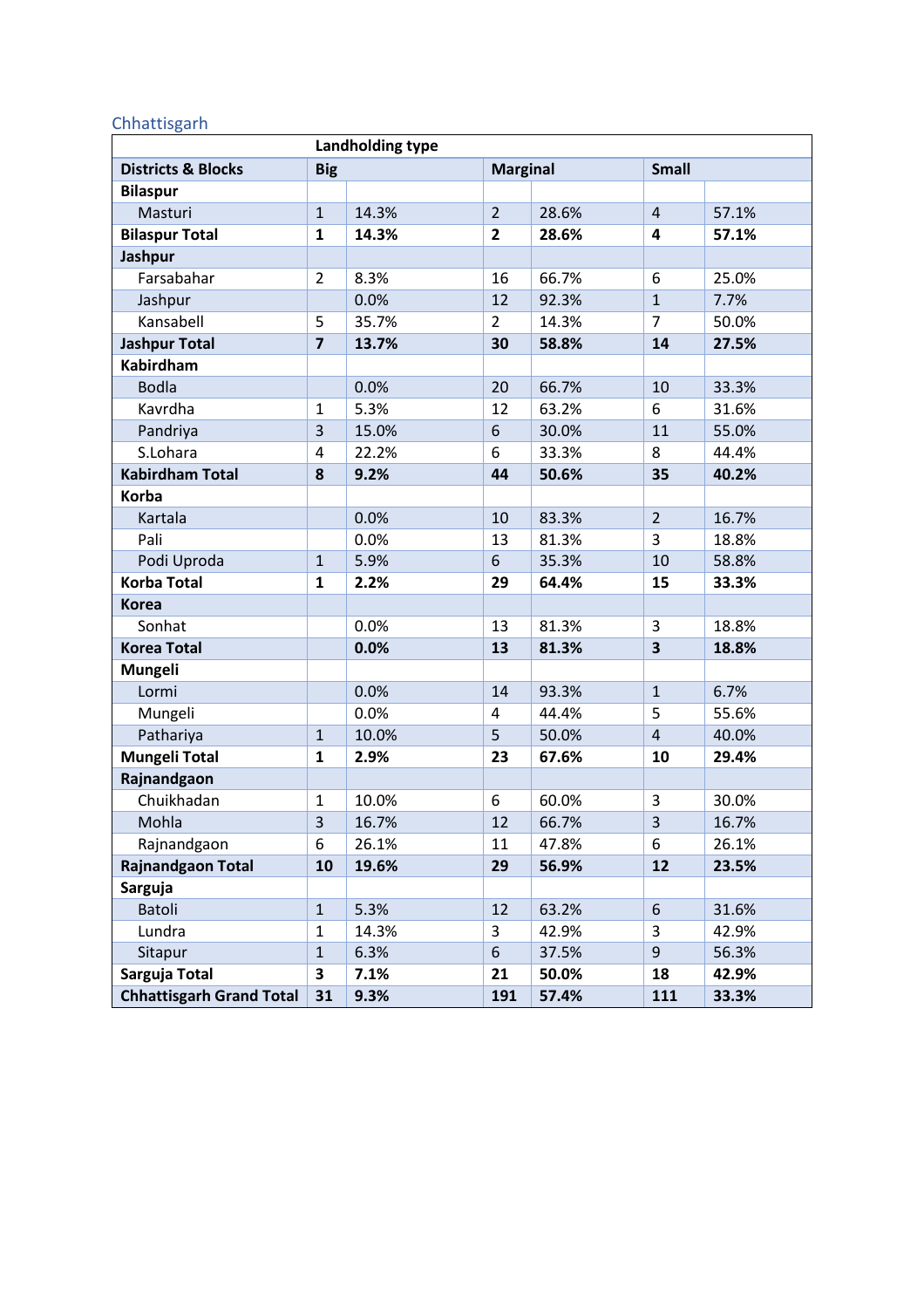## Odisha

| Landholding type          |                |       |                 |        |                  |       |
|---------------------------|----------------|-------|-----------------|--------|------------------|-------|
|                           | <b>Big</b>     |       | <b>Marginal</b> |        | <b>Small</b>     |       |
| <b>Balangir</b>           |                |       |                 |        |                  |       |
| Deogaon                   | 6              | 40.0% | $\overline{7}$  | 46.7%  | $\overline{2}$   | 13.3% |
| Gudvela                   | $\mathbf{1}$   | 5.0%  | 13              | 65.0%  | 6                | 30.0% |
| Saintala                  | 17             | 85.0% | $\mathbf{1}$    | 5.0%   | $\overline{2}$   | 10.0% |
| Titilagarh                | 6              | 30.0% | 4               | 20.0%  | 10               | 50.0% |
| <b>Balangir Total</b>     | 30             | 40.0% | 25              | 33.3%  | 20               | 26.7% |
| Kalahandi                 |                |       |                 |        |                  |       |
| Bhawanipatana             | $\overline{4}$ | 20.0% | $\overline{4}$  | 20.0%  | 12               | 60.0% |
| Golamunda                 | 3              | 15.0% | $\overline{7}$  | 35.0%  | 10               | 50.0% |
| Karlamunda                | 16             | 80.0% | $\overline{2}$  | 10.0%  | $\overline{2}$   | 10.0% |
| Kesinga                   | 10             | 50.0% | 4               | 20.0%  | 6                | 30.0% |
| Lanjigarh                 | $\overline{2}$ | 8.0%  | 11              | 44.0%  | 12               | 48.0% |
| Narla                     | 8              | 40.0% | 3               | 15.0%  | 9                | 45.0% |
| <b>Kalahandi Total</b>    | 43             | 34.4% | 31              | 24.8%  | 51               | 40.8% |
| Keonjhar                  |                |       |                 |        |                  |       |
| Banspal                   |                | 0.0%  | 15              | 100.0% |                  | 0.0%  |
| Ghatgaon                  | $\mathbf{1}$   | 6.3%  | 7               | 43.8%  | 8                | 50.0% |
| Jhumpura                  | $\overline{4}$ | 21.1% | $\mathsf g$     | 47.4%  | $\boldsymbol{6}$ | 31.6% |
| Patna                     |                | 0.0%  | 20              | 100.0% |                  | 0.0%  |
| Sadar                     |                | 0.0%  | 16              | 84.2%  | $\overline{3}$   | 15.8% |
| Saharpada                 |                | 0.0%  | 15              | 75.0%  | 5                | 25.0% |
| Telkoi                    |                | 0.0%  | 18              | 78.3%  | 5                | 21.7% |
| <b>Keonjhar Total</b>     | 5              | 3.8%  | 100             | 75.8%  | 27               | 20.5% |
| Mayurbhanj                |                |       |                 |        |                  |       |
| Bangiriposi               |                | 0.0%  | 20              | 100.0% |                  | 0.0%  |
| Bijatala                  |                | 0.0%  | 20              | 100.0% |                  | 0.0%  |
| Bisoi                     |                | 0.0%  | 18              | 90.0%  | 2                | 10.0% |
| Jamda                     |                | 0.0%  | 15              | 75.0%  | 5                | 25.0% |
| Kaptipada                 |                | 0.0%  | 20              | 100.0% |                  | 0.0%  |
| Khunta                    |                | 0.0%  | 20              | 100.0% |                  | 0.0%  |
| Kusumi                    |                | 0.0%  | 5               | 25.0%  | 15               | 75.0% |
| Shamakhunta               |                | 0.0%  | 20              | 100.0% |                  | 0.0%  |
| Udala                     |                | 0.0%  | 17              | 85.0%  | 3                | 15.0% |
| Mayurbhanj Total          |                | 0.0%  | 155             | 86.1%  | 25               | 13.9% |
| <b>Nuapada</b>            |                |       |                 |        |                  |       |
| <b>Boden</b>              | $\overline{7}$ | 35.0% | $\overline{3}$  | 15.0%  | 10               | 50.0% |
| Khariar                   | 11             | 55.0% | $\mathbf{1}$    | 5.0%   | 8                | 40.0% |
| Komna                     | 8              | 40.0% | $\mathbf{1}$    | 5.0%   | 11               | 55.0% |
| Nuapada                   | $\overline{7}$ | 35.0% | 4               | 20.0%  | 9                | 45.0% |
| Sinapali                  | $\overline{7}$ | 35.0% | 5               | 25.0%  | 8                | 40.0% |
| <b>Nuapada Total</b>      | 40             | 40.0% | 14              | 14.0%  | 46               | 46.0% |
| <b>Odisha Grand Total</b> |                |       |                 |        |                  |       |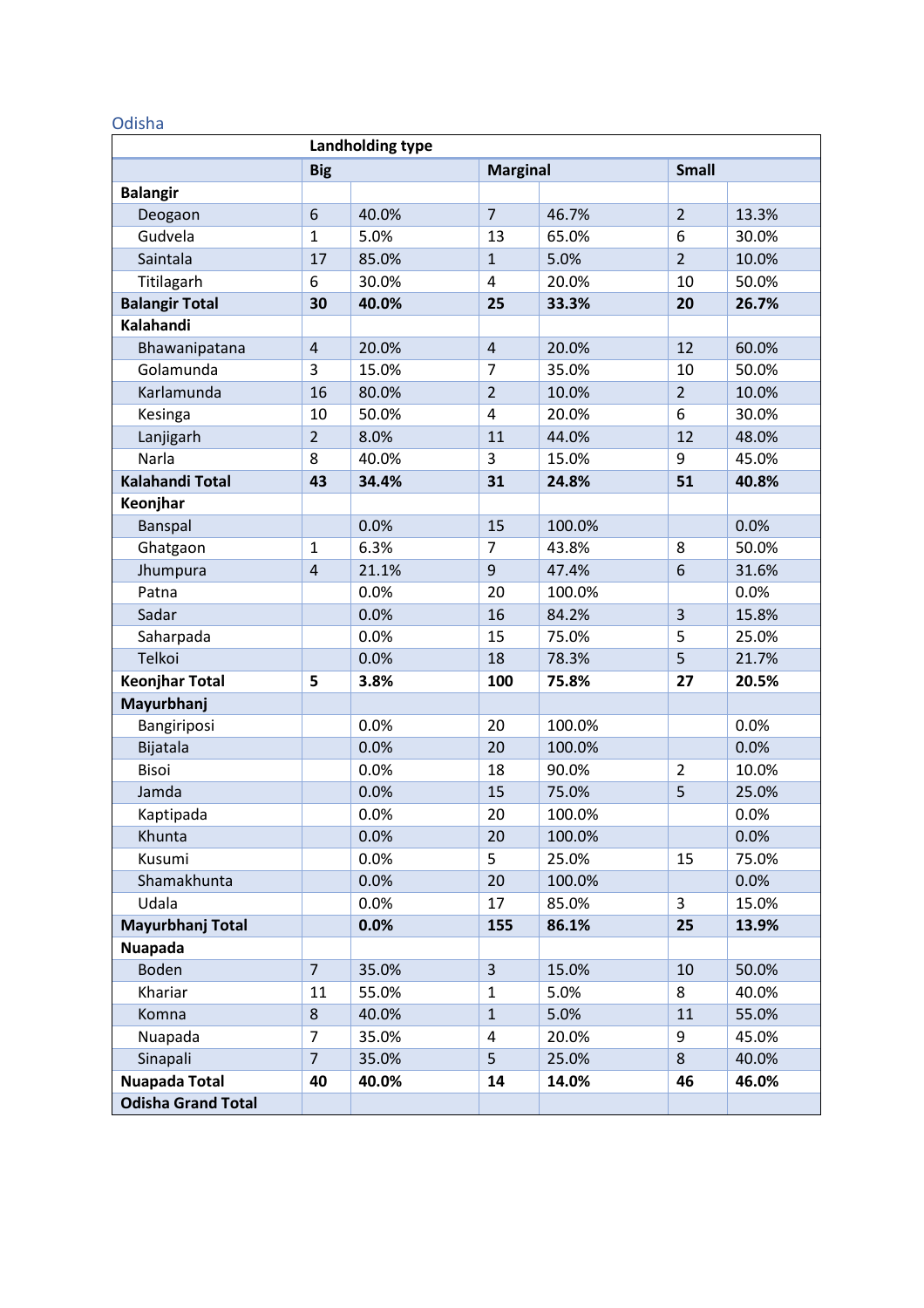## <span id="page-33-0"></span>Annexure 2.

District and block-wise variation on growing of Rabi crop

| <b>Bihar</b>            |           |         |
|-------------------------|-----------|---------|
|                         | <b>No</b> | Yes     |
| <b>Banka</b>            |           |         |
| <b>Bousi</b>            | 80.00%    | 20.00%  |
| Chanan                  | 25.00%    | 75.00%  |
| Dhorayia                | 0.00%     | 100.00% |
| Fullidumar              | 0.00%     | 100.00% |
| <b>Banka Total</b>      | 16.67%    | 83.33%  |
| <b>Begusarai</b>        |           |         |
| Chaurahi                | 0.00%     | 100.00% |
| Dandari                 | 0.00%     | 100.00% |
| Garhpura                | 0.00%     | 100.00% |
| Samho Akha              | 0.00%     | 100.00% |
| <b>Begusarai Total</b>  | 0.00%     | 100.00% |
| Gaya                    |           |         |
| Mohada                  | 5.00%     | 95.00%  |
| Mohanpur                | 52.38%    | 47.62%  |
| Phatehpur               | 15.00%    | 85.00%  |
| Tankuppa                | 0.00%     | 100.00% |
| Gaya Total              | 18.99%    | 81.01%  |
| <b>Katihar</b>          |           |         |
| Azamnagar               | 26.32%    | 73.68%  |
| Balrampur               | 19.23%    | 80.77%  |
| Barsoi                  | 4.76%     | 95.24%  |
| Falka                   | 60.71%    | 39.29%  |
| <b>Katihar Total</b>    | 29.79%    | 70.21%  |
| Madhubani               |           |         |
| Khutauna                | 8.33%     | 91.67%  |
| Ladaniya                | 0.00%     | 100.00% |
| Laukahi                 | 0.00%     | 100.00% |
| Phoolparas              | 9.09%     | 90.91%  |
| Madhubani Total         | 4.50%     | 95.50%  |
| <b>Muzaffrpur</b>       |           |         |
| Aurai                   | 0.00%     | 100.00% |
| Katra                   | 0.00%     | 100.00% |
| <b>Muzaffrpur Total</b> | 0.00%     | 100.00% |
| <b>Nalanda</b>          |           |         |
| Karaiparsurai           | 0.00%     | 100.00% |
| Nagarnausa              | 0.00%     | 100.00% |
| Rahui                   | 0.00%     | 100.00% |
| Sarmera                 | 0.00%     | 100.00% |
| <b>Nalanda Total</b>    | 0.00%     | 100.00% |
| <b>Grand Total</b>      | 10.36%    | 89.64%  |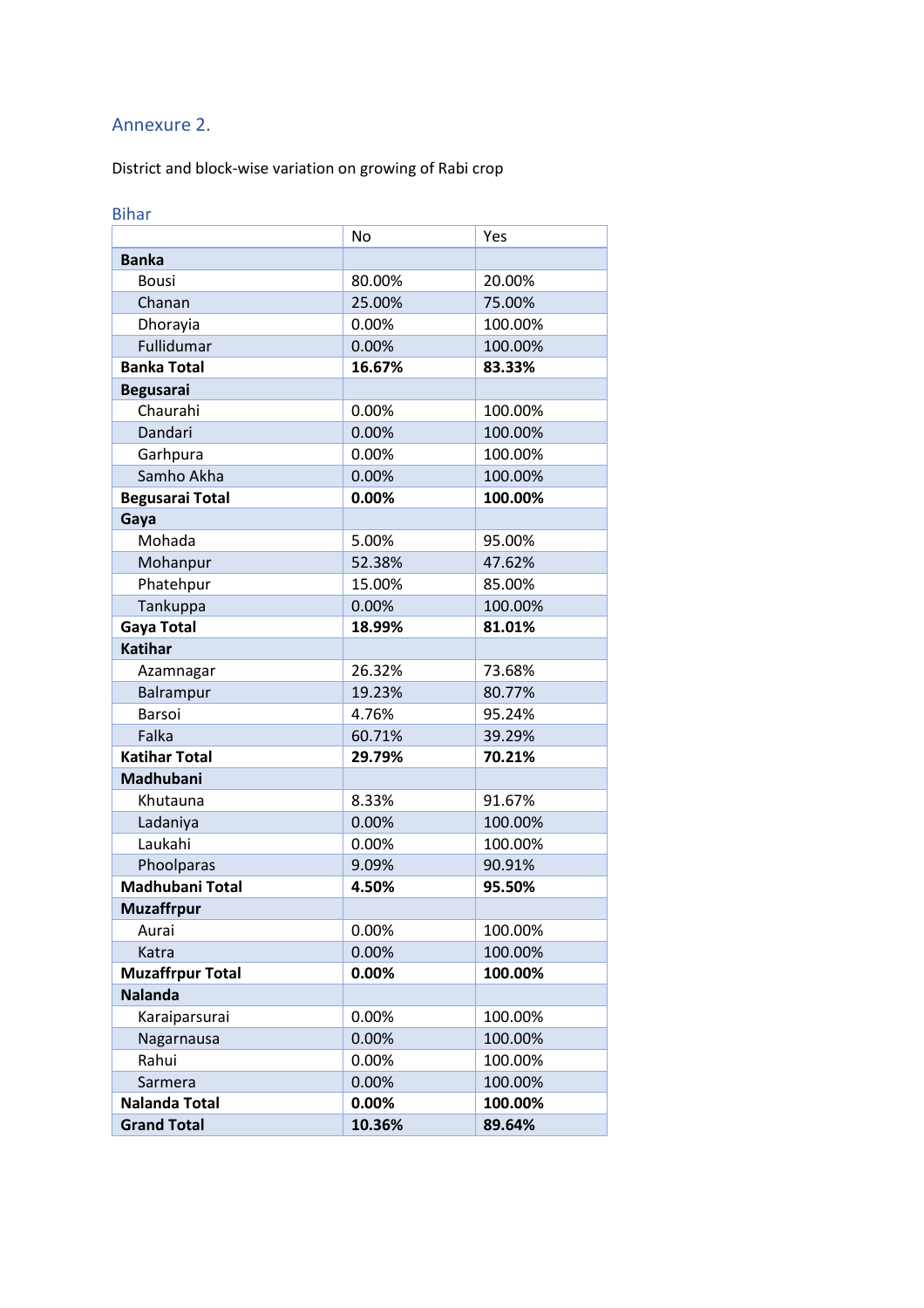## Chhattisgarh

|                        | <b>No</b> | Yes     |  |
|------------------------|-----------|---------|--|
| <b>Bilaspur</b>        |           |         |  |
| Masturi                | 100.00%   | 0.00%   |  |
| <b>Bilaspur Total</b>  | 100.00%   | 0.00%   |  |
| Jashpur                |           |         |  |
| Farsabahar             | 87.50%    | 12.50%  |  |
| Jashpur                | 76.92%    | 23.08%  |  |
| Kansabell              | 78.57%    | 21.43%  |  |
| <b>Jashpur Total</b>   | 82.35%    | 17.65%  |  |
| <b>Kabirdham</b>       |           |         |  |
| <b>Bodla</b>           | 33.33%    | 66.67%  |  |
| Kavrdha                | 0.00%     | 100.00% |  |
| Pandriya               | 100.00%   | 0.00%   |  |
| S.Lohara               | 27.78%    | 72.22%  |  |
| <b>Kabirdham Total</b> | 40.23%    | 59.77%  |  |
| <b>Korba</b>           |           |         |  |
| Kartala                | 91.67%    | 8.33%   |  |
| Pali                   | 93.75%    | 6.25%   |  |
| Podi Uproda            | 82.35%    | 17.65%  |  |
| <b>Korba Total</b>     | 88.89%    | 11.11%  |  |
| <b>Korea</b>           |           |         |  |
| Sonhat                 | 56.25%    | 43.75%  |  |
| <b>Korea Total</b>     | 56.25%    | 43.75%  |  |
| <b>Mungeli</b>         |           |         |  |
| Lormi                  | 6.67%     | 93.33%  |  |
| Mungeli                | 0.00%     | 100.00% |  |
| Pathariya              | 80.00%    | 20.00%  |  |
| <b>Mungeli Total</b>   | 26.47%    | 73.53%  |  |
| Rajnandgaon            |           |         |  |
| Chuikhadan             | 70.00%    | 30.00%  |  |
| Mohla                  | 77.78%    | 22.22%  |  |
| Rajnandgaon            | 60.87%    | 39.13%  |  |
| Rajnandgaon Total      | 68.63%    | 31.37%  |  |
| <b>Sarguja</b>         |           |         |  |
| Batoli                 | 47.37%    | 52.63%  |  |
| Lundra                 | 42.86%    | 57.14%  |  |
| Sitapur                | 75.00%    | 25.00%  |  |
| Sarguja Total          | 57.14%    | 42.86%  |  |
| <b>Grand Total</b>     | 60.36%    | 39.64%  |  |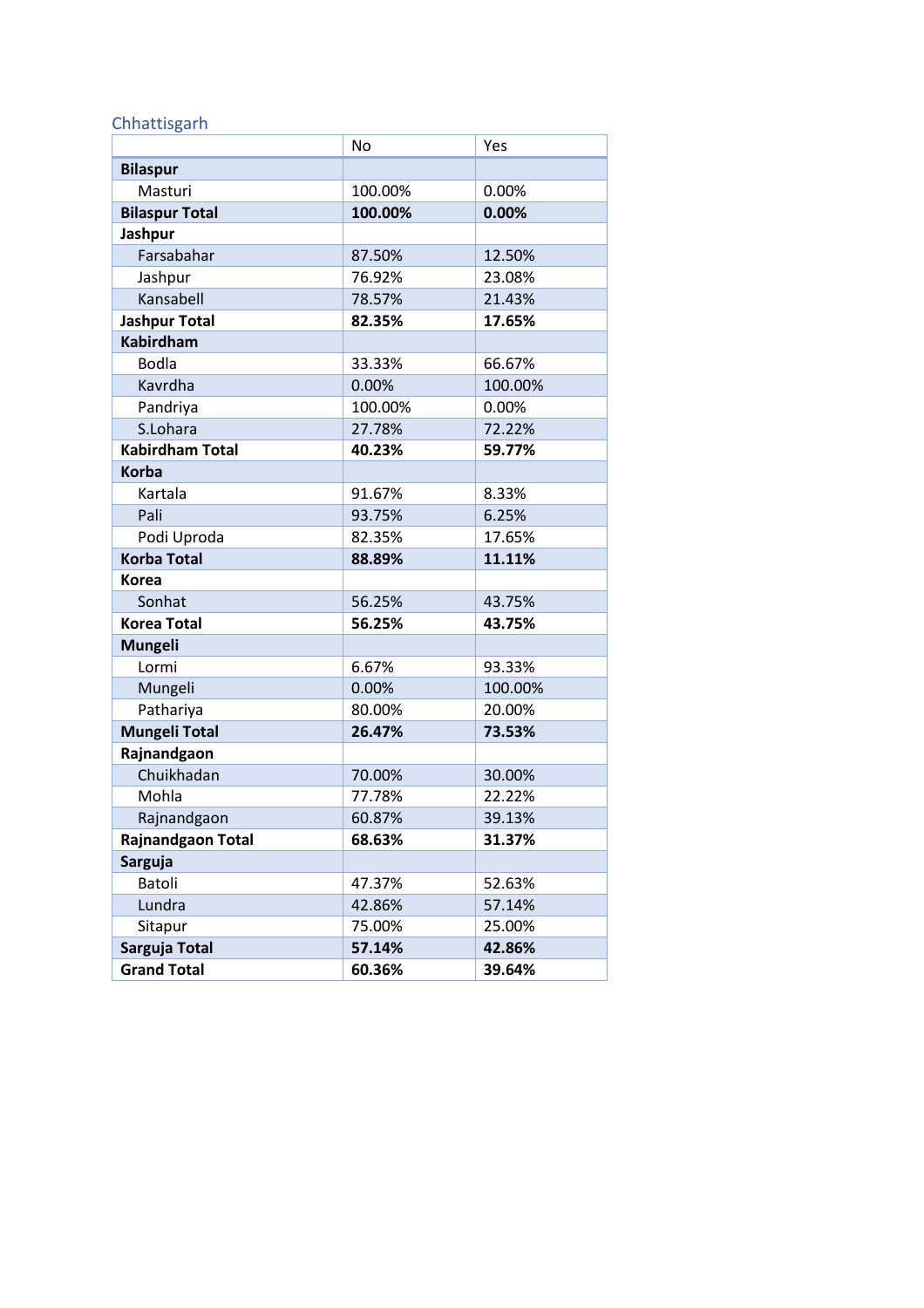#### Odisha

|                        | <b>No</b> | Yes     |
|------------------------|-----------|---------|
| <b>Balangir</b>        |           |         |
| Deogaon                | 80.00%    | 20.00%  |
| Gudvela                | 100.00%   | 0.00%   |
| Saintala               | 100.00%   | 0.00%   |
| Titilagarh             | 100.00%   | 0.00%   |
| <b>Balangir Total</b>  | 96.00%    | 4.00%   |
| <b>Kalahandi</b>       |           |         |
| Bhawanipatana          | 100.00%   | 0.00%   |
| Golamunda              | 100.00%   | 0.00%   |
| Karlamunda             | 95.00%    | 5.00%   |
| Kesinga                | 95.00%    | 5.00%   |
| Lanjigarh              | 96.00%    | 4.00%   |
| Narla                  | 100.00%   | 0.00%   |
| <b>Kalahandi Total</b> | 97.60%    | 2.40%   |
| Keonjhar               |           |         |
| Banspal                | 0.00%     | 100.00% |
| Ghatgaon               | 68.75%    | 31.25%  |
| Jhumpura               | 63.16%    | 36.84%  |
| Patna                  | 40.00%    | 60.00%  |
| Sadar                  | 0.00%     | 100.00% |
| Saharpada              | 70.00%    | 30.00%  |
| Telkoi                 | 95.65%    | 4.35%   |
| <b>Keonjhar Total</b>  | 50.76%    | 49.24%  |
| Mayurbhanj             |           |         |
| Bangiriposi            | 65.00%    | 35.00%  |
| Bijatala               | 100.00%   | 0.00%   |
| <b>Bisoi</b>           | 65.00%    | 35.00%  |
| Jamda                  | 100.00%   | 0.00%   |
| Kaptipada              | 100.00%   | 0.00%   |
| Khunta                 | 75.00%    | 25.00%  |
| Kusumi                 | 100.00%   | 0.00%   |
| Shamakhunta            | 100.00%   | 0.00%   |
| Udala                  | 100.00%   | 0.00%   |
| Mayurbhanj Total       | 89.44%    | 10.56%  |
| <b>Nuapada</b>         |           |         |
| Boden                  | 100.00%   | 0.00%   |
| Khariar                | 100.00%   | 0.00%   |
| Komna                  | 100.00%   | 0.00%   |
| Nuapada                | 100.00%   | 0.00%   |
| Sinapali               | 100.00%   | 0.00%   |
| <b>Nuapada Total</b>   | 100.00%   | 0.00%   |
| <b>Grand Total</b>     | 85.29%    | 14.71%  |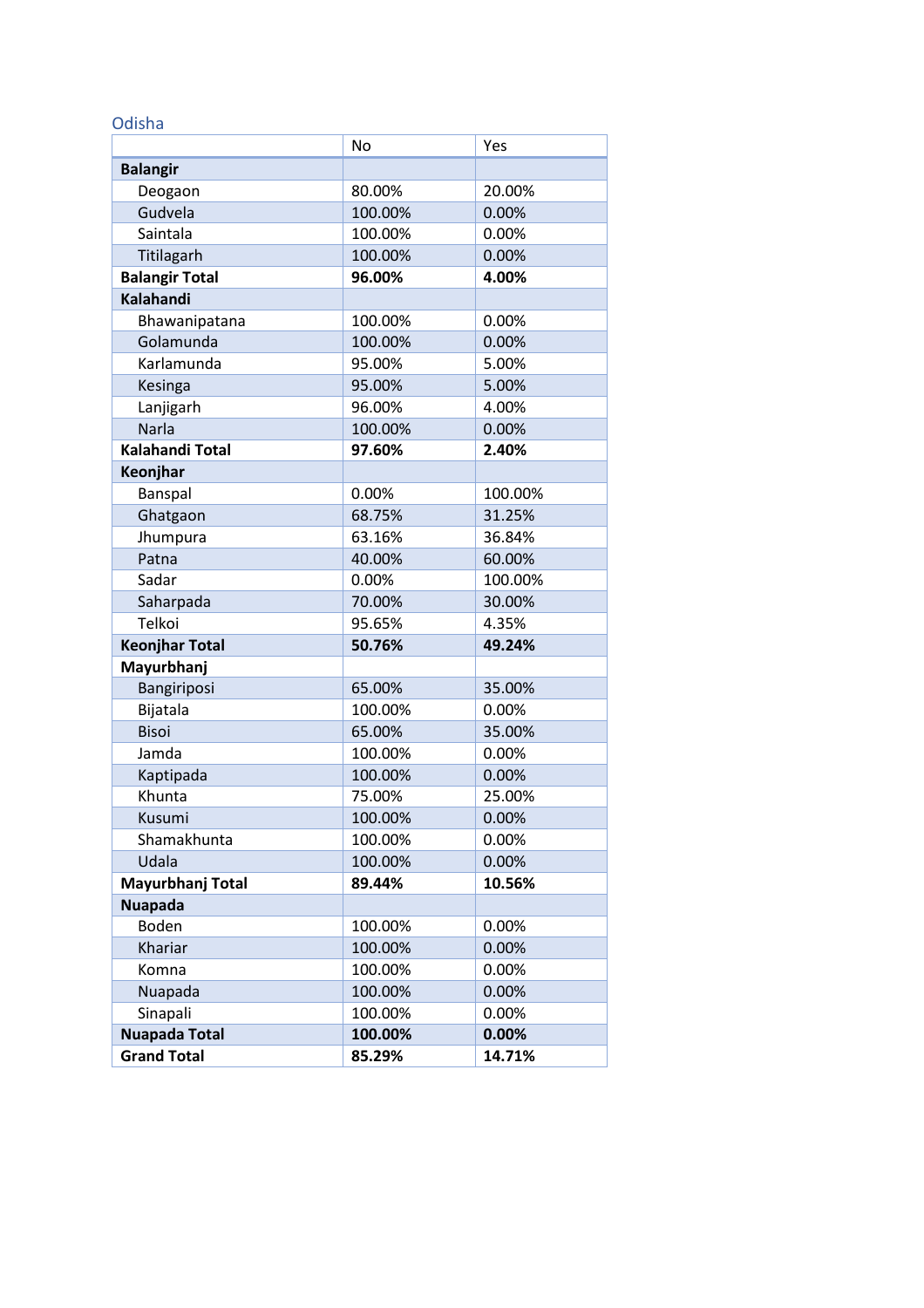## <span id="page-36-0"></span>Annexure 3

## **SOCIO-ECONOMIC SURVEY: FARMER'S INTERVIEW**

### **Section C. Basic information**

| 1              | <b>State</b>    | 7  | Name of the<br><b>CSO mobilizer</b><br>conducting the<br>interview |
|----------------|-----------------|----|--------------------------------------------------------------------|
| $\overline{2}$ | <b>District</b> | 8  | Name of CSO                                                        |
| 3              | <b>Block</b>    | 9  | Name of the<br><b>CRW</b>                                          |
| 4              | <b>GP</b>       | 10 | <b>ID of CRW</b>                                                   |
| 5              | <b>Village</b>  | 11 | Type of work                                                       |
| 6              | Date            | 12 | ID of the<br>respondent                                            |

## **Section D: Respondent basic information**

| $\mathbf{1}$   | Name of the respondent                                     |                              |                                                        |                            |                | 2. Gender of the | 1. Male   |  |
|----------------|------------------------------------------------------------|------------------------------|--------------------------------------------------------|----------------------------|----------------|------------------|-----------|--|
|                |                                                            |                              |                                                        |                            |                | respondent       | 2. Female |  |
| 3              | Age                                                        | Years                        |                                                        |                            |                |                  |           |  |
| $\overline{4}$ | Father name                                                |                              |                                                        |                            |                |                  |           |  |
|                |                                                            | 1. SC                        |                                                        |                            |                |                  |           |  |
|                |                                                            | 2. ST                        |                                                        |                            |                |                  |           |  |
| 5              | Caste of the respondent                                    | 3. PVTG                      |                                                        |                            |                |                  |           |  |
|                |                                                            |                              | Other backward classes<br>4.                           |                            |                |                  |           |  |
|                |                                                            | 5.                           | General                                                |                            |                |                  |           |  |
|                |                                                            |                              | 1. Self                                                |                            |                |                  |           |  |
|                |                                                            | 2. Husband/wife              |                                                        |                            |                |                  |           |  |
|                |                                                            |                              | Mother/Father<br>3.                                    |                            |                |                  |           |  |
|                | Respondent relationship                                    |                              | 4. Grandfather/Grandmother or great grandfather/ great |                            |                |                  |           |  |
| 9              | with the owner of this                                     |                              | grand mother                                           |                            |                |                  |           |  |
|                | land?                                                      |                              | 5. Previous generation uncle/aunt                      |                            |                |                  |           |  |
|                |                                                            | Tiller - land on lease<br>6. |                                                        |                            |                |                  |           |  |
|                |                                                            | No relation<br>$7_{\cdot}$   |                                                        |                            |                |                  |           |  |
|                |                                                            |                              | 8. Some other relation                                 |                            |                |                  |           |  |
|                | How much is your                                           | a                            | Own                                                    |                            | In Ha          |                  |           |  |
|                | land holding in<br>this command<br>area                    | $\mathsf b$                  | Leased out<br>Leased in                                |                            | In Ha          |                  |           |  |
| 10             |                                                            | $\mathsf{C}$                 |                                                        |                            | In Ha          |                  |           |  |
|                |                                                            | d                            |                                                        | <b>Total holding</b>       | In Ha          |                  |           |  |
|                |                                                            |                              | $(a+c-b)$                                              |                            |                |                  |           |  |
|                |                                                            |                              |                                                        | 1. Marginal $-$ up to 1 ha |                |                  |           |  |
| 11             | Category of the farmer<br>as per land holding              |                              |                                                        | 2. Small<br>$-1-2$ ha      |                |                  |           |  |
|                |                                                            |                              | 3.                                                     |                            | Medium -2-4 ha |                  |           |  |
|                |                                                            |                              |                                                        | 4. Large                   | $-$ > 4 $ha$   |                  |           |  |
| 12             | According to you how much area will be irrigated with this |                              |                                                        |                            |                | In acre          |           |  |
|                | CRW (when it will be completed)? [command area]            |                              |                                                        |                            |                |                  |           |  |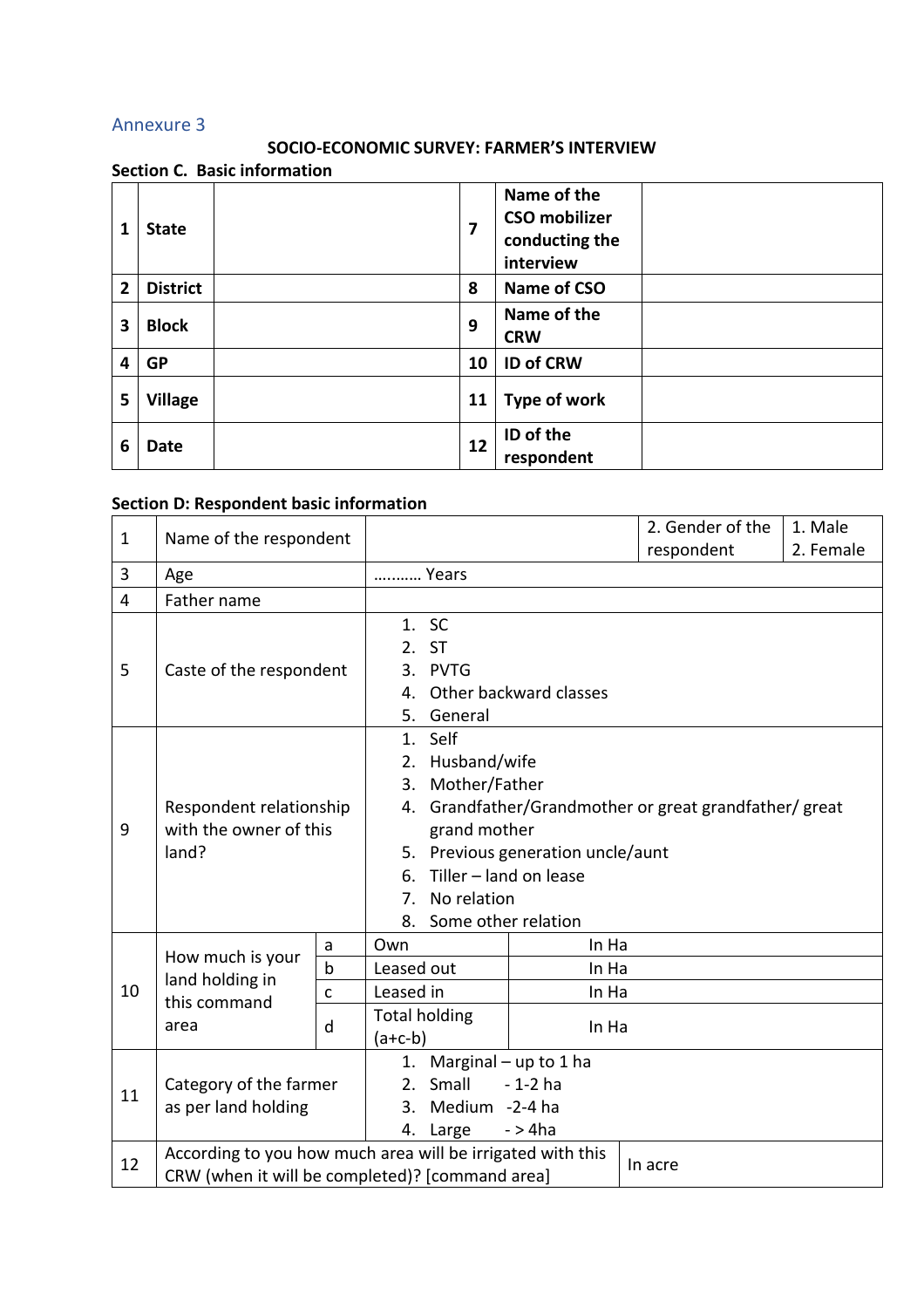## **Section E: Production**

| $\mathbf{1}$   | Did you grow<br>1. Yes |                  | this<br>If yes, How many crops cultivated in |                                  |                                      |               |            |  |
|----------------|------------------------|------------------|----------------------------------------------|----------------------------------|--------------------------------------|---------------|------------|--|
|                | Kharif crops last      | 2. No            |                                              | season? Write the details below. |                                      |               |            |  |
|                | year?                  |                  |                                              | If no skip to Q3.                |                                      |               |            |  |
|                | <b>Variable</b>        |                  | Name of the crop                             | Value                            |                                      |               |            |  |
| $\overline{2}$ | Cropping pattern       | Crop<br>SN       |                                              | Area under                       | Prod. in                             | Av price per  | Price X    |  |
|                | and production         |                  |                                              | production                       | quintal                              | quintal last  | Production |  |
|                | near CRW in            |                  |                                              | in acre                          |                                      | year          |            |  |
|                | <b>Kharif last</b>     | $\mathbf{1}$     | Millet $-$ jwar,                             |                                  |                                      |               |            |  |
|                | cropping season        |                  | bajra, kodo,                                 |                                  |                                      |               |            |  |
|                |                        |                  | maize                                        |                                  |                                      |               |            |  |
|                |                        | $\overline{2}$   | Rice                                         |                                  |                                      |               |            |  |
|                |                        | 3                | Arhar                                        |                                  |                                      |               |            |  |
|                |                        | $\overline{4}$   | Vegetables $-$                               |                                  |                                      |               |            |  |
|                |                        |                  | write name                                   |                                  |                                      |               |            |  |
|                |                        | 5                | Nuts-write                                   |                                  |                                      |               |            |  |
|                |                        |                  | name                                         |                                  |                                      |               |            |  |
|                |                        | 6                | Fruit (                                      |                                  |                                      |               |            |  |
|                |                        |                  | singhada,                                    |                                  |                                      |               |            |  |
|                |                        |                  | mango, $etc$ ) –                             |                                  |                                      |               |            |  |
|                |                        |                  | write name                                   |                                  |                                      |               |            |  |
|                |                        | $\overline{7}$   | Other $-$                                    |                                  |                                      |               |            |  |
|                |                        |                  | specify                                      |                                  |                                      |               |            |  |
|                |                        |                  |                                              |                                  |                                      |               |            |  |
|                |                        |                  | Total                                        |                                  |                                      |               |            |  |
| 3              | Did you grow           |                  | Yes<br>1.                                    |                                  | If yes, How many crops cultivated in |               | this       |  |
|                | Rabi crops last        | 2. No            |                                              | season? Write the details below. |                                      |               |            |  |
|                | year?                  |                  |                                              | If no skip to Q5.                |                                      |               |            |  |
| $\overline{4}$ | Croppin                | SN               | Crop                                         | Area in                          | Prod. in                             | Average price | Price X    |  |
|                | g                      |                  |                                              | Productio                        | Quintals                             | per quintal   | production |  |
|                | pattern                |                  |                                              | n                                |                                      |               |            |  |
|                | and                    | $\mathbf{1}$     | Wheat                                        |                                  |                                      |               |            |  |
|                | product                |                  |                                              |                                  |                                      |               |            |  |
|                | ion                    | $\overline{2}$   | Barley (Jaw)                                 |                                  |                                      |               |            |  |
|                | near                   |                  |                                              |                                  |                                      |               |            |  |
|                | CRW in                 | $\overline{3}$   | Gram                                         |                                  |                                      |               |            |  |
|                | last<br>Rabi           |                  |                                              |                                  |                                      |               |            |  |
|                | croppin                | $\overline{4}$   | Mustard                                      |                                  |                                      |               |            |  |
|                | g<br>season            | 5                | Maize                                        |                                  |                                      |               |            |  |
|                |                        | $\boldsymbol{6}$ | Vegetable                                    |                                  |                                      |               |            |  |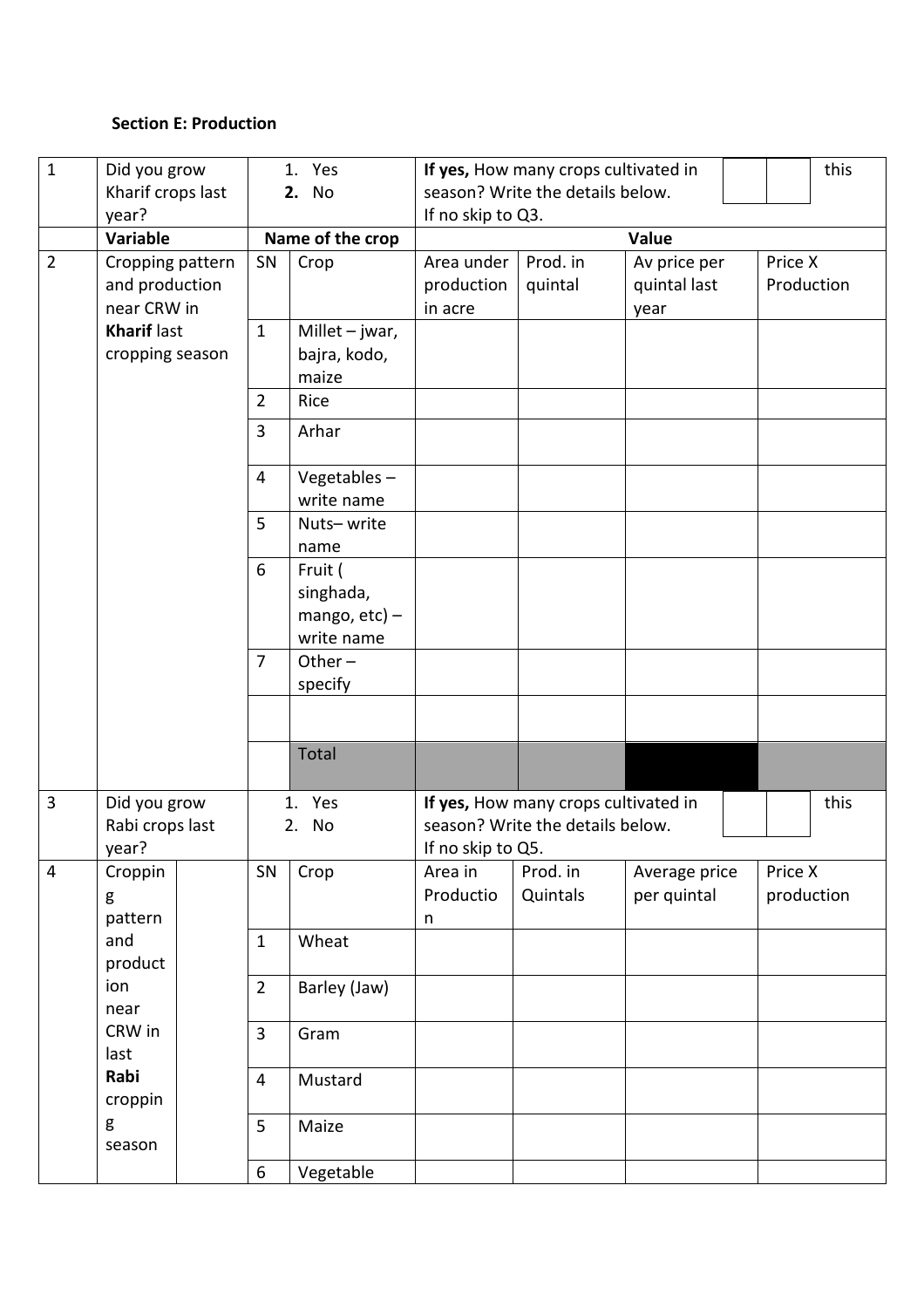|   |                                                        | $\overline{7}$ | Fruits name         |                           |                                                                                                         |                              |                       |
|---|--------------------------------------------------------|----------------|---------------------|---------------------------|---------------------------------------------------------------------------------------------------------|------------------------------|-----------------------|
|   |                                                        | 8              | Others              |                           |                                                                                                         |                              |                       |
|   |                                                        |                |                     |                           |                                                                                                         |                              |                       |
|   |                                                        |                | Total               |                           |                                                                                                         |                              |                       |
| 5 | Did you grow<br>Rabi crops last<br>year?               |                | 1. Yes<br>2. No     |                           | If yes, How many crops cultivated in<br>season? Write the details below.<br>If no end the questionnaire |                              | this                  |
| 6 | Cropping pattern<br>and production<br>near CRW in last | S.<br>N        | Name of the<br>crop | Area in<br>Productio<br>n | Prod. in<br>Quintals                                                                                    | Average price<br>per quintal | Price X<br>production |
|   | Zayed cropping<br>season                               | $\mathbf{1}$   |                     |                           |                                                                                                         |                              |                       |
|   |                                                        | $\overline{2}$ |                     |                           |                                                                                                         |                              |                       |
|   |                                                        | $\overline{3}$ |                     |                           |                                                                                                         |                              |                       |
|   |                                                        | $\overline{4}$ |                     |                           |                                                                                                         |                              |                       |
|   |                                                        |                | Total               |                           |                                                                                                         |                              |                       |